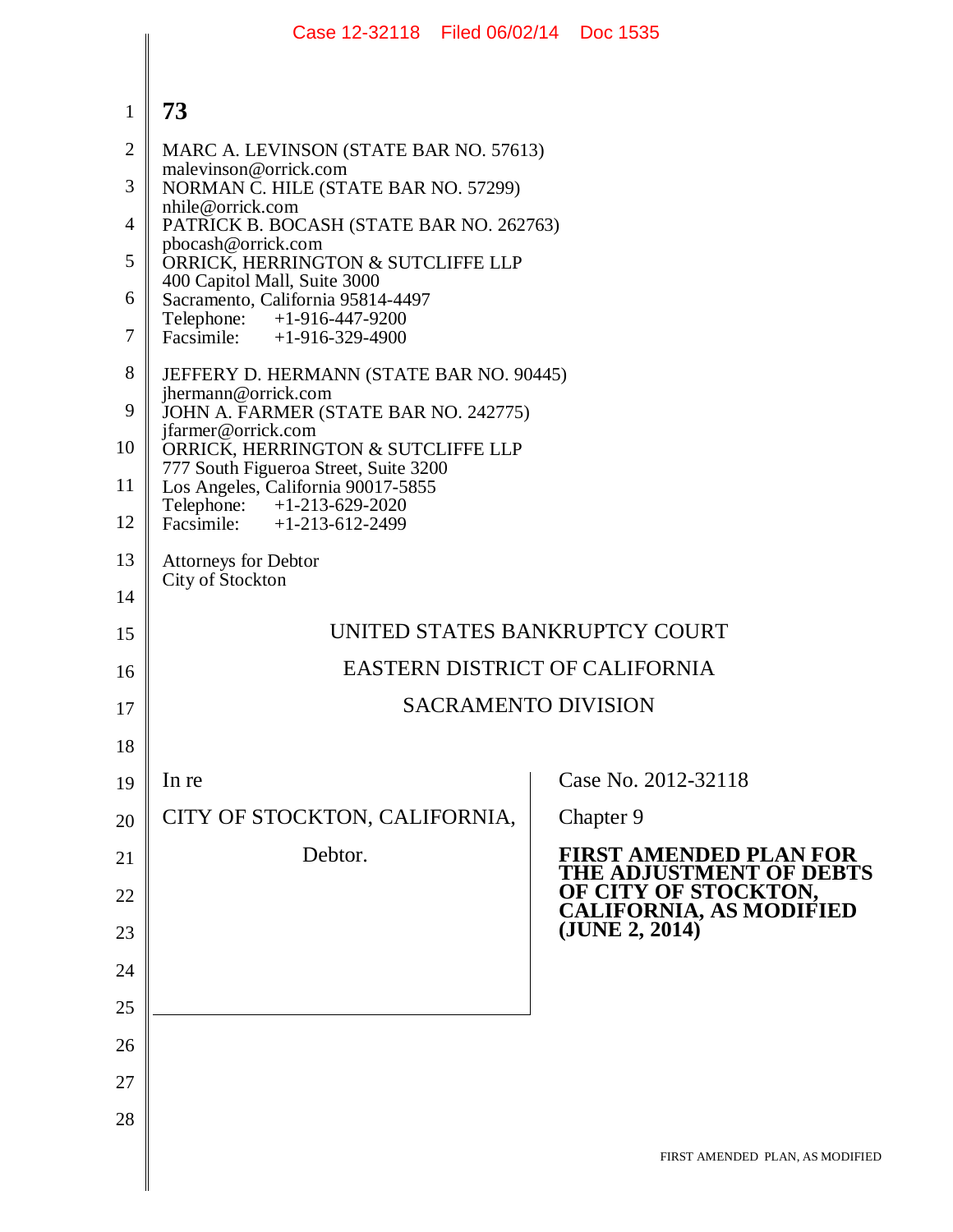|     |                 | <b>TABLE OF CONTENTS</b>                                                  |      |
|-----|-----------------|---------------------------------------------------------------------------|------|
|     |                 |                                                                           | Page |
| Ι.  |                 | DEFINITIONS, INTERPRETATION AND RULES OF CONSTRUCTION 1                   |      |
|     | A.              |                                                                           |      |
|     | <b>B.</b>       |                                                                           |      |
|     | $\mathcal{C}$ . | Plan Supplement, Supplemental Plan Supplement, and Second                 |      |
| Π.  |                 | TREATMENT AND DEADLINE FOR THE ASSERTION OF                               |      |
|     |                 |                                                                           |      |
|     | A.              |                                                                           |      |
|     | <b>B.</b>       |                                                                           |      |
|     | $\mathcal{C}$ . |                                                                           |      |
|     | D.              |                                                                           |      |
| Ш.  |                 |                                                                           |      |
| IV. |                 |                                                                           |      |
|     | A.              | Class 1A – Claims of Ambac – 2003 Fire/Police/Library Certificates  36    |      |
|     |                 | 1.                                                                        |      |
|     |                 | 2.                                                                        |      |
|     | <b>B.</b>       | Class 1B - Claims of Holders of 2003 Fire/Police/Library Certificates  36 |      |
|     |                 | 1.                                                                        |      |
|     |                 | 2.                                                                        |      |
|     | $\mathcal{C}$ . | Class 2 – SEB Claims of the 2006 SEB Bond Trustee/NPFG – 2006 SEB         |      |
|     |                 | 1.                                                                        |      |
|     |                 | 2.                                                                        |      |
|     | D.              | Class 3 – Arena Claims of the 2004 Arena Bond Trustee/NPFG – 2004         |      |
|     |                 | 1.                                                                        |      |
|     |                 | 2.                                                                        |      |
|     | E.              | Class 4 – Parking Structure Claims of the 2004 Parking Bond               |      |
|     |                 | 1.                                                                        |      |
|     |                 | 2.                                                                        |      |
|     | F.              | Class 5 – Office Building Claims of the 2007 Office Building Bond         |      |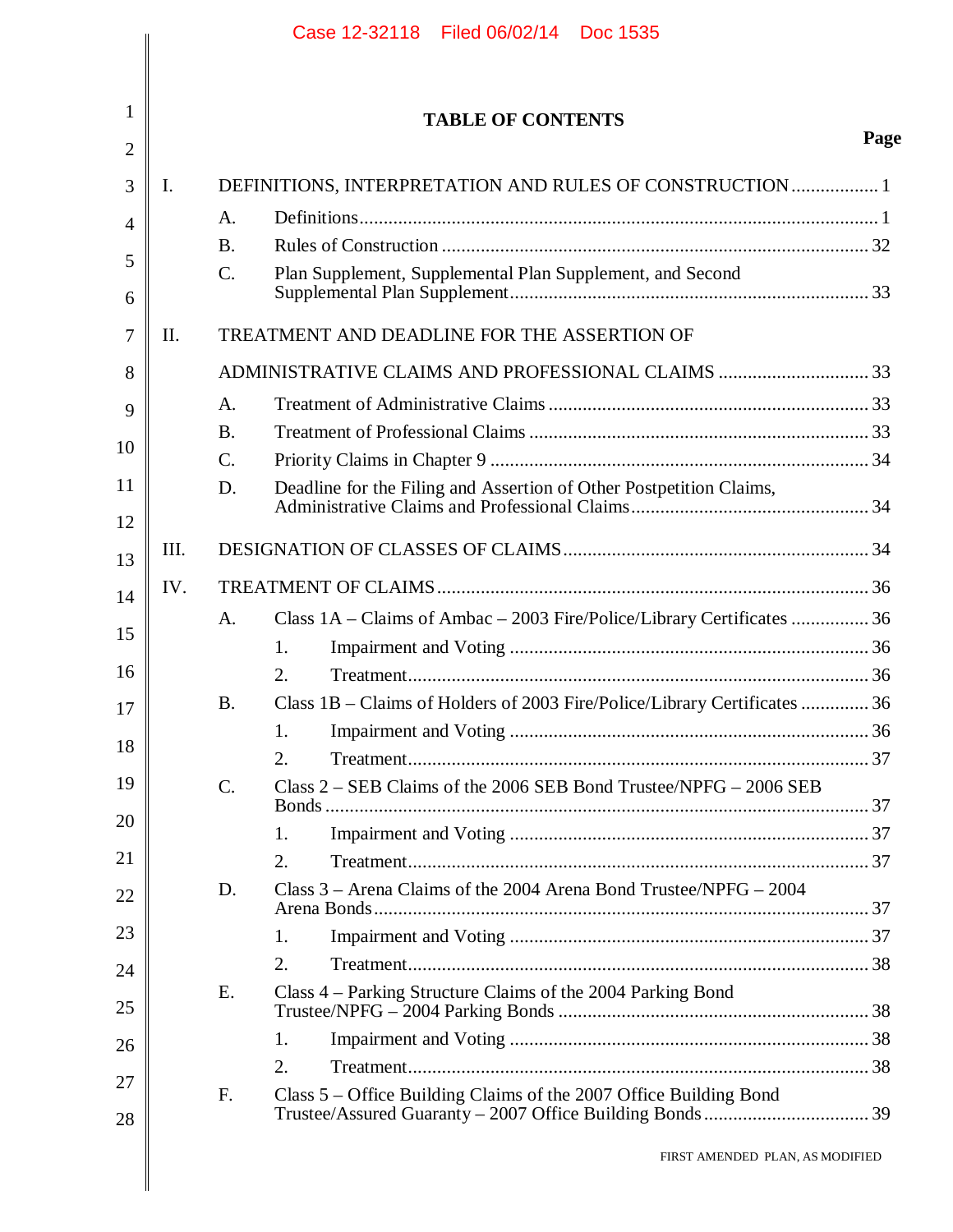|                     |    | Case 12-32118 Filed 06/02/14 Doc 1535                                                                                                  |      |
|---------------------|----|----------------------------------------------------------------------------------------------------------------------------------------|------|
| 1<br>$\overline{2}$ |    | <b>TABLE OF CONTENTS</b><br>(continued)                                                                                                | Page |
|                     |    |                                                                                                                                        |      |
| 3                   |    | 1.<br>2.                                                                                                                               |      |
| $\overline{4}$      | G. |                                                                                                                                        |      |
| 5                   |    | 1.                                                                                                                                     |      |
| 6                   |    | 2.                                                                                                                                     |      |
| 7                   | H. |                                                                                                                                        |      |
|                     |    | 1.                                                                                                                                     |      |
| 8                   |    | 2.                                                                                                                                     |      |
| 9                   | I. |                                                                                                                                        |      |
| 10                  |    | 1.                                                                                                                                     |      |
| 11                  |    | 2.                                                                                                                                     |      |
|                     | J. |                                                                                                                                        |      |
| 12                  |    | 1.                                                                                                                                     |      |
| 13                  |    | 2.                                                                                                                                     |      |
| 14                  | K. | Class 10 – Claims of Holders of Restricted Revenue Bond and Note                                                                       |      |
| 15                  |    | 1.                                                                                                                                     |      |
|                     |    | 2.                                                                                                                                     |      |
| 16                  | L. | Class 11 – Claims of Holders of Special Assessment and Special Tax                                                                     | 42   |
| 17                  |    | 1.                                                                                                                                     |      |
| 18                  |    | 2.                                                                                                                                     |      |
| 19                  | M. |                                                                                                                                        |      |
|                     |    | 1.                                                                                                                                     |      |
| 20                  |    | 2.                                                                                                                                     |      |
| 21                  | N. |                                                                                                                                        |      |
| 22                  |    | 1.                                                                                                                                     |      |
| 23                  |    | 2.                                                                                                                                     |      |
|                     | O. |                                                                                                                                        |      |
| 24                  |    | 1.                                                                                                                                     |      |
| 25                  |    | 2.                                                                                                                                     |      |
| 26                  | P. | Class 15 – Claims Regarding City's Obligations to Fund Employee<br>Pension Plan Contributions to CalPERS, as Trustee under the CalPERS |      |
| 27                  |    | 1.                                                                                                                                     |      |
| 28                  |    |                                                                                                                                        |      |
|                     |    | FIRST AMENDED PLAN, AS MODIFIED<br>$\mathbf{ii}$                                                                                       |      |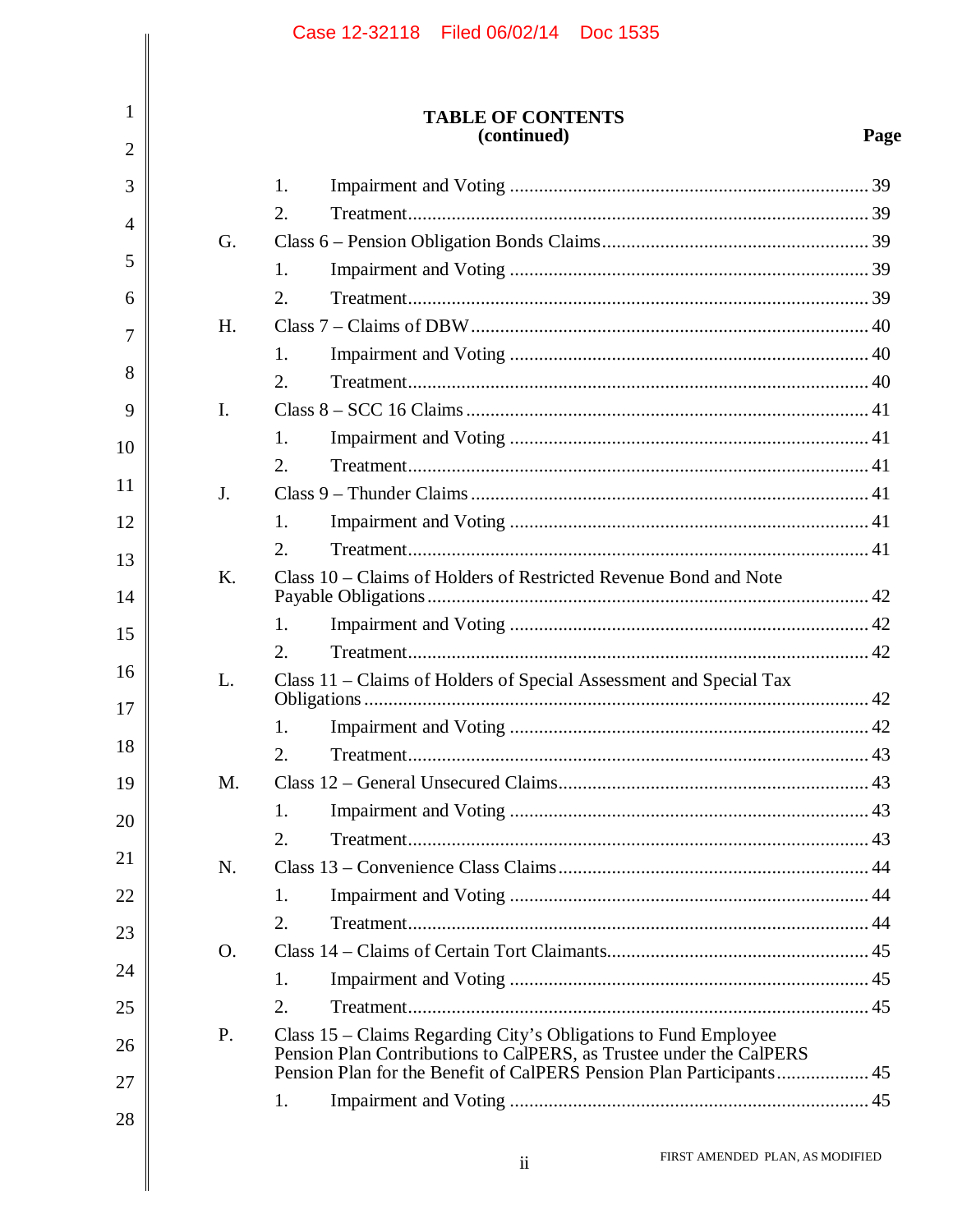$1\,$ 

# TABLE OF CONTENTS<br>(continued)

|             |             | $($ continue $\mathbf{u}$                                 | rag |
|-------------|-------------|-----------------------------------------------------------|-----|
|             |             | $\overline{2}$ .                                          |     |
|             | Q.          |                                                           |     |
|             |             | 1.                                                        |     |
|             |             | 2.                                                        |     |
|             | $R_{\cdot}$ |                                                           |     |
|             |             | 1.                                                        |     |
|             |             | 2.                                                        |     |
|             | S.          |                                                           |     |
|             |             | 1.                                                        |     |
|             |             | 2.                                                        |     |
|             | T.          |                                                           |     |
|             |             | 1.                                                        |     |
|             |             | 2.                                                        |     |
|             | U.          |                                                           |     |
|             |             | 1.                                                        |     |
|             |             | 2.                                                        |     |
| $V_{\cdot}$ |             |                                                           |     |
|             | A.          |                                                           |     |
| VI.         |             | TREATMENT OF EXECUTORY CONTRACTS AND UNEXPIRED LEASES  49 |     |
|             | A.          | Assumption of Executory Contracts and Unexpired Leases 49 |     |
|             | <b>B.</b>   |                                                           |     |
|             | C.          |                                                           |     |
|             | D.          |                                                           |     |
| VII.        |             | IMPLEMENTATION AND MEANS FOR IMPLEMENTATION OF THIS       |     |
|             |             |                                                           |     |
|             |             |                                                           |     |
| VIII.       |             |                                                           |     |
| IX.         |             |                                                           |     |
|             | A.          |                                                           |     |
|             | <b>B.</b>   |                                                           |     |
|             | C.          |                                                           |     |
|             | D.          |                                                           |     |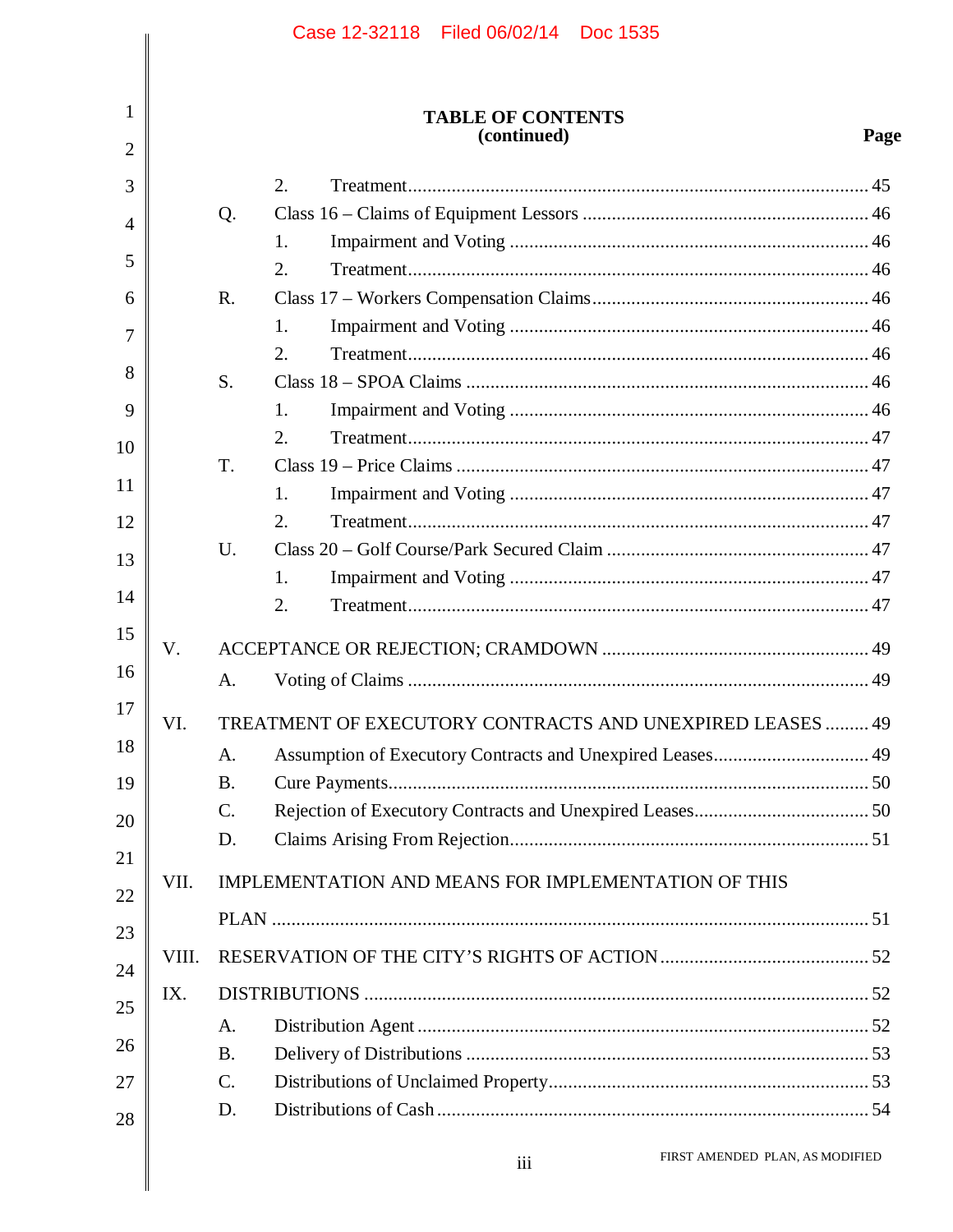|                |       |                | Case 12-32118 Filed 06/02/14 Doc 1535                             |      |
|----------------|-------|----------------|-------------------------------------------------------------------|------|
|                |       |                |                                                                   |      |
| 1              |       |                | <b>TABLE OF CONTENTS</b><br>(continued)                           | Page |
| $\overline{2}$ |       |                |                                                                   |      |
| 3              |       | E.             |                                                                   |      |
| $\overline{4}$ |       | F.<br>G.       | Compliance with Tax, Withholding, and Reporting Requirements  54  |      |
| 5              |       | H.             |                                                                   |      |
| 6              |       | $\mathbf{I}$ . |                                                                   |      |
|                |       | J.             |                                                                   |      |
| 7              |       | K.             |                                                                   |      |
| 8              |       |                |                                                                   |      |
| 9              | Χ.    |                | DISPUTED CLAIMS; OBJECTIONS TO CLAIMS; PROSECUTION OF             |      |
| 10             |       |                |                                                                   |      |
|                |       | A.             |                                                                   |      |
| 11             |       | <b>B.</b>      |                                                                   |      |
| 12             | XI.   |                |                                                                   |      |
| 13             |       | A.             |                                                                   |      |
| 14             |       | <b>B.</b>      |                                                                   |      |
| 15             |       | $\mathbf{C}$ . |                                                                   |      |
|                |       | D.             |                                                                   |      |
| 16             |       | E.             |                                                                   |      |
| 17             |       | F.             | Good Faith Compromise                                             | . 60 |
| 18             | XII.  |                |                                                                   |      |
| 19             | XIII. |                |                                                                   |      |
| 20             |       | A.             |                                                                   |      |
|                |       | <b>B.</b>      |                                                                   |      |
| 21             |       |                | 1.                                                                |      |
| 22             |       |                | Order Fixing Allowed Amount of the Golf Course/Park Secured<br>2. |      |
| 23             |       |                | 3.                                                                |      |
| 24             |       |                | 4.                                                                |      |
| 25             |       |                | 5.                                                                |      |
|                |       | $C$ .          |                                                                   |      |
| 26             |       | D.             |                                                                   |      |
| 27             |       | Ε.             |                                                                   |      |
| 28             |       |                |                                                                   |      |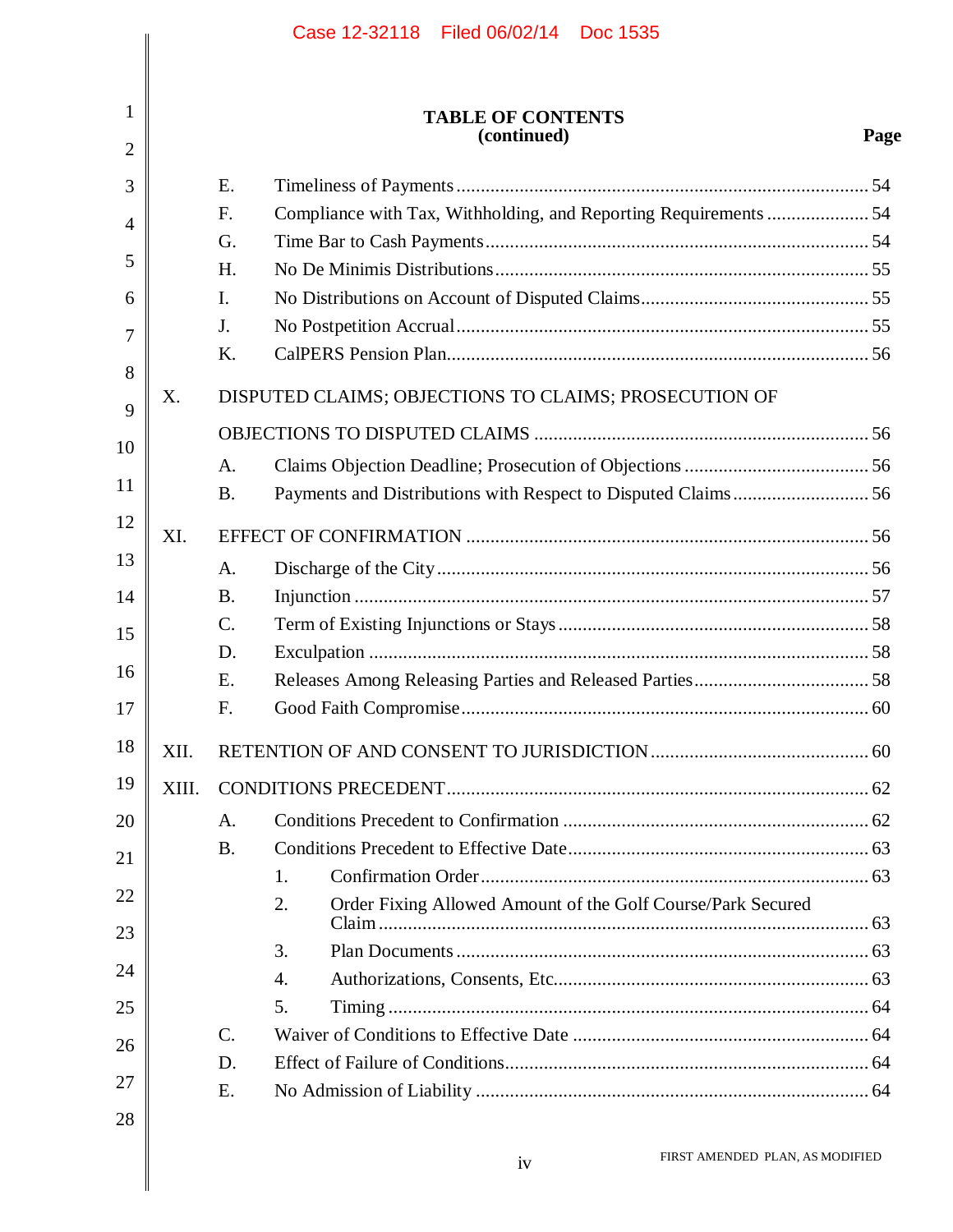|                |      |                 | Case 12-32118 Filed 06/02/14 Doc 1535 |                          |                                 |      |
|----------------|------|-----------------|---------------------------------------|--------------------------|---------------------------------|------|
|                |      |                 |                                       |                          |                                 |      |
| $\mathbf{1}$   |      |                 |                                       | <b>TABLE OF CONTENTS</b> |                                 |      |
| $\overline{2}$ |      |                 |                                       | (continued)              |                                 | Page |
| 3              | XIV. |                 |                                       |                          |                                 |      |
| $\overline{4}$ |      | A.              |                                       |                          |                                 |      |
| 5              |      | <b>B.</b>       |                                       |                          |                                 |      |
| 6              |      | $\mathcal{C}$ . |                                       |                          |                                 |      |
|                |      | D.<br>E.        |                                       |                          |                                 |      |
| 7              |      |                 |                                       |                          |                                 |      |
| 8<br>9         |      |                 |                                       |                          |                                 |      |
| 10             |      |                 |                                       |                          |                                 |      |
| 11             |      |                 |                                       |                          |                                 |      |
| 12             |      |                 |                                       |                          |                                 |      |
| 13             |      |                 |                                       |                          |                                 |      |
|                |      |                 |                                       |                          |                                 |      |
| 14             |      |                 |                                       |                          |                                 |      |
| 15             |      |                 |                                       |                          |                                 |      |
| 16             |      |                 |                                       |                          |                                 |      |
| 17             |      |                 |                                       |                          |                                 |      |
| 18             |      |                 |                                       |                          |                                 |      |
| 19             |      |                 |                                       |                          |                                 |      |
| 20             |      |                 |                                       |                          |                                 |      |
| 21             |      |                 |                                       |                          |                                 |      |
| 22             |      |                 |                                       |                          |                                 |      |
| 23             |      |                 |                                       |                          |                                 |      |
| 24             |      |                 |                                       |                          |                                 |      |
| 25             |      |                 |                                       |                          |                                 |      |
| 26             |      |                 |                                       |                          |                                 |      |
| 27             |      |                 |                                       |                          |                                 |      |
| 28             |      |                 |                                       |                          |                                 |      |
|                |      |                 |                                       | $\mathbf{V}$             | FIRST AMENDED PLAN, AS MODIFIED |      |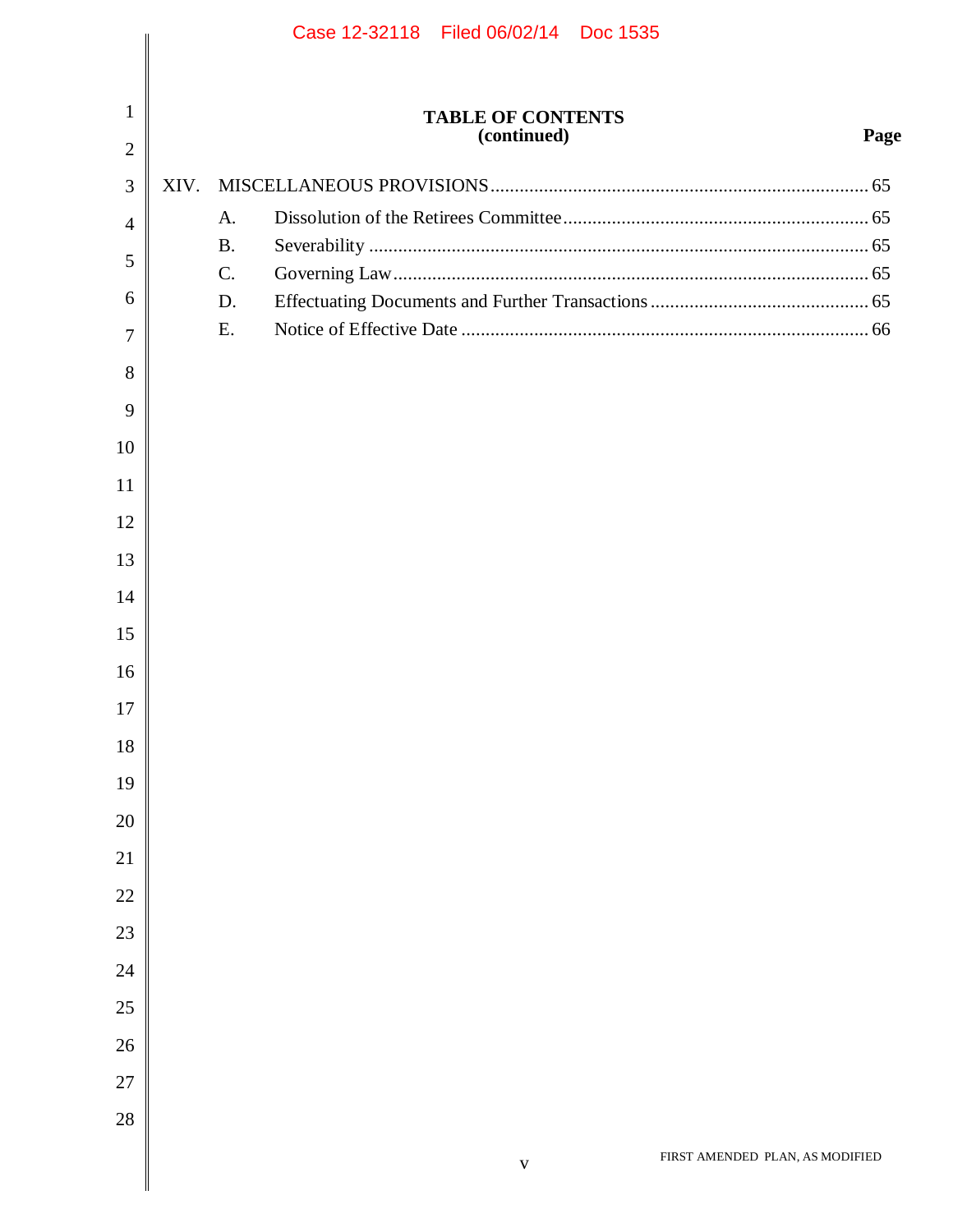| $\mathbf{1}$   | The City of Stockton, California, a debtor under chapter 9 of the Bankruptcy Code                                                                                                                                                                        |
|----------------|----------------------------------------------------------------------------------------------------------------------------------------------------------------------------------------------------------------------------------------------------------|
| $\overline{2}$ | in the case styled In re City of Stockton, California, Case No. 2012-32118, currently pending in                                                                                                                                                         |
| 3              | the United States Bankruptcy Court for the Eastern District of California, hereby proposes the                                                                                                                                                           |
| 4              | following First Amended Plan of Adjustment of Debts for City of Stockton, California, As                                                                                                                                                                 |
| 5              | Modified (June 2, 2014), pursuant to section 941 of the Bankruptcy Code.                                                                                                                                                                                 |
| 6              | Please refer to the Disclosure Statement for a discussion of the City's financial                                                                                                                                                                        |
| $\tau$         | condition, the developments throughout the Chapter 9 Case, and for other important information.                                                                                                                                                          |
| 8              | The City encourages you to read this Plan and the Disclosure Statement in their entirety before                                                                                                                                                          |
| 9              | voting to accept or reject this Plan. No materials other than the Disclosure Statement and the                                                                                                                                                           |
| 10             | various exhibits and schedules attached to or incorporated therein have been approved for use in                                                                                                                                                         |
| 11             | soliciting acceptance or rejection of this Plan.                                                                                                                                                                                                         |
| 12             | DEFINITIONS, INTERPRETATION AND RULES OF CONSTRUCTION<br>I.                                                                                                                                                                                              |
| 13             | Definitions.<br>A.                                                                                                                                                                                                                                       |
| 14             | 1.<br>2003 Fire/Police/Library Certificates means the 2003A                                                                                                                                                                                              |
| 15             | Fire/Police/Library Certificates and the 2003B Fire/Police/Library Certificates.                                                                                                                                                                         |
| 16             | 2.<br>2003 Fire/Police/Library Certificates Reimbursement Agreement                                                                                                                                                                                      |
| 17             | means that certain Reimbursement Agreement, dated as of June 1, 2003, by and between the                                                                                                                                                                 |
| 18             | Successor Agency and the City.                                                                                                                                                                                                                           |
| 19             | 2003 Fire/Police/Library Certificates Supplemental Trust Agreement<br>3.                                                                                                                                                                                 |
| 20             | means the First Supplemental Trust Agreement, dated as of May 9, 2013, by and among Wells                                                                                                                                                                |
| 21             | Fargo, the Financing Authority, and the City, the form of which is attached as Exhibit B to the                                                                                                                                                          |
| 22             | Declaration of Robert Deis in Support of the City of Stockton's Motion Under Bankruptcy                                                                                                                                                                  |
| 23             | Rule 9019 for Approval of Its Settlement with Ambac Assurance Corporation, filed in the                                                                                                                                                                  |
| 24             | Chapter 9 Case on February 26, 2013 [Dkt. No. 725].                                                                                                                                                                                                      |
| 25             | //                                                                                                                                                                                                                                                       |
| 26             | 111                                                                                                                                                                                                                                                      |
| 27             |                                                                                                                                                                                                                                                          |
| 28             | <sup>1</sup> The definitions of capitalized terms used throughout this Plan are set forth in Section $I(A)$ . As set forth in Section<br>I.B., unless otherwise noted, all references to a "section" are references to a section of the Bankruptcy Code. |
|                | $-1-$<br>FIRST AMENDED PLAN, AS MODIFIED                                                                                                                                                                                                                 |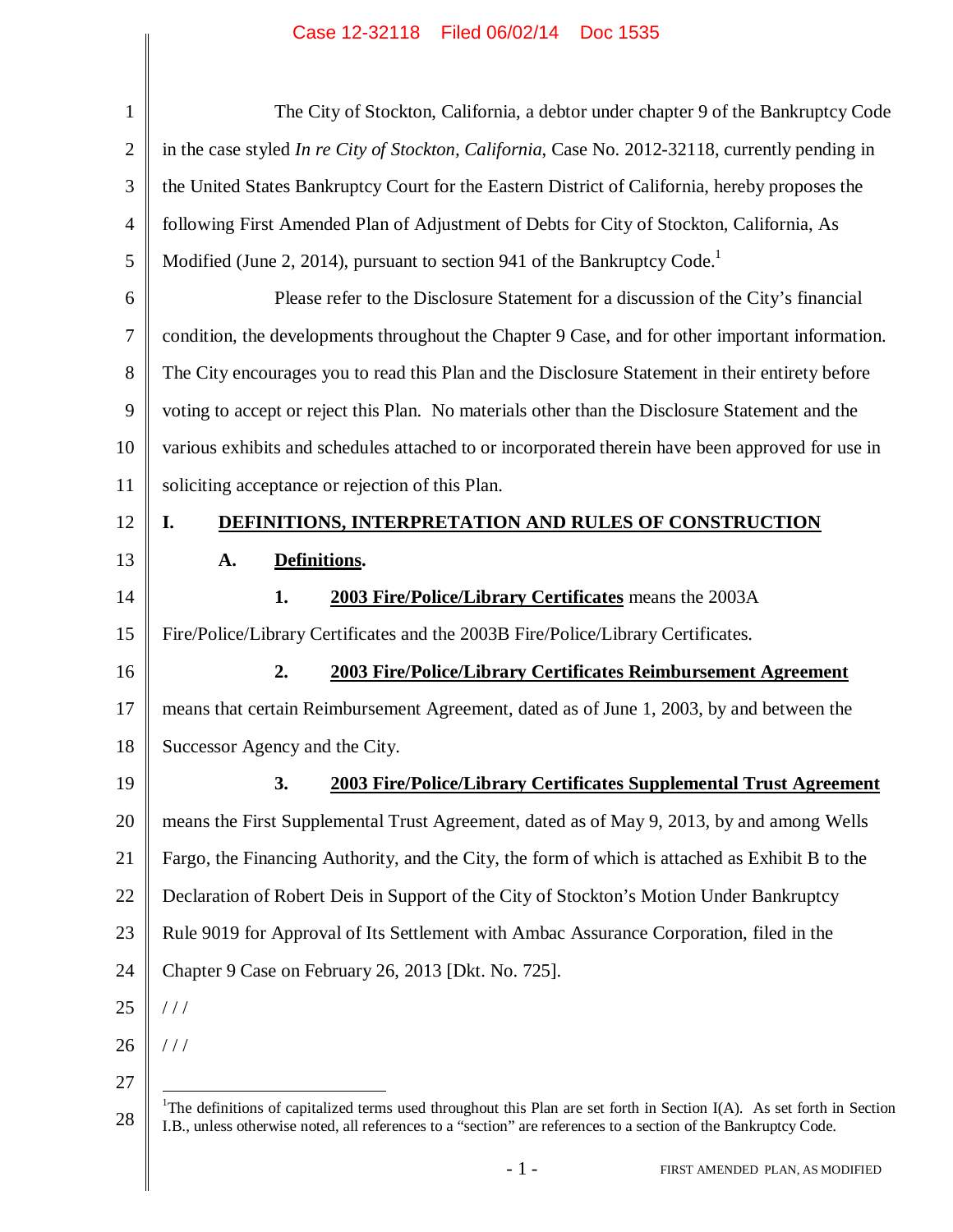| $\mathbf{1}$   | 4.                                        | 2003 Fire/Police/Library Certificates Trust Agreement means the Trust                             |
|----------------|-------------------------------------------|---------------------------------------------------------------------------------------------------|
| $\overline{2}$ |                                           | Agreement, dated as of June 1, 2003, by and among Wells Fargo, the Financing Authority, and       |
| 3              |                                           | the City, relating to the 2003 Fire/Police/Library Certificates.                                  |
| 4              | 5.                                        | 2003 Fire/Police/Library Certificates Trustee means Wells Fargo, as                               |
| 5              |                                           | trustee under the 2003 Fire/Police/Library Certificates Trust Agreement, or any successor trustee |
| 6              | thereunder.                               |                                                                                                   |
| 7              | 6.                                        | 2003A Fire/Police/Library Certificates means the Certificates of                                  |
| 8              |                                           | Participation (Redevelopment Housing Projects) Series 2003A, issued on June 27, 2003, in the      |
| 9              | original principal amount of \$1,160,000. |                                                                                                   |
| 10             | 7.                                        | 2003B Fire/Police/Library Certificates means the Certificates of                                  |
| 11             |                                           | Participation (Redevelopment Housing Projects) Taxable Series 2003B, issued on June 27, 2003,     |
| 12             |                                           | in the original principal amount of $$12,140,000$ .                                               |
| 13             | 8.                                        | 2004 Arena Bond Indenture means the Indenture of Trust, dated as of                               |
| 14             |                                           | March 1, 2004, by and between the Successor Agency and the 2004 Arena Bond Trustee, relating      |
| 15             | to the 2004 Arena Bonds.                  |                                                                                                   |
| 16             | 9.                                        | 2004 Arena Bond Insurance Policy means the Municipal Bond New                                     |
| 17             |                                           | Issue Insurance Policy No. 04010198 issued by NPFG, as successor to Financial Guaranty            |
| 18             |                                           | Insurance Company, with respect to the 2004 Arena Bonds.                                          |
| 19             | <b>10.</b>                                | 2004 Arena Bond Trustee means Wells Fargo, as indenture trustee under                             |
| 20             |                                           | the 2004 Arena Bonds Indenture, or any successor indenture trustee thereunder.                    |
| 21             | 11.                                       | 2004 Arena Bonds means the Successor Agency of the City of Stockton                               |
| 22             |                                           | Revenue Bonds, Series 2004, (Stockton Events Center – Arena Project), issued on March 26,         |
| 23             |                                           | 2004 in the original aggregate principal amount of \$47,000,000.                                  |
| 24             | 12.                                       | <b>2004 Parking Bond Indenture</b> means the Indenture of Trust, dated as of                      |
| 25             |                                           | June 1, 2004, by and between the Financing Authority and the 2004 Parking Bond Trustee,           |
| 26             | relating to the 2004 Parking Bonds.       |                                                                                                   |
| 27             | //                                        |                                                                                                   |
| 28             | 111                                       |                                                                                                   |
|                |                                           | $\overline{2}$<br>FIRST AMENDED PLAN, AS MODIFIED                                                 |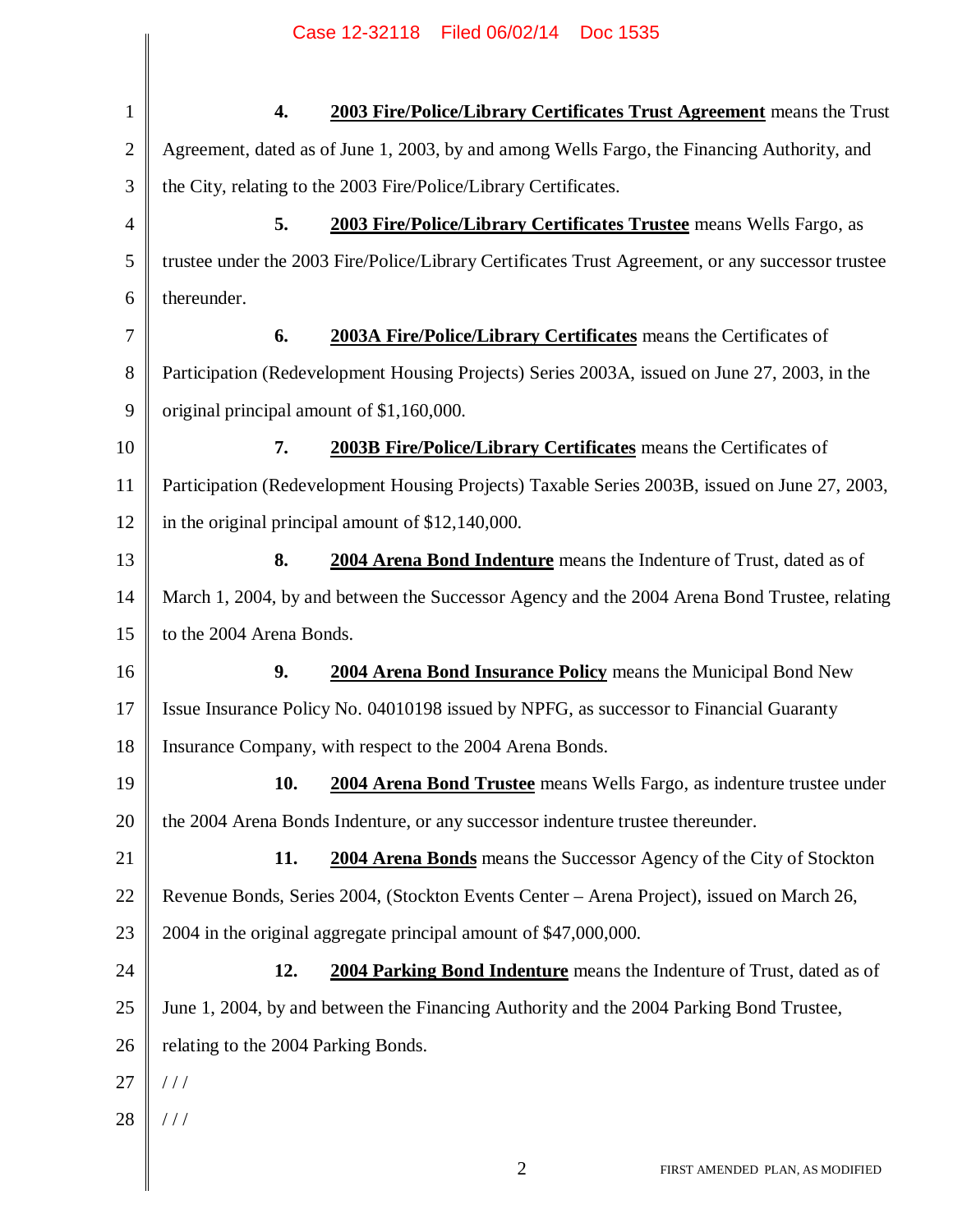| $\mathbf{1}$   | 13.<br>2004 Parking Bond Insurance Policy means the Municipal Bond New                        |
|----------------|-----------------------------------------------------------------------------------------------|
| $\overline{2}$ | Issue Insurance Policy No. 04010390 issued by NPFG, as successor to Financial Guaranty        |
| 3              | Insurance Company, with respect to the 2004 Parking Bonds.                                    |
| $\overline{4}$ | 2004 Parking Bond Trustee means Wells Fargo, as indenture trustee<br>14.                      |
| 5              | under the 2004 Parking Bonds Indenture, or any successor indenture trustee thereunder.        |
| 6              | 15.<br>2004 Parking Bonds means the Stockton Public Financing Authority                       |
| $\tau$         | Lease Revenue Bonds, Series 2004, (Parking and Capital Projects), issued on June 25, 2004, in |
| 8              | the original aggregate principal amount of \$32,785,000.                                      |
| 9              | 2006 SEB Bond Insurance Policy means the Financial Guaranty<br>16.                            |
| 10             | Insurance Policy No. 47756(1) issued by NPFG, as successor to MBIA Insurance Corporation,     |
| 11             | with respect to the 2006 SEB Bonds.                                                           |
| 12             | 17.<br>2006 SEB Bond Trustee means Wells Fargo, as indenture trustee under                    |
| 13             | the 2006 SEB Bonds Indenture, or any successor indenture trustee thereunder.                  |
| 14             | 18.<br>2006 SEB Bonds means the Stockton Public Financing Authority 2006                      |
| 15             | Lease Revenue Refunding Bonds, Series A, issued on April 6, 2006, in the original aggregate   |
| 16             | principal amount of \$13,965,000.                                                             |
| 17             | 19.<br>2006 SEB Indenture means the Indenture of Trust, dated as of March 1,                  |
| 18             | 2006, by and between the Financing Authority and the 2006 SEB Bond Trustee, relating to the   |
| 19             | 2006 SEB Bonds.                                                                               |
| 20             | 20.<br><b>2007 Office Building Bond Insurance Policy means, collectively, the</b>             |
| 21             | Financial Guaranty Insurance Policy No. D-2007-293 and the Financial Guaranty Insurance       |
| 22             | Policy No. D-2007-295, each issued by Assured Guaranty with respect to the 2007 Office        |
| 23             | Building Bonds (Series A) and the 2007 Office Building Bonds (Series B), respectively.        |
| 24             | 21.<br>2007 Office Building Bond Trustee means Wells Fargo as the indenture                   |
| 25             | trustee under the 2007 Office Building Bonds Indenture, or any successor indenture trustee    |
| 26             | thereunder.                                                                                   |
| 27             | 22.<br><b>2007 Office Building Bonds</b> means, collectively, the 2007 Series A Bonds         |
| 28             | and the 2007 Series B Bonds.                                                                  |
|                | 3<br>FIRST AMENDED PLAN, AS MODIFIED                                                          |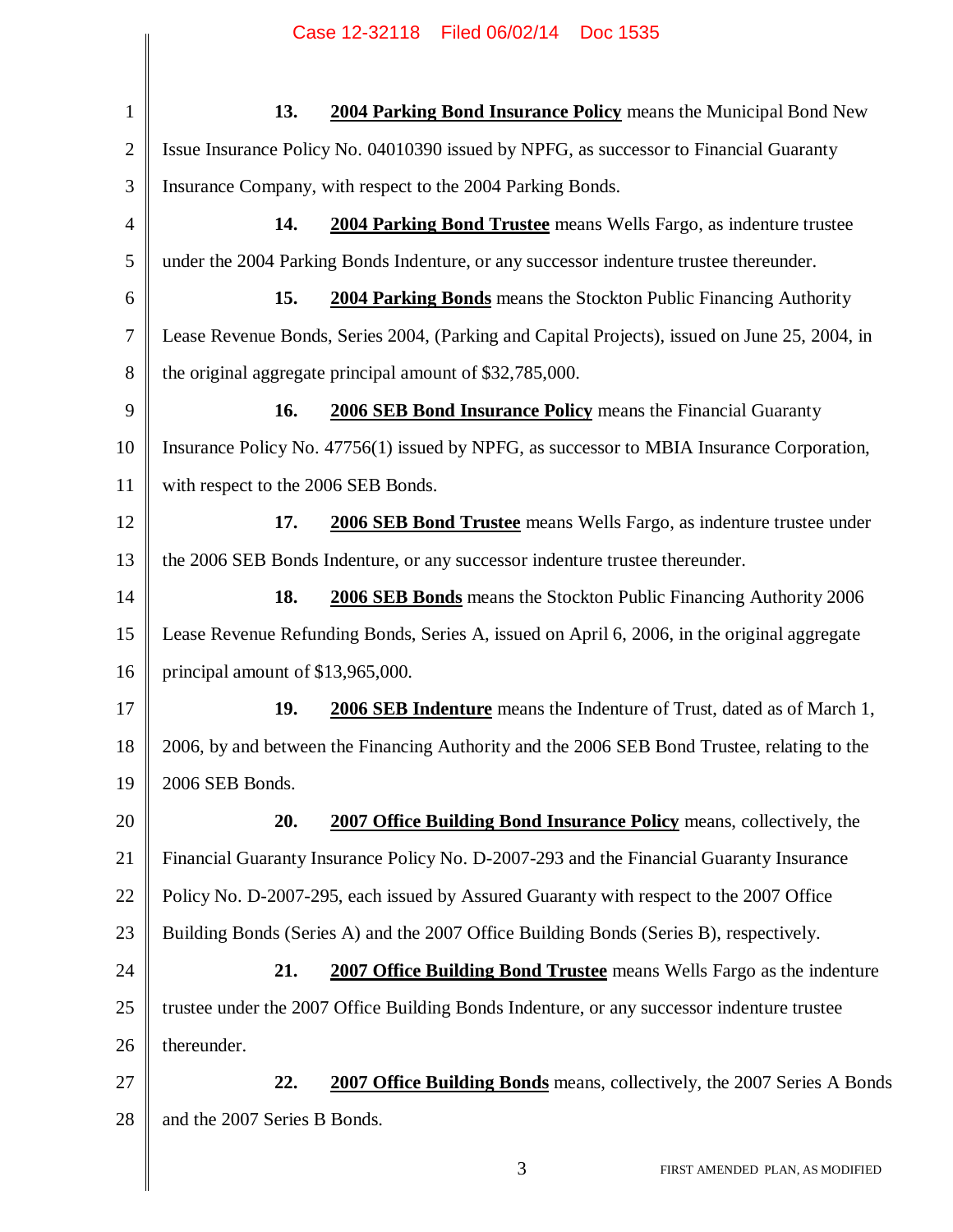| $\mathbf{1}$   | 23.<br><b>2007 Office Building Bonds Indenture</b> means the Indenture of Trust,               |
|----------------|------------------------------------------------------------------------------------------------|
| $\overline{2}$ | dated as of November 1, 2007, by and between the Financing Authority and the 2007 Office       |
| 3              | Building Bond Trustee, relating to the 2007 Office Building Bonds.                             |
| $\overline{4}$ | 24.<br>2007 Series A Bonds means the Stockton Public Financing Authority                       |
| 5              | Variable Rate Demand Lease Revenue Bonds, 2007 Series A (Building Acquisition Financing        |
| 6              | Project), issued on November 29, 2007, in the original aggregate principal amount of           |
| 7              | \$36,500,000.                                                                                  |
| 8              | 25.<br><b>2007 Series B Bonds</b> means the Stockton Public Financing Authority                |
| 9              | Taxable Variable Rate Demand Lease Revenue Bonds, 2007 Series B (Building Acquisition          |
| 10             | Financing Project), issued on November 29, 2007, in the original aggregate principal amount of |
| 11             | \$4,270,000.                                                                                   |
| 12             | 26.<br>2009 Golf Course/Park Bond Trustee means Wells Fargo as the                             |
| 13             | indenture trustee under the 2009 Golf Course/Park Bonds Indenture, or any successor indenture  |
| 14             | trustee thereunder.                                                                            |
| 15             | 2009 Golf Course/Park Bonds means the Stockton Public Financing<br>27.                         |
| 16             | Authority Lease Revenue Bonds, 2009 Series A (Capital Improvement Projects), issued on         |
| 17             | September 9, 2009, in the original aggregate principal amount of \$35,080,000.                 |
| 18             | 28.<br>2009 Golf Course/Park Bonds Indenture means the Indenture of Trust,                     |
| 19             | dated as of September 1, 2009, by and between the Financing Authority and the 2009 Golf        |
| 20             | Course/Park Bond Trustee, relating to the 2009 Golf Course/Park Bonds.                         |
| 21             | 29.<br>400 E. Main Office Building Property means the office building located                  |
| 22             | at 400 E. Main Street in the City.                                                             |
| 23             | 30.<br><b>AB 506</b> means Assembly Bill 506, codified at California Government                |
| 24             | Code 53760 et seq.                                                                             |
| 25             | 31.<br><b>Additional Tax Increment Revenues</b> has the meaning set forth in the               |
| 26             | definition of Arena Lease Back Transaction.                                                    |
| 27             | <b>Administrative Claim</b> means the costs or expenses of administration of<br>32.            |
| 28             | the Chapter 9 Case not already paid by the City, allowed under section 503(b) and entitled to  |
|                | $\overline{4}$<br>FIRST AMENDED PLAN, AS MODIFIED                                              |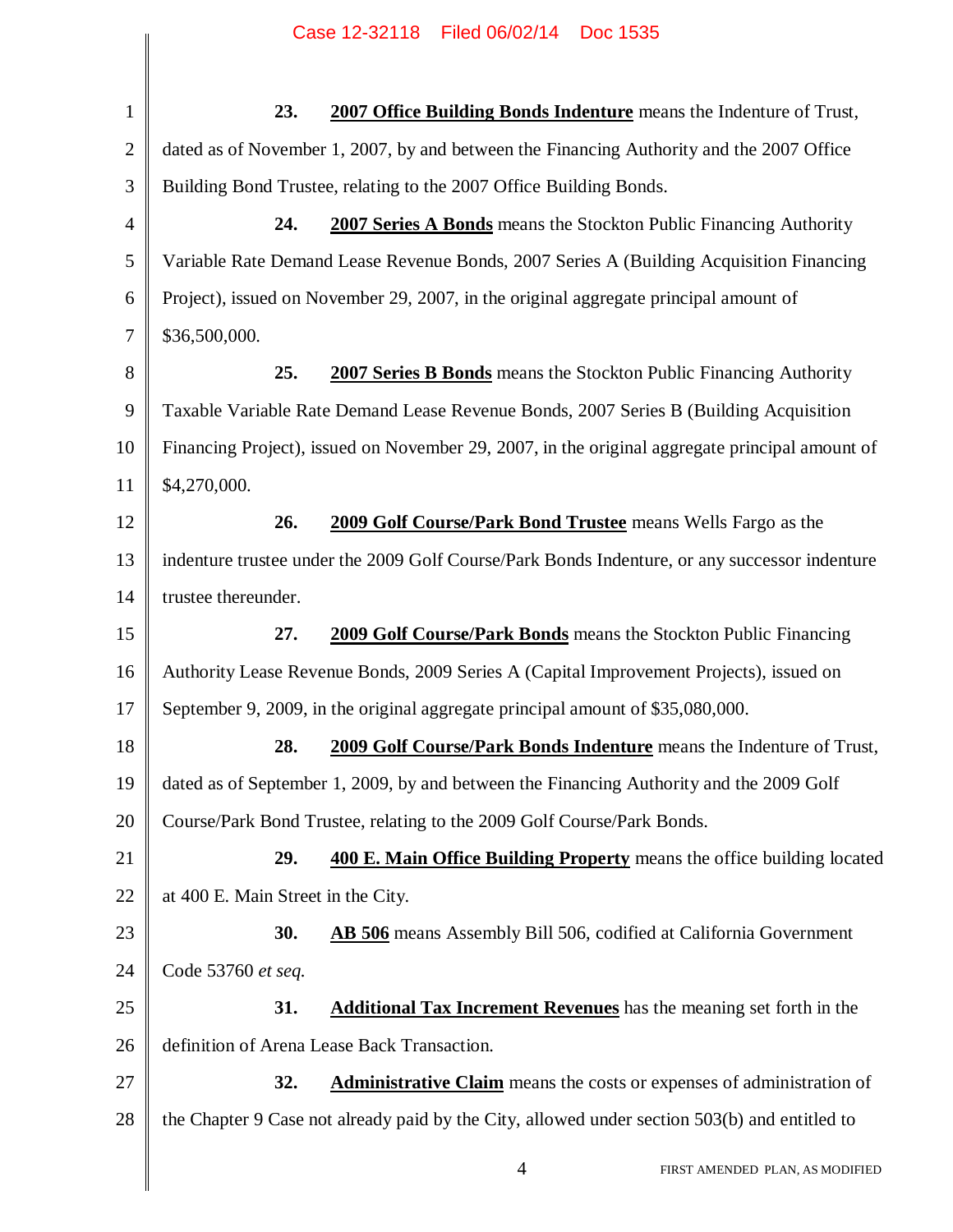1 2 3 4 5 6 7 8 9 10 11 12 13 14 15 16 17 18 19 20 21 22 23 24 25 26 27 28 priority under section  $507(a)(2)$  to the extent made applicable in Chapter 9: (i) which the City agrees is an Allowed administrative expense; or (ii) which the Bankruptcy Court determines is an Allowed administrative expense. The City's consent to the Bankruptcy Court adjudicating Administrative Claim status is given without the City in any way consenting or agreeing that Claims for postpetition obligations of the City are or would be entitled to status as Administrative Claims as "the actual necessary costs and expenses of preserving the estate" under section 503(b), and the City reserves its right to maintain that such Claims would instead constitute Other Postpetition Claims. **33. Allowed** means, (a) with reference to any Claim, a Claim that (i) has been listed on the list of creditors filed by the City, as such list may be amended from time to time pursuant to Bankruptcy Rule 1009; is not listed as unliquidated, contingent or disputed; and for which no contrary proof of claim has been filed (subject to objection as set forth in the next subsection); (ii) is asserted in a proof of claim filed in compliance with section 501 and any applicable orders of the Bankruptcy Court or listed in the list of creditors filed by the City and as to which: (A) no objection has been, or subsequently is, filed within the deadline established pursuant to Section  $X(A)$  of the Plan (as such deadline may be extended by the Bankruptcy Court upon application of the City from time to time); (B) the Bankruptcy Court has entered a Final Order allowing all or a portion of such Claim (but only in the amount so allowed); or (C) the Bankruptcy Court has entered a Final Order under section 502(c) estimating the amount of the Claim for purposes of allowance; (iii) is subject to a stipulation between the City and the holder of such Claim providing for the allowance of such Claim; (iv) is deemed "Allowed" pursuant to this Plan; (v) is designated as "Allowed" in a pleading entitled "Designation Of Allowed Claims" (or a similar title of the same import) filed with the Bankruptcy Court by the City on or after the Effective Date; or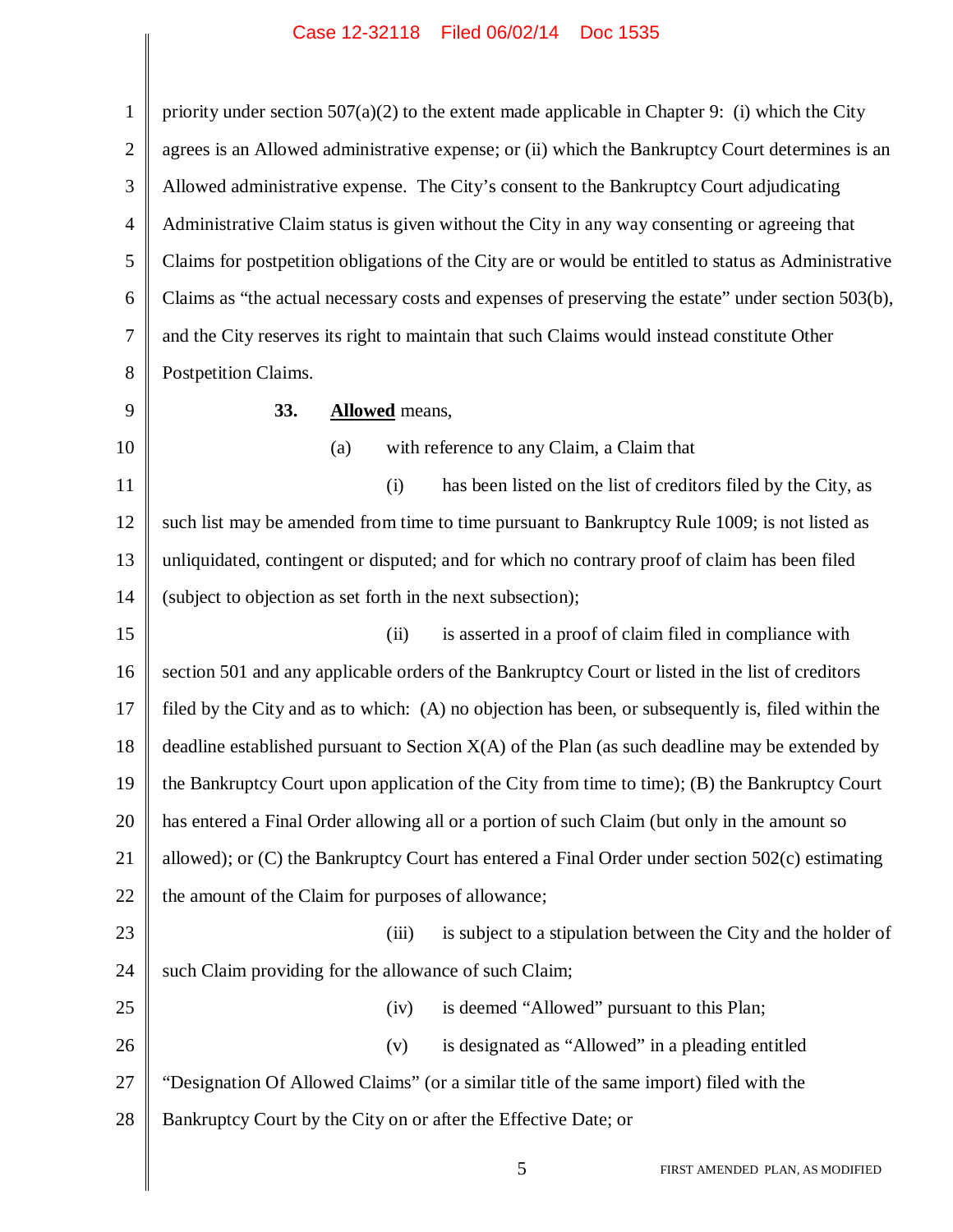1 2 3 4 5 6 7 8 9 10 11 12 13 14 15 16 17 18 19 20 21 22 23 24 25 26 27 28 (b) with reference to any Administrative Claim or Other Postpetition Claim, as to which the Bankruptcy Court has entered a Final Order allowing all or a portion of such Administrative Claim or Other Postpetition Claim (but only in the amount so allowed). **34. Ambac** means Ambac Assurance Corporation, a Wisconsin stock insurance corporation. **35. Ambac Effective Date** means the first Business Day following the day on which all the conditions contained in section 5.1 of the Ambac Settlement Agreement have either occurred or been expressly waived by the parties thereto. **36. Ambac Insurance Policy** means the Financial Guaranty Insurance Policy No. 21154BE issued by Ambac in connection with the Fire/Police/Library Lease Back Transaction, which insures the 2003 Fire/Police/Library Certificates executed and delivered by the 2003 Fire/Police/Library Certificates Trustee to fund affordable housing projects in the City. **37. Ambac Settlement Agreement** means the Stipulation and Settlement Agreement, dated as of February 26, 2013, by and among the City, the Financing Authority, the 2003 Fire/Police/Library Certificates Trustee, and Ambac, which is attached as Exhibit A to the Declaration of Robert Deis in Support of the City of Stockton's Motion Under Bankruptcy Rule 9019 for Approval of Its Settlement with Ambac Assurance Corporation, filed in the Chapter 9 Case on February 26, 2013 [Dkt. No. 725]. **38. Arena** means that property described as Parcel 4, as shown on the Parcel Map filed for record in the office of the Recorder of the County of San Joaquin, State of California, on March 4, 2003, in Book 23 of Maps, page 15, and the Arena located thereon, an indoor facility capable of hosting events such as ice hockey, indoor football, indoor soccer, concerts, boxing events, rodeos, and other such indoor events, and located at 248 West Fremont Street in downtown Stockton. **39. Arena Claims of the 2004 Arena Bond Trustee/NPFG** means the Claims arising in connection with the Arena Lease Back Transaction (which claims are asserted by the 2004 Arena Bond Trustee at the direction of NPFG (as the insurer of the 2004 Arena Bonds) as a result of the assignment by the Successor Agency of all of its rights under the Arena Lease Out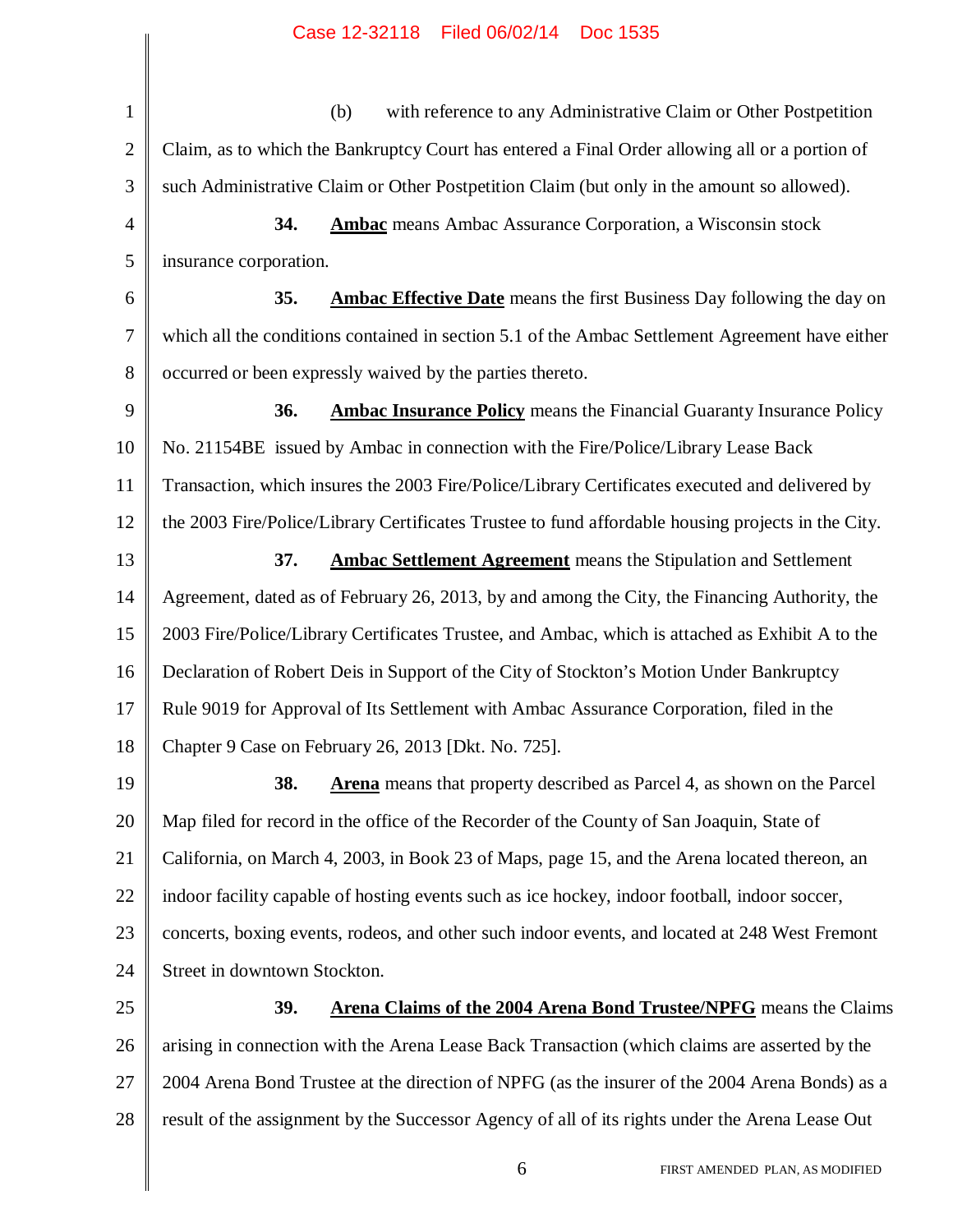| $\mathbf{1}$   | and the Arena Lease Back to the 2004 Arena Bond Trustee), as modified by the NPFG                |  |  |
|----------------|--------------------------------------------------------------------------------------------------|--|--|
| $\overline{2}$ | Settlement. The Arena Claims of the 2004 Arena Bond Trustee/NPFG do not include any claims       |  |  |
| 3              | arising out of non-payment of the 2004 Arena Bonds as all such claims are claims against the     |  |  |
| $\overline{4}$ | Successor Agency and are not obligations of the City (except to the extent specifically provided |  |  |
| 5              | under the terms of the NPFG Settlement).                                                         |  |  |
| 6              | 40.<br><b>Arena Lease Back</b> means that certain Lease Agreement, dated as of                   |  |  |
| 7              | March 1, 2004, pursuant to which the Successor Agency leased the Arena to the City.              |  |  |
| 8              | 41.<br><b>Arena Lease Back Transaction</b> means, collectively, all transactions                 |  |  |
| 9              | memorialized in, among other things, the 2004 Arena Bonds, Arena Lease Out, and the Arena        |  |  |
| 10             | Lease Back, and all related documents in connection therewith.                                   |  |  |
| 11             | 42.<br>Arena Lease Out means that certain Site Lease, dated as of March 1,                       |  |  |
| 12             | 2004, pursuant to which the City leased the Arena to the Successor Agency.                       |  |  |
| 13             | 43.<br><b>Arena Pledge Agreement</b> means that certain Pledge Agreement, dated as               |  |  |
| 14             | of March 1, 2004, between the City, as pledgor, and the Successor Agency, as pledgee, pursuant   |  |  |
| 15             | to which the City pledged certain incremental tax revenues expected to be collected from the     |  |  |
| 16             | West End Urban Renewal Project No. 1.                                                            |  |  |
| 17             | 44.<br><b>Assured Guaranty</b> means, collectively, Assured Guaranty Municipal                   |  |  |
| 18             | Corp. and Assured Guaranty Corp.                                                                 |  |  |
| 19             | 45.<br><b>Assured Guaranty Settlement</b> means the settlement among the City and                |  |  |
| 20             | Assured Guaranty relating to the Office Building Lease Back Transaction and the Pension          |  |  |
| 21             | Obligation Bonds, the terms of which settlement are memorialized in the Assured Guaranty         |  |  |
| 22             | Settlement Documents.                                                                            |  |  |
| 23             | 46.<br><b>Assured Guaranty Settlement Documents</b> means the documents                          |  |  |
| 24             | implementing the Assured Guaranty Settlement, copies of which documents are annexed as           |  |  |
| 25             | Collective Exhibit 1 to the Plan Supplement.                                                     |  |  |
| 26             | 47.<br><b>Ballot</b> means the ballot(s), in the form(s) approved by the Bankruptcy              |  |  |
| 27             | Court in the Plan Solicitation Order accompanying the Disclosure Statement and provided to each  |  |  |
| 28             | holder of a Claim entitled to vote to accept or reject this Plan.                                |  |  |
|                |                                                                                                  |  |  |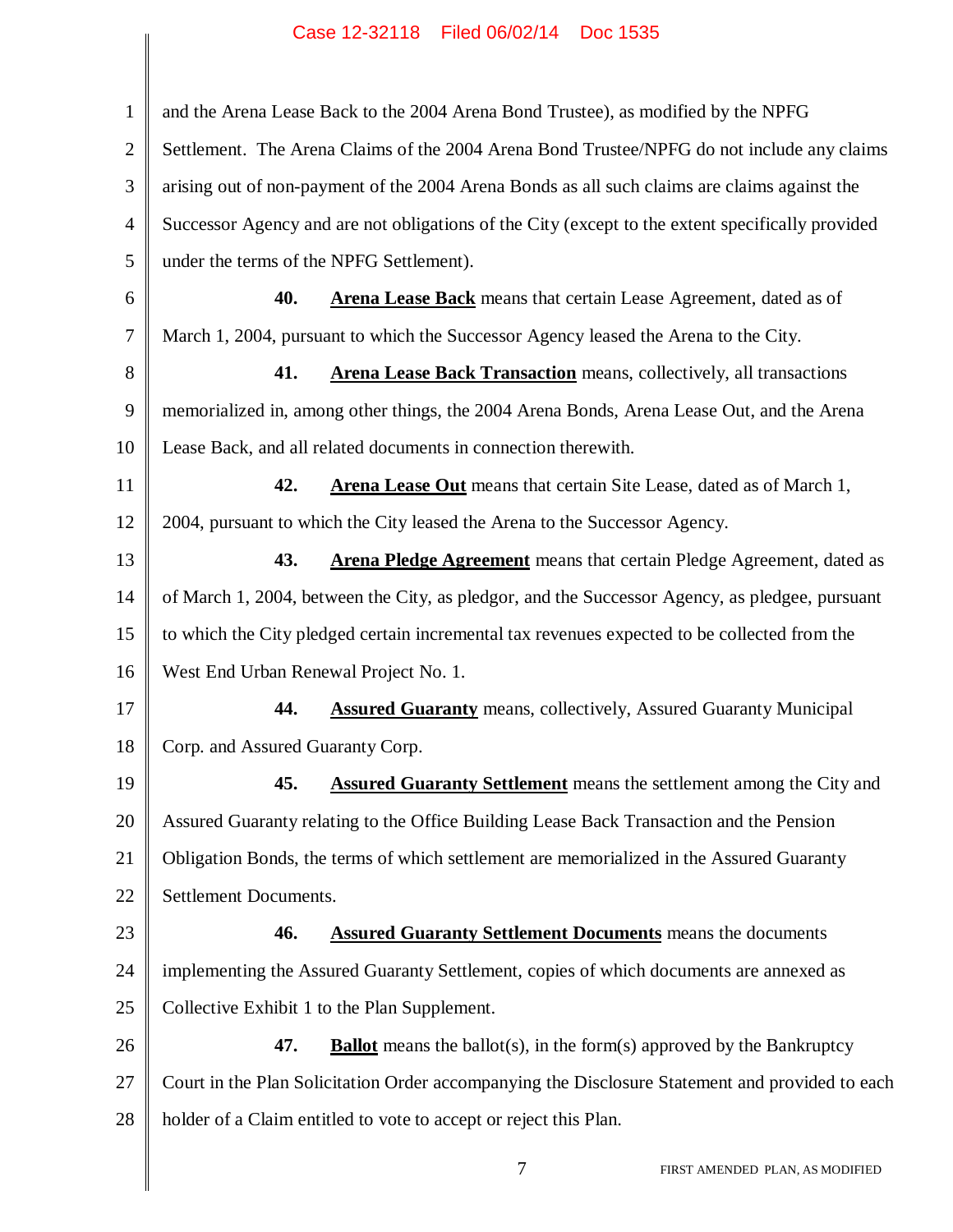1 2 3 4 5 6 7 8 9 10 11 12 13 14 15 16 17 18 19 20 21 22 23 24 25 26 27 28 **48. Bankruptcy Code** means title 11 of the United States Code, as amended from time to time, as applicable to the Chapter 9 Case. **49. Bankruptcy Court** means the United States Bankruptcy Court for the Eastern District of California, Sacramento Division, or such other court that lawfully exercises jurisdiction over the Chapter 9 Case. **50. Bankruptcy Rules** means the Federal Rules of Bankruptcy Procedure, as amended from time to time, as applicable to the Chapter 9 Case, together with the local rules of the Bankruptcy Court applicable to the Chapter 9 Case. Unless otherwise indicated, references in this Plan to "Bankruptcy Rule \_\_\_\_\_\_" are to the specifically identified rule of the Federal Rules of Bankruptcy Procedure. **51. Bar Date** means the applicable date by which a particular proof of claim must be filed, as established by the Bankruptcy Court. **52. BEDI** means the Brownfields Economic Development Initiative. **53. BEDI Grant** means the award by HUD of \$1,212,807 in BEDI grant funds for costs chargeable to the City's fiscal year 2003 BEDI award for the Downtown Stockton Waterfront Project, the award of which is contingent upon the City's compliance with the terms set forth in that certain letter dated May 7, 2014, from Yolanda Chávez, Deputy Assistant Secretary for Grant Programs, HUD, to the Honorable Anthony Silva. **54. Business Day** means a day other than a Saturday, a Sunday, or any other day on which banking institutions in New York, New York, are required or authorized to close by law or executive order. **55. CalPERS** means the California Public Employees' Retirement System. **56. CalPERS Pension Plan** means the pension plan between CalPERS and the City, dated as of September 1, 1944, as amended (CalPERS ID 6373973665). **57. CalPERS Pension Plan Participants** means those current and former City employees and their survivors and other dependents who are the beneficiaries of the CalPERS Pension Plan. / / /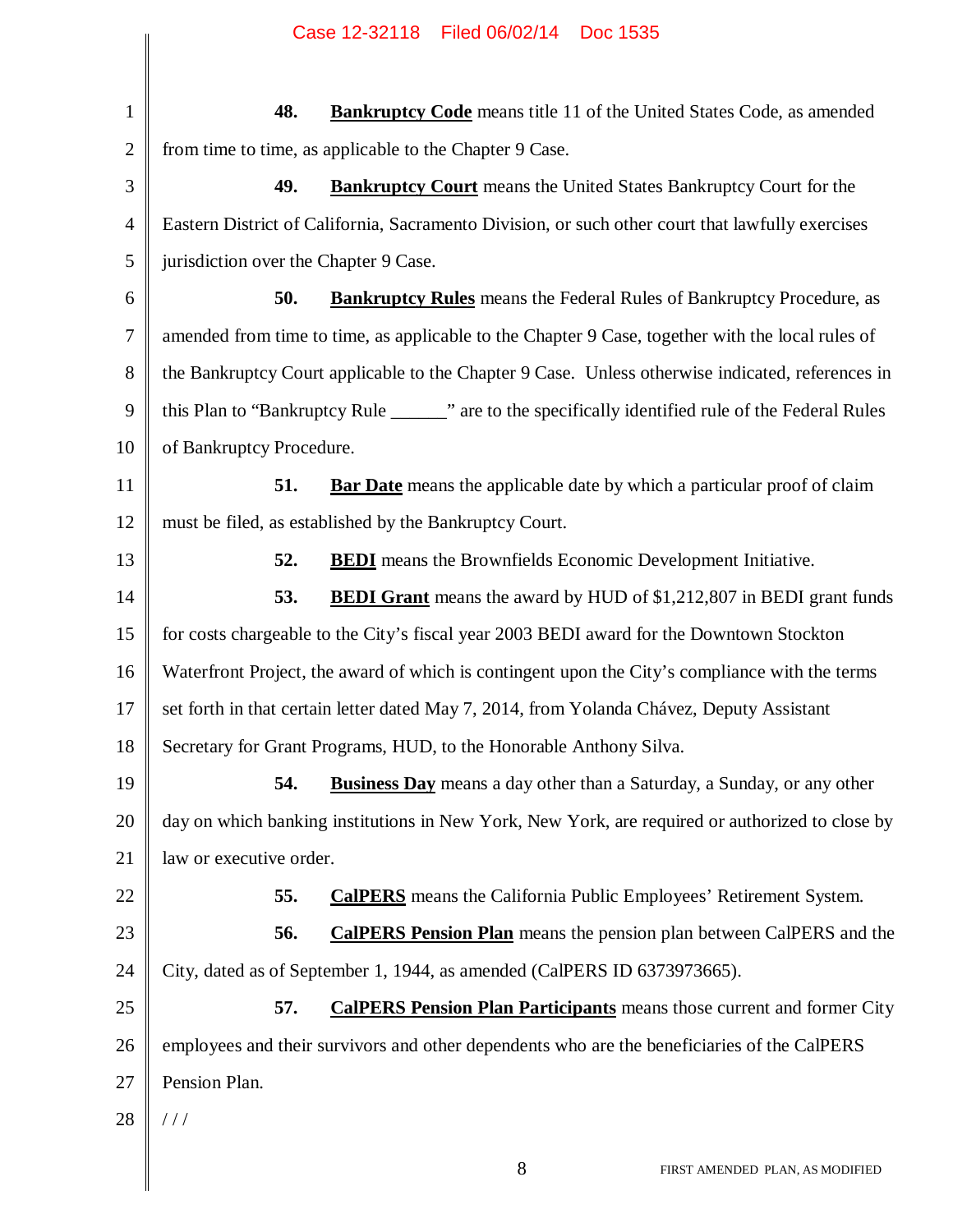| $\mathbf{1}$   | 58.                                | <b>Cash</b> means cash and cash equivalents, including withdrawable bank                          |
|----------------|------------------------------------|---------------------------------------------------------------------------------------------------|
| $\overline{2}$ |                                    | deposits, wire transfers, checks, and other similar items.                                        |
| 3              | 59.                                | Chapter 9 Case means the case under chapter 9 of the Bankruptcy Code                              |
| 4              |                                    | commenced by the City, styled In re City of Stockton, California, Case No. 2012-32118, currently  |
| 5              | pending in the Bankruptcy Court.   |                                                                                                   |
| 6              | 60.                                | <b>City</b> means the City of Stockton, California, the debtor in the Chapter 9                   |
| 7              | Case.                              |                                                                                                   |
| 8              | 61.                                | <b>City Council</b> means the duly elected legislative body of the City.                          |
| 9              | 62.                                | <b>CJPRMA</b> means California Joint Powers Risk Management Authority.                            |
| 10             | 63.                                | <b>Claim</b> has the meaning set forth in section $101(5)$ .                                      |
| 11             | 64.                                | <b>Class</b> means any group of Claims classified herein pursuant to                              |
| 12             | section $1123(a)$ .                |                                                                                                   |
| 13             | 65.                                | <b>Confirmation Date</b> means the date on which the Clerk of the Bankruptcy                      |
| 14             |                                    | Court enters the Confirmation Order on the docket of the Bankruptcy Court.                        |
| 15             | 66.                                | <b>Confirmation Hearing</b> means the hearing to be conducted by the                              |
| 16             |                                    | Bankruptcy Court regarding confirmation of this Plan, as such hearing may be adjourned,           |
| 17             |                                    | reconvened or continued from time to time.                                                        |
| 18             | 67.                                | <b>Confirmation Order</b> means the order of the Bankruptcy Court confirming                      |
| 19             | this Plan pursuant to section 943. |                                                                                                   |
| 20             | 68.                                | <b>Construction Agreement</b> means that certain "Agreement Regarding                             |
| 21             |                                    | Construction Costs" dated as of April 29, 2008, among SCC 16, the City, and the Successor         |
| 22             |                                    | Agency, relating to the City's obligation to reimburse SCC 16 for construction costs paid by      |
| 23             |                                    | SCC 16 that the City was otherwise liable to pay, for the construction of improvements to certain |
| 24             |                                    | premises located in the Edmund S. Coy Parking Structure leased by SCC 16.                         |
| 25             | 69.                                | <b>Contracts for Loan Guarantee</b> means (i) that certain Contract of Loan                       |
| 26             |                                    | Guarantee Assistance Under Section 108 of the Housing and Community Development Act of            |
| 27             |                                    | 1974, as amended, 42 U.S.C. §5308, dated December 27, 2000, by and between the City, as           |
| 28             |                                    | borrower, and HUD, as guarantor, for two promissory notes issued by the City both numbered B-     |
|                |                                    | 9<br>FIRST AMENDED PLAN, AS MODIFIED                                                              |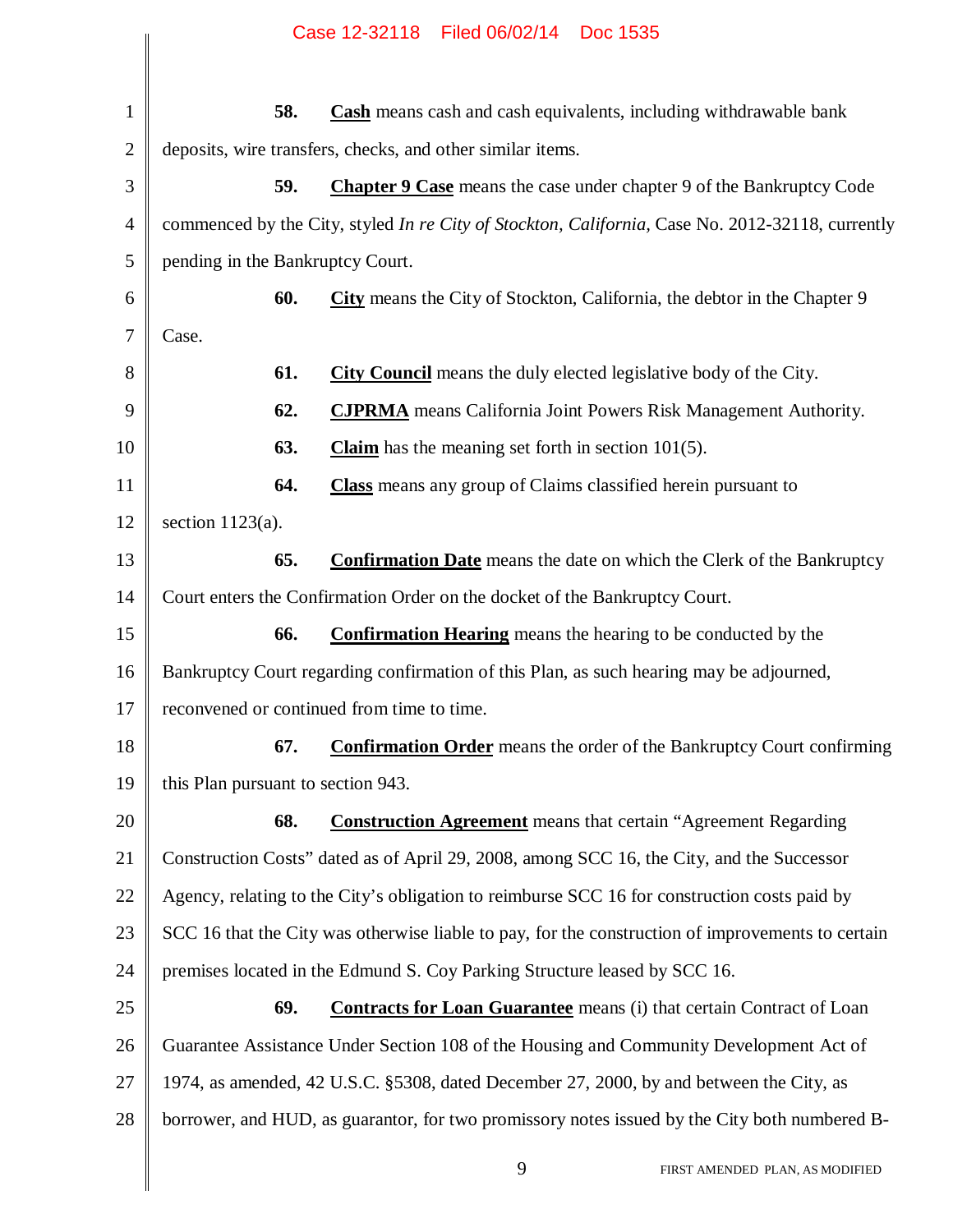1

2

3

4

5

6

7

8

9

10

98-MC-06-0026; (ii) that certain Contract of Loan Guarantee Assistance Under Section 108 of the Housing and Community Development Act of 1974, as amended, 42 U.S.C. § 5308, dated December 27, 2000, by and between the City, as borrower, and HUD, as guarantor, for a promissory note issued by the City numbered B-98-MC-06-0026-A; and (iii) that certain Contract of Loan Guarantee Assistance Under Section 108 of the Housing and Community Development Act of 1974, as amended, 42 U.S.C. § 5308, dated March 2, 2006, by and between the City, as borrower, and HUD, as guarantor, for a promissory note issued by the City numbered B-03-MC-06-0036. **70. Convenience Class Claim** means any Allowed Claim that is greater than \$0.00 in Allowed amount and less than or equal to \$100 in Allowed amount or irrevocably

11 12 13 14 reduced to \$100 in Allowed amount at the election of the holder of the Allowed Claim as evidenced by the Ballot submitted by such holder; *provided*, *however*, that an Allowed Claim may not be subdivided into multiple Claims of \$100 or less for purposes of receiving treatment as a Convenience Class Claim.

15 16 **71. DBW** means the California Department of Boating and Waterways, now the Boating and Waterways division of the Department of Parks and Recreation.

17 18 19 **72. DBW Settlement Agreement** means the agreement implementing the DBW settlement between the City and DBW, annexed as Exhibit 4 to the Supplemental Plan Supplement and annexed as an exhibit to the Second Supplemental Plan Supplement.

20 21 22 23 24 25 26 27 28 **73. Deed of Estate for Years** means the deed made by the City in favor of the 2009 Golf Course/Park Bond Trustee, by which the City would, on the Effective Date, transfer the right of possession of the Golf Course/Park Properties through September 1, 2038, or such other date as determined by the Bankruptcy Court to be the termination date of such right of possession, should the City elect in its sole discretion to transfer the right of possession of the Golf Course/Park Properties to the 2009 Golf Course/Park Bond Trustee as described in Section  $IV(U)(2)(c)$  of this Plan. The Deed of Estate for Years will restrict the use of the Golf Course/Park Properties to uses consistent with the Stockton Municipal Code, the Stockton General Plan, Federal Emergency Management Agency restrictions, and in the case of Van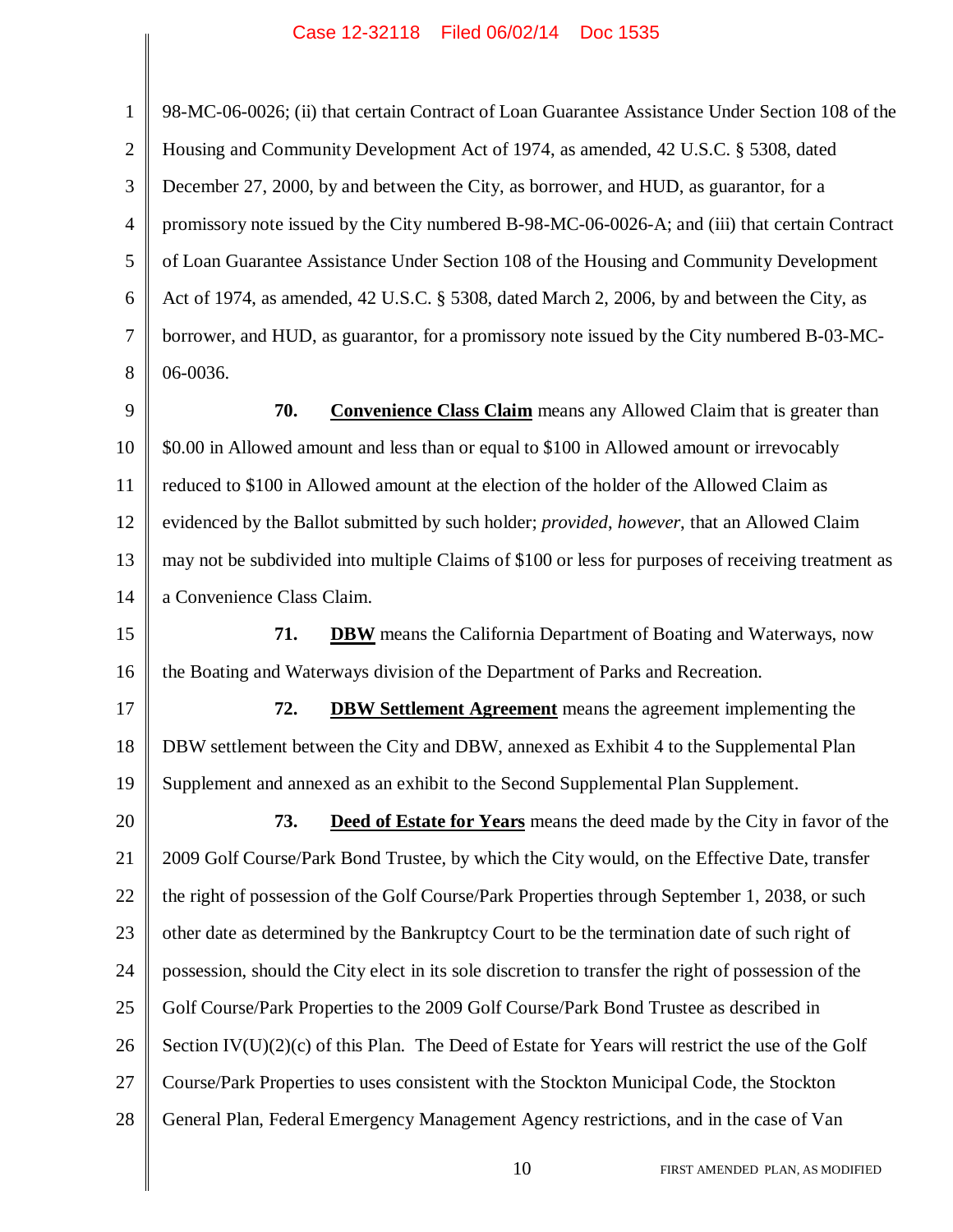1 2 3 4 Buskirk Golf Course and community center, any applicable deed restrictions (as any of the foregoing may be amended from time to time). The Deed of Estate for Years will condition continued use and possession by the 2009 Golf Course/Park Bond Trustee or its assignees or designees (and provide appropriate remedies upon any failure to perform) upon:

5

6 7 8 9 10 11 (a) arrangements satisfactory to the City for the maintenance of the Golf Course/Park Properties in the same or better condition than they were in at the time of the transfer in order to assure that the 2009 Golf Course/Park Bond Trustee will be in a position to return the Golf Course/Park Properties to the City at the termination of the possessory estate granted in the Deed of Estate for Years in the same good order and condition as the Golf Course/Park Properties were in at the time of commencement of the original term of the Golf Course/Park Lease Out, reasonable wear and tear excepted;

12

(b) the obligation of the 2009 Golf Course/Park Bond Trustee to avoid waste;

13 14 15 16 (c) a reservation of the right of the City, or any of its duly authorized representatives, to enter upon the Golf Course/Park Properties at any reasonable time to inspect the same or to make any repairs, improvements, or changes the City may choose to make, and to access any City equipment and facilities located thereon;

17 18 19 20 21 22 23 (d) upon expiration of the stated term of the Deed of Estate for Years (or termination as provided in subsection (e) below), the 2009 Golf Course/Park Trustee shall return the Golf Course/Park Properties to the City in the same good order and condition as the same were in at the time of commencement of the original term of the Golf Course/Park Lease Out, reasonable wear and tear excepted, including any permanent improvements and structures existing upon the Golf Course/Park Properties at the time of such expiration or termination of the Deed of Estate for Years and title thereto shall vest in the City; and

24 25 26 27 (e) should the Bankruptcy Court determine that the term of the estate granted is indefinite and extended until all original Lease Payments (as defined in the 2009 Golf Course/Park Bonds Indenture) are paid, then the City shall have the right, upon payment of such amounts to cause the Deed of Estate for Years to be terminated.

28  $//$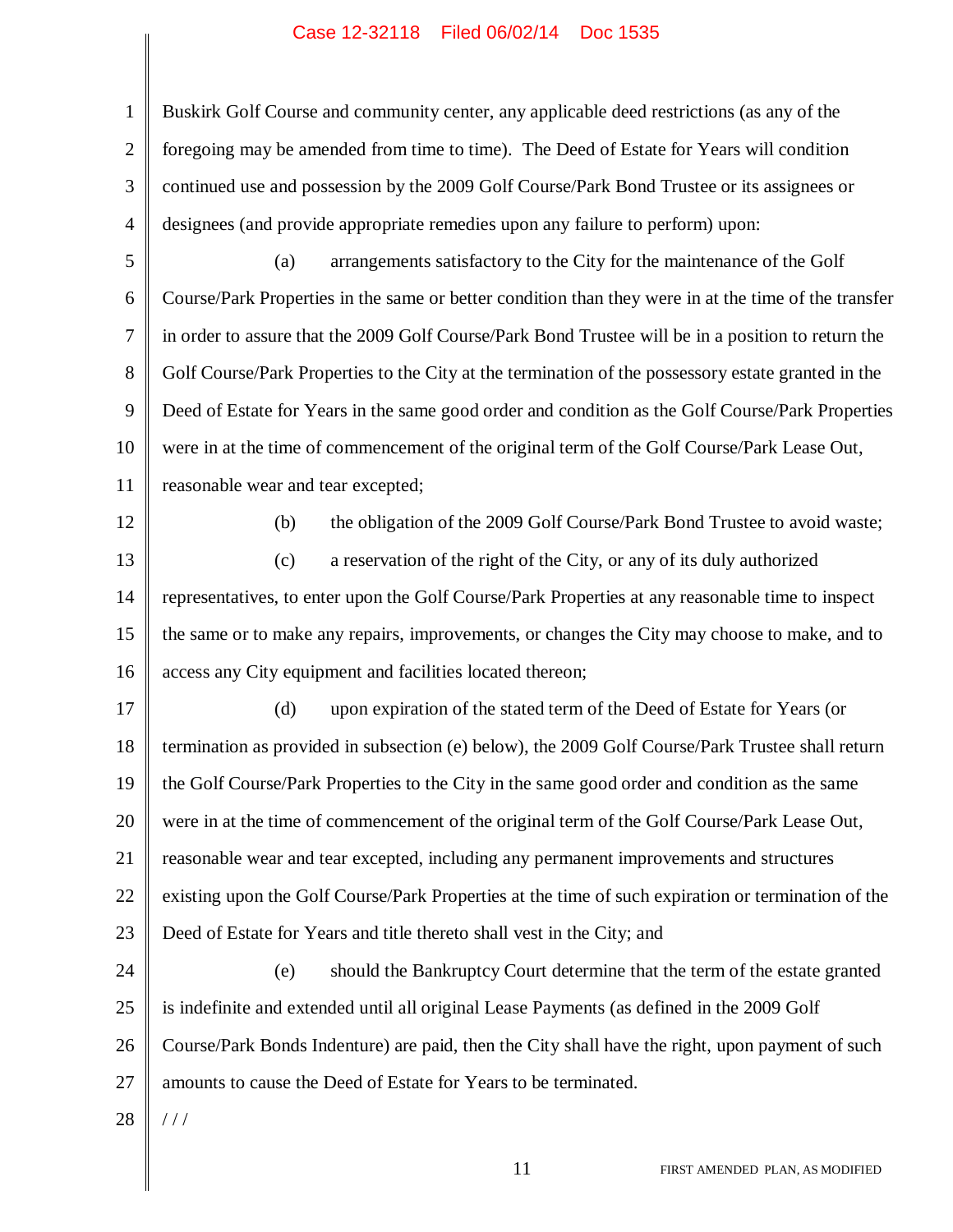1 2 **74. Dexia** means Dexia Crédit Local, a banking corporation duly organized and existing under the laws of the Republic of France, acting through its New York branch.

- 3 4 5 6 7 8 9 10 11 12 13 14 15 16 17 18 19 20 21 22 23 24 25 26 **75. Disallowed** means a Claim or portion thereof that: (i) has been disallowed by a Final Order of the Bankruptcy Court; (ii) has been listed by the City in its list of creditors, as it may be amended from time to time in accordance with Bankruptcy Rule 1009, as in the amount of \$0.00, contingent, disputed, or unliquidated, and as to which no proof of claim has been filed by the applicable deadline or deemed timely filed pursuant to any Final Order of the Bankruptcy Court; (iii) as to which the holder thereof has agreed to be equal to \$0.00 or to be withdrawn, disallowed or expunged; or (iv) has not been listed in the list of creditors and as to which no proof of claim has been filed by the applicable deadline or deemed timely filed pursuant to a Final Order of the Bankruptcy Court. **76. Disclosure Statement** means the disclosure statement, and all exhibits and schedules incorporated therein, that relates to this Plan and was approved by the Bankruptcy Court pursuant to section 1125 in an order filed on November 22, 2013, as the same may be amended, modified, or supplemented in accordance with the Bankruptcy Code. **77.** Intentionally Left Blank. **78. Disputed Claim** means any Claim or portion thereof that has not become Allowed and that is not Disallowed. In the event that any part of a Claim is a Disputed Claim, except as otherwise provided in this Plan, such Claim shall be deemed a Disputed Claim in its entirety for purposes of distribution under this Plan unless the City otherwise agrees in writing in its sole discretion. Without limiting the foregoing, a Claim that is the subject of a pending application, motion, complaint, objection, or any other legal proceeding seeking to disallow, limit, reduce, subordinate, or estimate such Claim shall be deemed to be a Disputed Claim. **79. Edmund S. Coy Parking Structure** means the parking structure located at N. Hunter Street and E. Channel Street in the City. / / /
- 27 / / /
- 28 / / /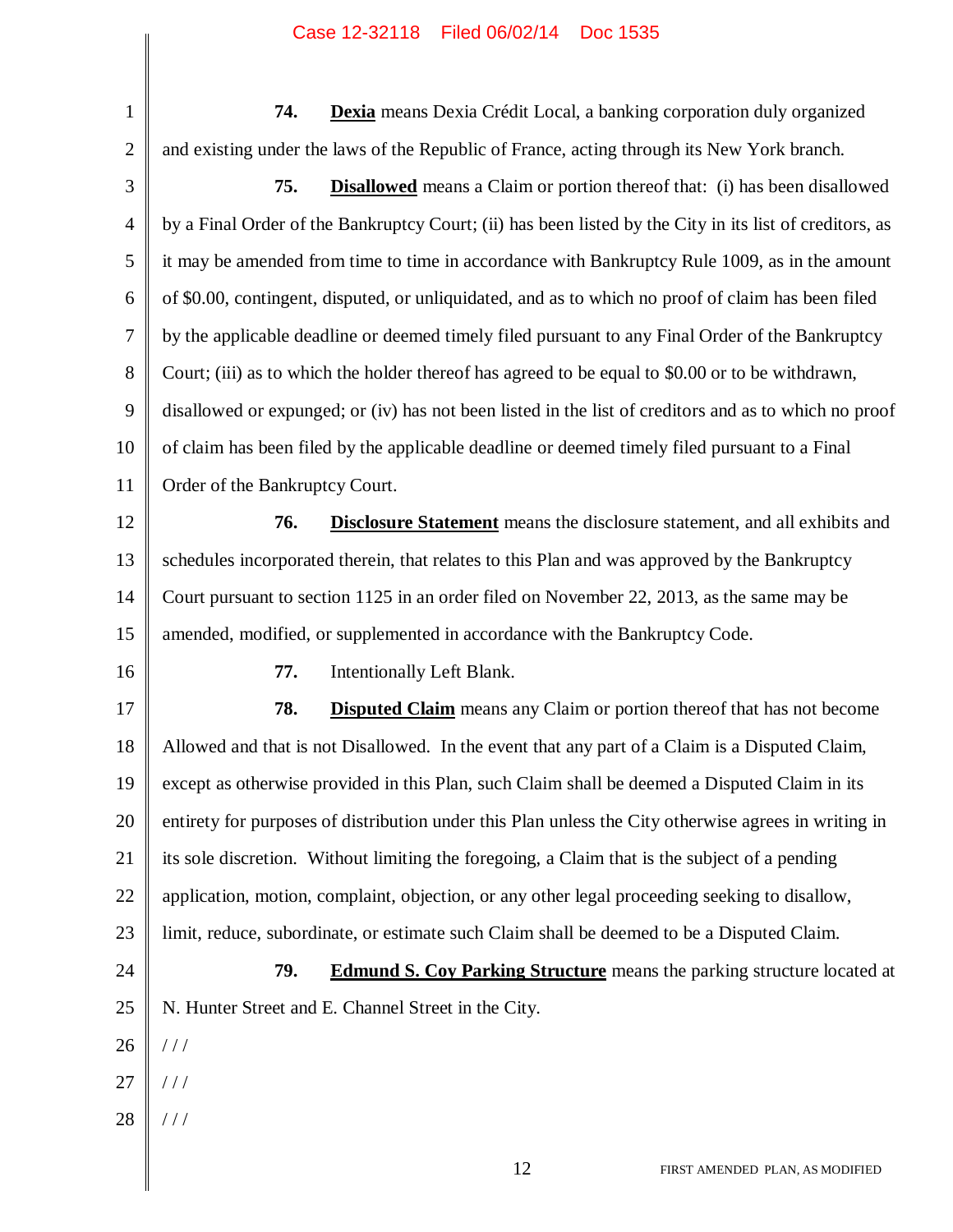1 2 3 4 5 6 7 8 9 10 11 12 13 14 15 16 17 18 19 20 21 22 23 24 25 26 27 28 **80. Effective Date** means the first Business Day after the Confirmation Date on which the conditions specified in Section XIII of the Plan have been satisfied or waived. **81. Eligibility Contest** means, collectively, the trial on the City's eligibility to be a debtor under Chapter 9 of the Bankruptcy Code and all ancillary and related pleadings, discovery, hearings, and actions. **82. Exculpated Party** means each or any of the City, NPFG, Assured Guaranty, Ambac, the Indenture Trustee in all its capacities (except in its capacity as the 2009 Golf Course/Park Bond Trustee), and the respective Related Persons of each of the foregoing. **83. Events Center Project** has the meaning set forth in the definition of Arena Lease Back Transaction. **84. Final Order** means a judgment, order, ruling, or other decree issued and entered by the Bankruptcy Court or by any state or other federal court or other tribunal having jurisdiction over the subject matter thereof which judgment, order, ruling, or other decree has not been reversed, stayed, modified, or amended and as to which: (i) the time to appeal or petition for review, rehearing, or certiorari has expired and no appeal or petition for review, rehearing, or certiorari is then pending; or (ii) any appeal or petition for review, rehearing, or certiorari has been finally decided and no further appeal or petition for review, rehearing, or certiorari can be taken or granted. **85. Financing Authority** means the Stockton Public Financing Authority, a joint powers authority organized and existing under the laws of the state of California and that certain Joint Exercise of Powers Agreement dated as of June 16, 1990, by and between the City and the Successor Agency. **86. Fire/Police/Library Lease Back** means that certain Lease Agreement, dated as of June 1, 2003, pursuant to which the Financing Authority leased the Fire/Police/Library Properties to the City. / / / / / / / / /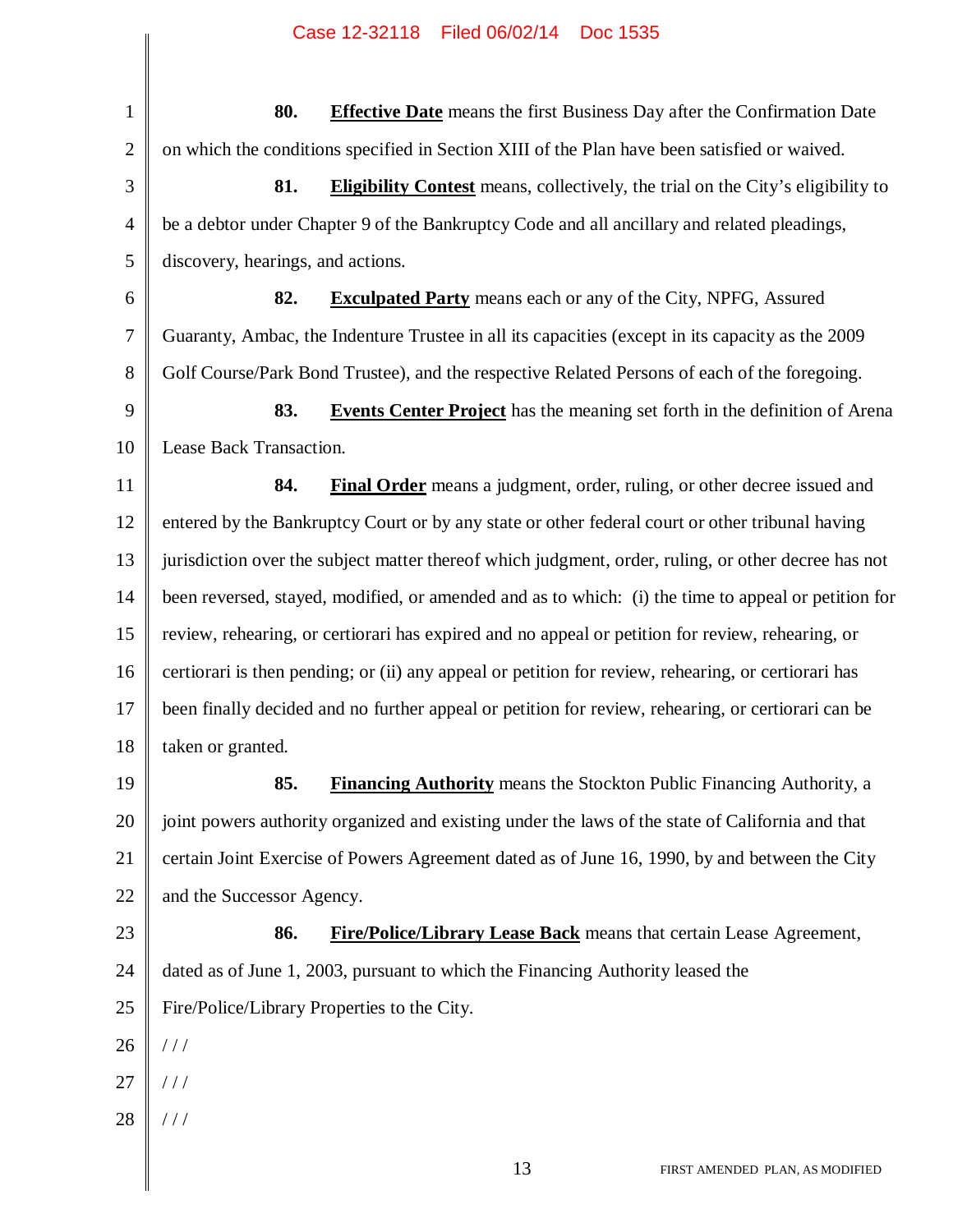| $\mathbf{1}$   | 87.<br>Fire/Police/Library Lease Back Transaction means, collectively, all                          |
|----------------|-----------------------------------------------------------------------------------------------------|
| $\overline{2}$ | transactions memorialized in, among other things, the 2003 Fire/Police/Library Certificates         |
| 3              | Reimbursement Agreement, the 2003 Fire/Police/Library Certificates, the Fire/Police/Library         |
| $\overline{4}$ | Lease Out, the Fire/Police/Library Lease Back, and all related documents in connection therewith.   |
| 5              | 88.<br><b>Fire/Police/Library Lease Out</b> means that certain Site and Facility Lease,             |
| 6              | dated as of June 1, 2003, pursuant to which the City leased the Fire/Police/Library Properties to   |
| $\overline{7}$ | the Financing Authority.                                                                            |
| 8              | 89.<br><b>Fire/Police/Library Lease Out Assignment Agreement</b> means the                          |
| 9              | Assignment Agreement by and between the Financing Authority and the 2003 Fire/Police/Library        |
| 10             | Certificates Trustee, in substantially the form annexed to the Ambac Settlement Agreement as        |
| 11             | Exhibit A (and referred to in the Ambac Settlement Agreement as the "Site Lease Assignment"         |
| 12             | Agreement").                                                                                        |
| 13             | 90.<br><b>Fire/Police/Library Properties</b> means, collectively, the City's Main                   |
| 14             | Police Facility, located at 22 E. Market Street; the Maya Angelou Southeast Branch Library,         |
| 15             | located at 2324 Pock Lane; Fire Station No. 1, located at 1818 Fresno Avenue; Fire Station No. 5,   |
| 16             | located at 3499 Manthey Road; and Fire Station No. 14, located at 3019 McNabb Street.               |
| 17             | 91.<br>Fourth Floor Lease of 400 E. Main means that certain 400 East Main                           |
| 18             | Street Office Lease dated as of June 1, 2012, between Main Street Stockton LLC and The City of      |
| 19             | Stockton.                                                                                           |
| 20             | 92.<br><b>Franklin</b> means, collectively, Franklin Advisers, Inc., Franklin High Yield            |
| 21             | Tax-Free Income Fund, and Franklin California High Yield Municipal Fund.                            |
| 22             | 93.<br><b>General Fund</b> means the City's chief operating fund, which is used to                  |
| 23             | account for all financial resources except those required to be accounted for in another fund (such |
| 24             | as the Restricted Funds).                                                                           |
| 25             | 94.<br><b>General Liability Claim</b> means a tort or contract Claim filed against the              |
| 26             | City pursuant to the Government Claims Act, California Government Code section 810 et seq.          |
| 27             | 95.<br><b>General Unsecured Claim</b> means any unsecured Claim <i>that is not</i> (i) an           |
| 28             | Administrative Claim; (ii) a General Liability Claim; or (iii) a Workers Compensation Claim; but    |
|                | 14<br>FIRST AMENDED PLAN, AS MODIFIED                                                               |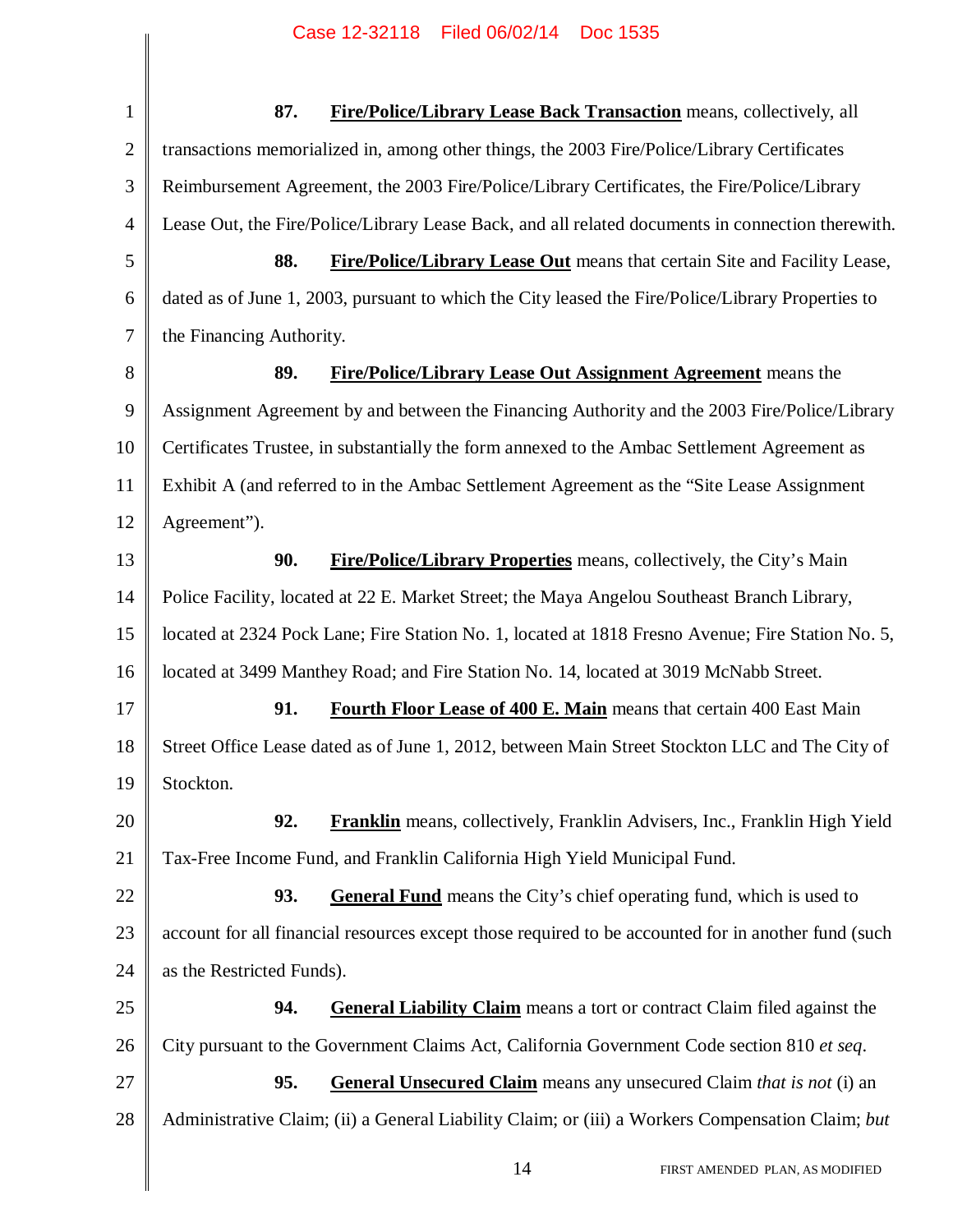| $\mathbf{1}$   | excluding the unsecured portion, if any, of the claims of the holders of the Claims in Classes 1A |
|----------------|---------------------------------------------------------------------------------------------------|
| $\mathbf{2}$   | and 1B (Ambac), 2, 3, and 4 (NPFG), and 5 and 6 (Assured Guaranty), which unsecured claims,       |
| 3              | if any, will be paid in accordance with the various settlements with such holders.                |
| $\overline{4}$ | 96.<br><b>Golf Course/Park Claims</b> means, collectively, the Golf Course/Park                   |
| 5              | Secured Claim and the Golf Course/Park Unsecured Claim. The Allowed amount of the Golf            |
| 6              | Course/Park Claims is \$36,603,625.93.                                                            |
| 7              | Golf Course/Park Collateral means the right of the 2009 Golf<br>97.                               |
| 8              | Course/Park Bond Trustee to take possession of the Golf Course/Park Properties through            |
| 9              | September 1, 2038, or such other date as is determined by the Bankruptcy Court to be the          |
| 10             | termination date for such possession. The Bankruptcy Court will determine the value of the Golf   |
| 11             | Course/Park Collateral during the Confirmation Hearing.                                           |
| 12             | 98.<br><b>Golf Course/Park Lease Back</b> means that certain Lease Agreement, dated               |
| 13             | as of September 1, 2009, pursuant to which the Financing Authority leased the Golf Course/Park    |
| 14             | Properties to the City.                                                                           |
| 15             | 99.<br><b>Golf Course/Park Lease Back Rental Payments</b> means the semi-annual                   |
| 16             | rental payments in varying amounts that the City agreed to make as tenant under the Golf          |
| 17             | Course/Park Lease Back.                                                                           |
| 18             | <b>100.</b><br>Golf Course/Park Lease Back Transaction means, collectively, all                   |
| 19             | transactions memorialized in, among other things, the 2009 Golf Course/Park Bonds, the Golf       |
| 20             | Course/Park Lease Out, and the Golf Course/Park Lease Back, and all related documents in          |
| 21             | connection therewith.                                                                             |
| 22             | <b>Golf Course/Park Lease Out</b> means that certain Site and Facility Lease,<br><b>101.</b>      |
| 23             | dated as of September 1, 2009, pursuant to which the City leased the Golf Course/Park Properties  |
| 24             | to the Financing Authority.                                                                       |
| 25             | 102.<br><b>Golf Course/Park Properties</b> means, collectively, Oak Park, the Van                 |
| 26             | Buskirk Golf Course, and the Swenson Golf Course.                                                 |
| 27             | Golf Course/Park Secured Claim means the Secured Claim, if any, of the<br>103.                    |
| 28             | 2009 Golf Course/Park Bond Trustee arising from the recharacterization of the Golf Course/Park    |
|                | 15<br>FIRST AMENDED PLAN, AS MODIFIED                                                             |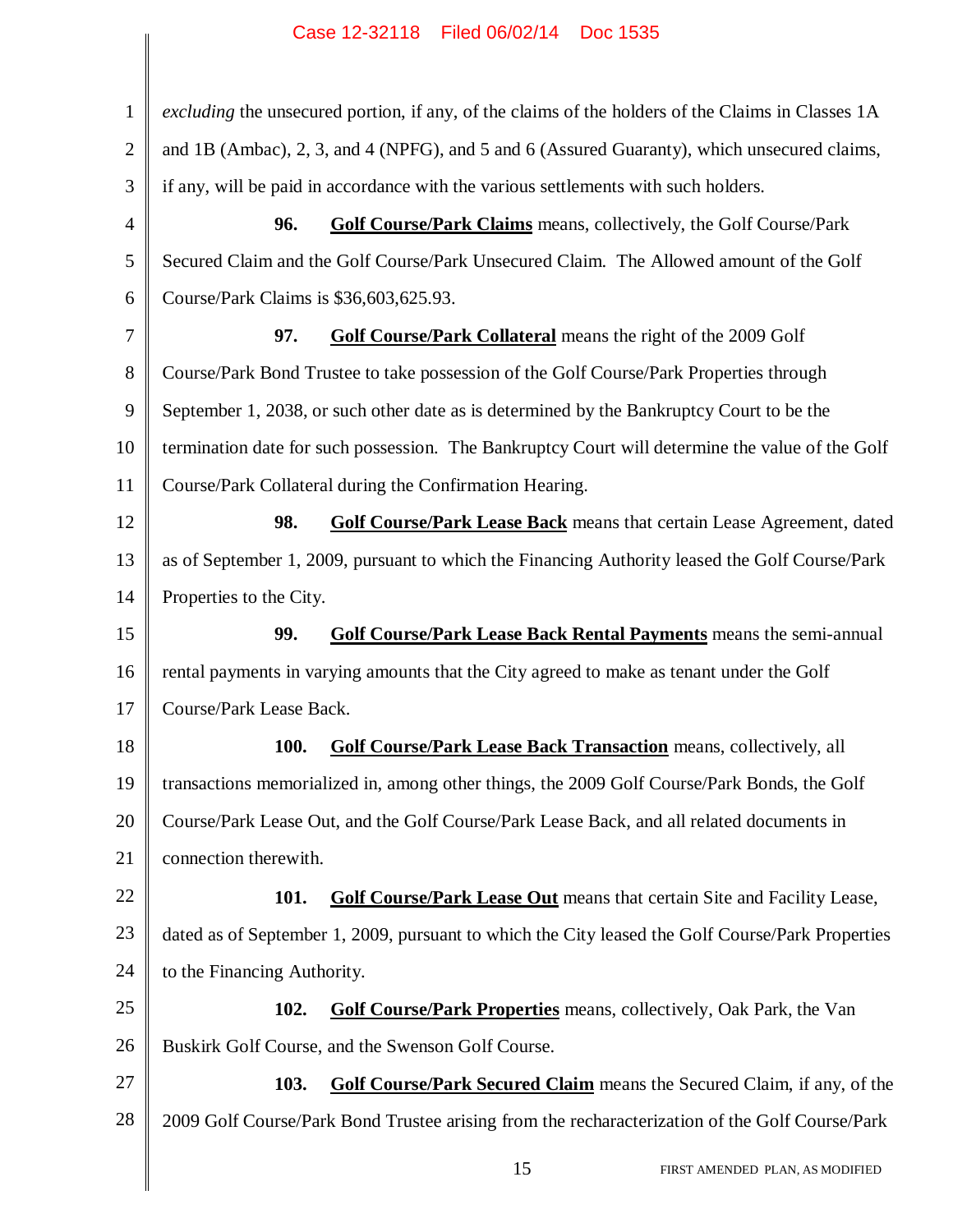1 2 3 4 5 6 7 8 9 10 11 12 13 14 15 16 17 18 19 20 21 22 23 24 25 26 27 28 Lease Back Transaction as a secured financing transaction pursuant to the Partial Judgment. The Allowed amount of the Golf Course/Park Secured Claim as of the date of confirmation of the Plan shall be determined by the Bankruptcy Court as the value of the Golf Course/Park Collateral. **104. Golf Course/Park Unsecured Claim** means the Class 12 unsecured Claim of the 2009 Golf Course/Park Bond Trustee arising from the recharacterization of the Golf Course/Park Lease Back Transaction as a secured financing transaction pursuant to the Partial Judgment. The Allowed amount of the Golf Course/Park Unsecured Claim as of the date of confirmation of the Plan is equal to: (i) \$36,603,625.93 minus (ii) the Allowed amount of the Golf Course/Park Secured Claim. **105. HUD** means the U.S. Department of Housing and Urban Development. **106. Impaired** means a Claim or interest that is impaired within the meaning of section 1124. **107. Indenture Trustee** means the 2003 Fire/Police/Library Certificates Trustee, the 2004 Arena Bond Trustee, the 2004 Parking Bond Trustee, the 2006 SEB Bond Trustee, the 2007 Office Building Bond Trustee, the 2009 Golf Course/Park Bond Trustee, and/or the Pension Obligation Bonds Trustee, as the context requires. **108. Insurance Policies** means the 2004 Arena Bond Insurance Policy, the 2004 Parking Bond Insurance Policy, the 2006 SEB Bond Insurance Policy, the 2007 Office Building Bond Insurance Policy, and the Ambac Insurance Policy. **109. Insured Portion** means that portion of an Allowed Workers Compensation Claim or an Allowed General Liability Claim that is covered by one or more of the excess risksharing pools of which the City is a member, up to the amount of the policy limits, including any excess coverage policies. **110. Leave Buyout Claim** means a Claim of a former City employee on account of unpaid sick leave or other compensation or reimbursement due upon such employee's retirement or other separation from City service. **111. Marina Construction Loan** means that certain Stockton Waterfront Marina \$13,300,000 Loan Contract, dated as of June 21, 2004.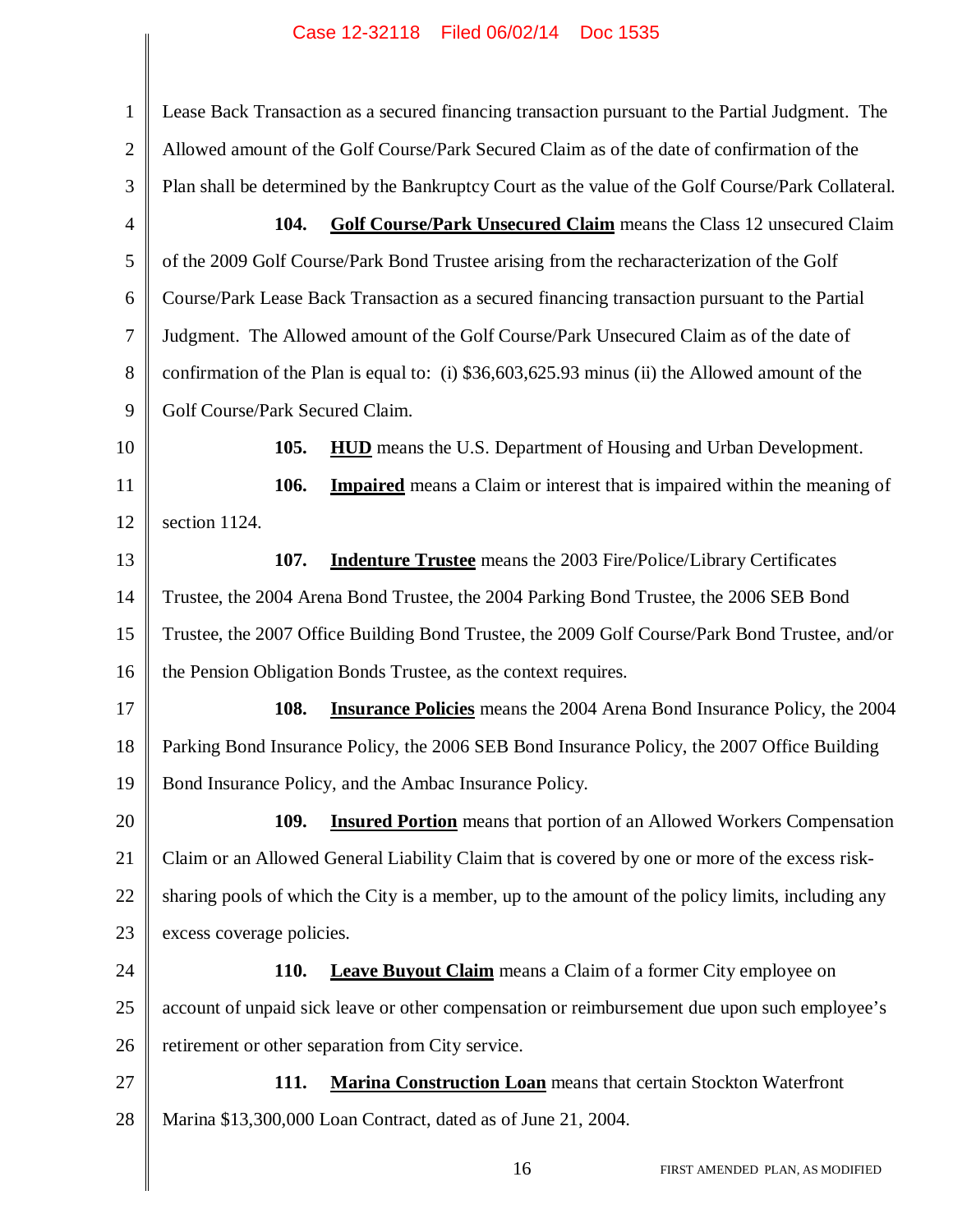## 1 2 3 4 5 6 7 8 9 10 11 12 13 14 15 16 17 18 19 20 21 22 23 24 25 26 27 28 **112. Marina Construction Loan Agreement** means the amended Marina Construction Loan. **113. Marina Project** has the meaning set forth in the Marina Construction Loan Agreement. **114. Market Street Garage** means the structure located within the City's Central Parking District on Market Street between Sutter and California Streets. **115. New 400 E. Main Lease** means the lease to the City of a portion of the 400 E. Main Office Building Property, a copy of which lease is included in the Assured Guaranty Settlement Documents. **116. Notice of the Effective Date** shall have the meaning ascribed to such phrase in Section XIV(E) of the Plan. **117. NPFG** means National Public Finance Guarantee Corporation, a New York stock insurance corporation. **118. NPFG Arena Settlement** means the settlement between the City and NPFG relating to the Arena Lease Back Transaction, the terms of which settlement are memorialized in the NPFG Arena Settlement Documents. **119. NPFG Arena Settlement Documents** means the documents implementing the NPFG Arena Settlement, copies of which documents are annexed as Collective Exhibit 2 to the Plan Supplement. **120. NPFG Parking Settlement** means the settlement between the City and NPFG relating to the Parking Structure Lease Back Transaction, the terms of which settlement are memorialized in the NPFG Parking Settlement Documents. **121. NPFG Parking Settlement Documents** means the documents implementing the NPFG Parking Settlement, copies of which documents are annexed as Collective Exhibit 3 to the Plan Supplement. **122. NPFG Settlement** means, collectively, the NPFG Arena Settlement, the NPFG Parking Settlement, and the NPFG/SEB Settlement. / / / Case 12-32118 Filed 06/02/14 Doc 1535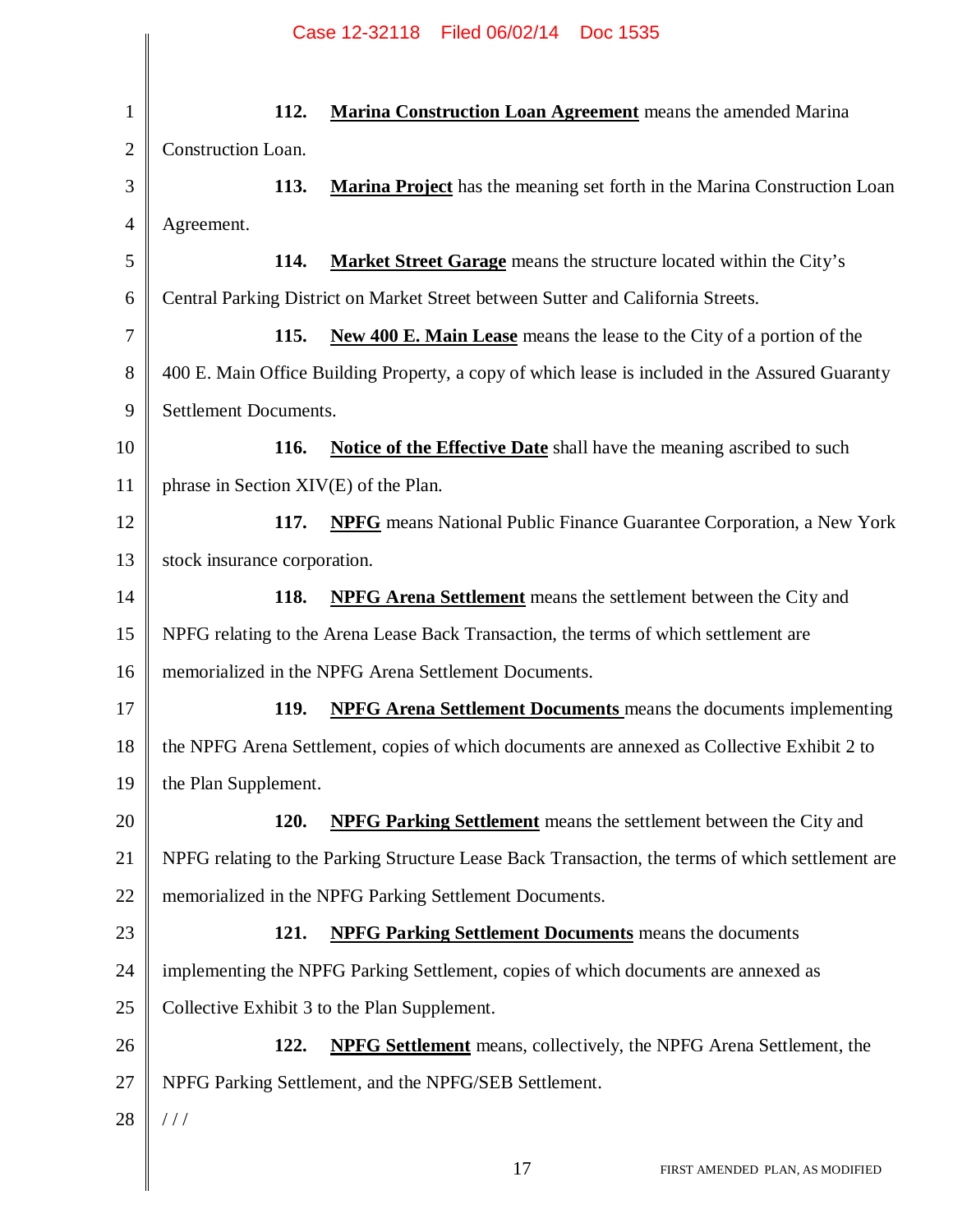1 2 3 4 5 6 7 8 9 10 11 12 13 14 15 16 17 18 19 20 21 22 23 24 25 26 27 28 **123. NPFG/SEB Settlement** means the settlement between the City and NPFG relating to the SEB Lease Back Transaction, the terms of which settlement are embodied herein. **124. Oak Park** means the public park of approximately 61.2 acres in the City, bounded on the east by Union Pacific railroad tracks, on the north by East Fulton Street, on the south by East Alpine Street, and on the west by North Sutter and Alvarado Streets. **125. Office Building Claims of the 2007 Office Building Bond Trustee/Assured Guaranty** means the Claims arising in connection with the Office Building Lease Back Transaction, which Claims are asserted by the 2007 Office Building Bond Trustee at the direction of Assured Guaranty as a result of the assignment by the Financing Authority of all of its rights under the Office Building Lease Out and the Office Building Lease Back to the 2007 Office Building Bond Trustee. **126. Office Building Lease Back** means that certain Lease Agreement, dated as of November 1, 2007, pursuant to which the Financing Authority leased the 400 E. Main Office Building Property to the City. **127. Office Building Lease Back Transaction** means, collectively, all transactions memorialized in, among other things, the 2007 Office Building Bonds, the Office Building Lease Out, and the Office Building Lease Back, and all related documents in connection therewith. **128. Office Building Lease Out** means that certain Site and Facility Lease, dated as of November 1, 2007, pursuant to which the City leased the 400 E. Main Office Building Property to the Financing Authority. **129. Office Building Standby Agreement** means that certain Standby Bond Purchase Agreement, dated as of November 29, 2007, entered into by the City, the Financing Authority, and Dexia. **130. Other Postpetition Claims** means Claims asserted against the City for services rendered to, or goods delivered to, or obligations incurred by, the City after the Petition Date that do not constitute Administrative Claims. / / /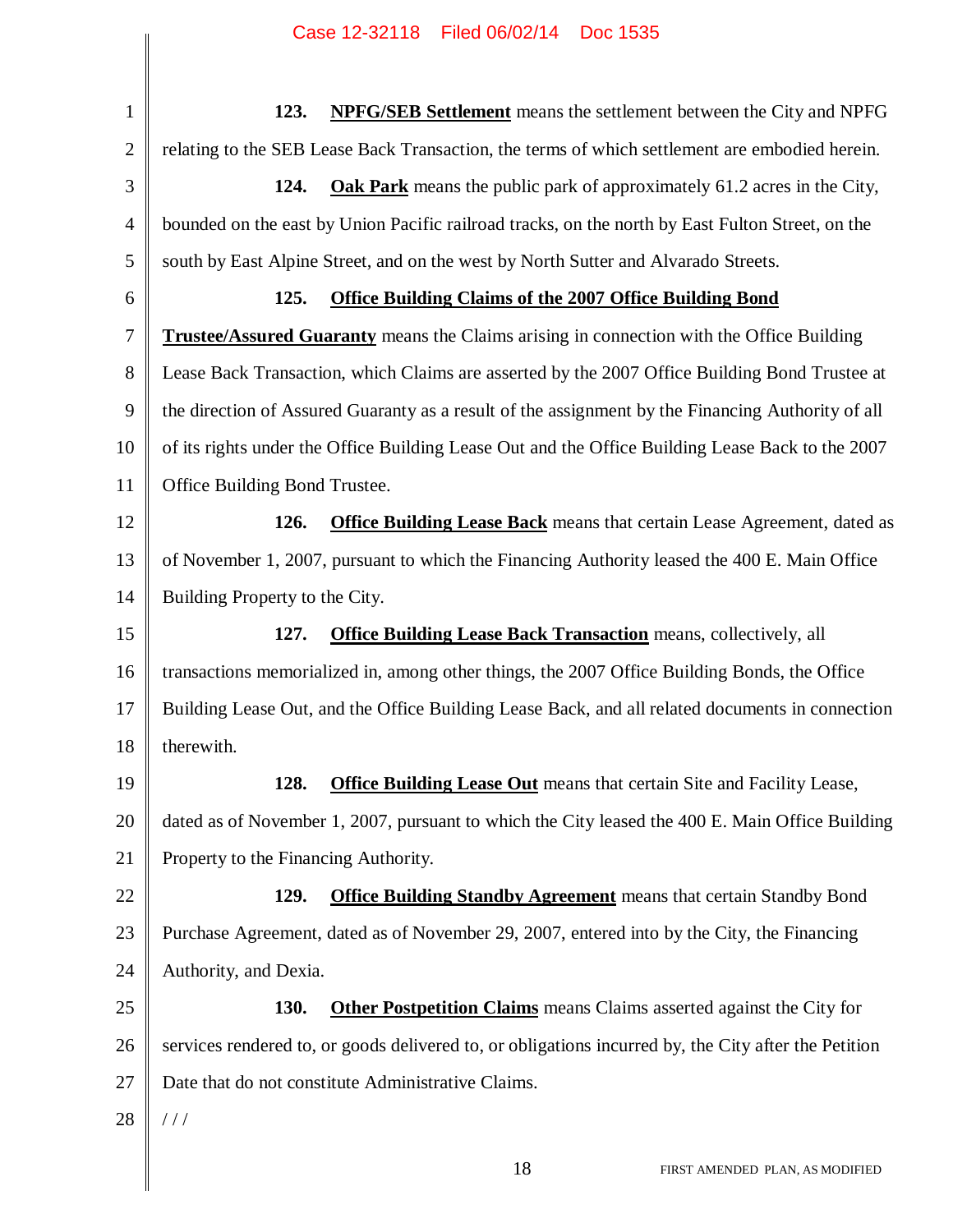4

1 2 3 **131. Parking Authority** means the Parking Authority of the City of Stockton, a public body corporate and politic, organized and existing under and by virtue of the laws of the State of California.

**132. Parking Structure Claims of the 2004 Parking Bond Trustee/NPFG**

5 6 7 8 9 10 11 means the Claims arising in connection with the Parking Structure Lease Back Transaction, as modified by the NPFG Settlement. The Parking Structure Claims of the 2004 Parking Bond Trustee/NPFG do not include any claims arising out of non-payment of the 2004 Parking Bonds, as all such claims are non-recourse claims against the Financing Authority secured only by the assignment by the Financing Authority of the Parking Structure Lease Back Rental Payments and are not obligations of the City (except to the extent specifically provided under the terms of the NPFG Settlement).

12 13 14 **133. Parking Structure Lease Back** means that certain Lease Agreement, dated as of September 1, 2004, pursuant to which the Financing Authority leased the Parking Structure Properties to the City.

15 16 17 **134. Parking Structure Lease Back Transaction** means, collectively, the transactions memorialized in the 2004 Parking Bonds, the Parking Structure Lease Out, and the Parking Structure Lease Back.

18 19 20 **135. Parking Structure Lease Out** means that certain Site and Facility Lease, dated as of June 1, 2004, pursuant to which the City leased the Parking Structure Properties to the Financing Authority.

21 22 **136. Parking Structure Properties** means, collectively, the Edmund S. Coy Parking Structure, the Stockton Events Center Parking Structure, and the Market Street Garage.

23 24 25 26 27 28 **137. Partial Judgment** means the Partial Judgment in Favor of Plaintiffs entered on April 21, 2014 in the Recharacterization Adversary Proceeding [Adv. Dkt. No. 56]. **138. Pension Obligation Bonds** means the City of Stockton 2007 Taxable Pension Obligation Bonds issued on April 5, 2007 in the aggregate principal amount of \$125,310,000 pursuant to articles 10 and 11 (commencing with section 53570) of chapter 3 of / / /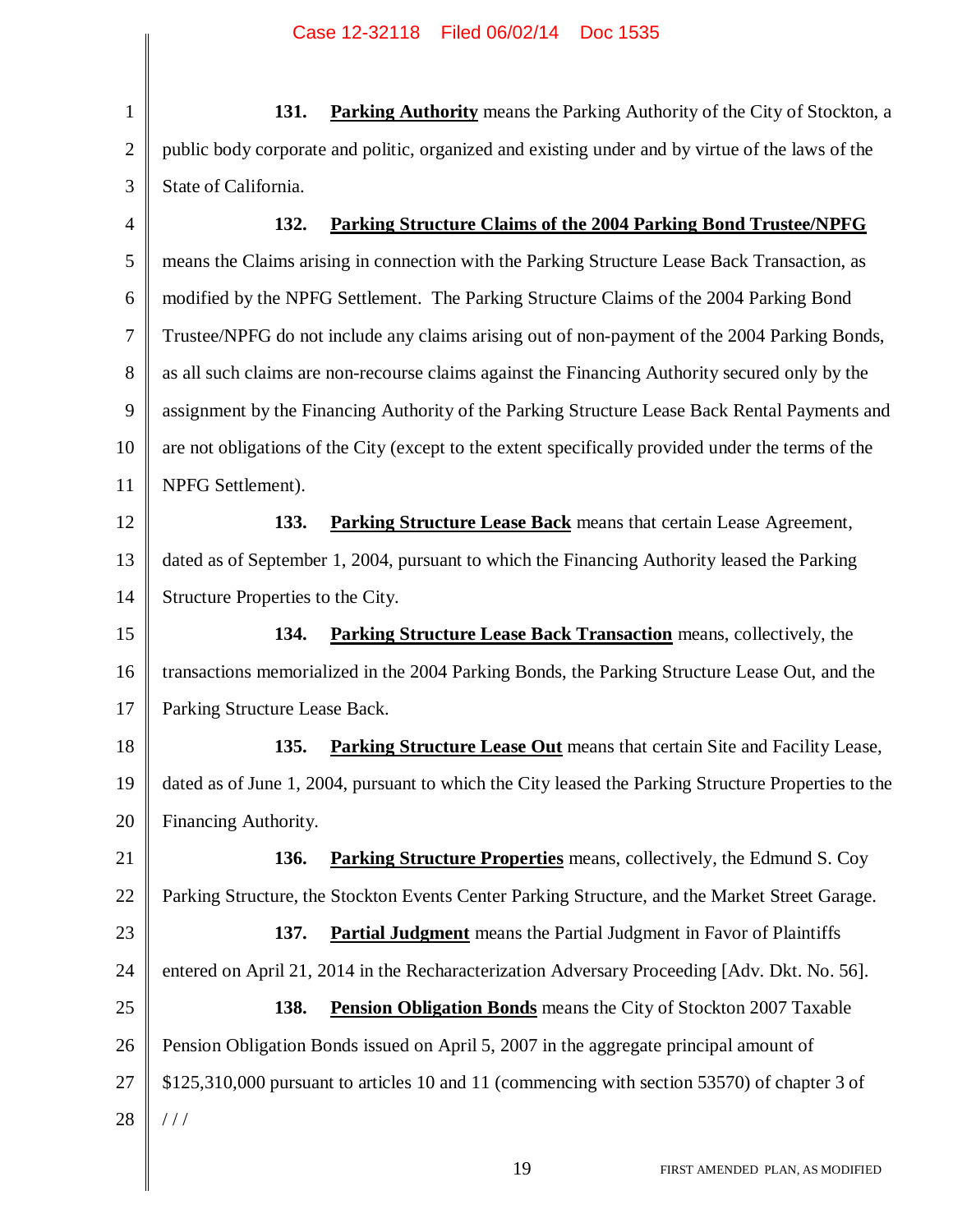║

| $\mathbf{1}$ | part 1 of division 2 of title 5 of the Government Code of the State of California and the Pension    |
|--------------|------------------------------------------------------------------------------------------------------|
| $\mathbf{2}$ | Obligation Bonds Indenture.                                                                          |
| 3            | 139.<br><b>Pension Obligation Bonds Claims</b> means the Claims arising in                           |
| 4            | connection with the Pension Obligation Bonds.                                                        |
| 5            | 140.<br><b>Pension Obligation Bonds Indenture</b> means that certain Indenture of                    |
| 6            | Trust, dated as of April 1, 2007, by and between the City and the Pension Obligation Bonds           |
| 7            | Trustee.                                                                                             |
| $8\,$        | 141.<br><b>Pension Obligation Bonds Insurance Policy means that certain</b>                          |
| 9            | Municipal Bond Insurance Policy No. 208382-N issued by Assured Guaranty, as successor to             |
| 10           | Financial Security Assurance, with respect to the Pension Obligation Bonds.                          |
| 11           | 142.<br><b>Pension Obligation Bonds Trustee</b> means Wells Fargo, as indenture                      |
| 12           | trustee under the Pension Obligation Bonds Indenture, or any successor indenture trustee             |
| 13           | thereunder.                                                                                          |
| 14           | 143.<br><b>Petition Date</b> means June 28, 2012.                                                    |
| 15           | <b>Plan</b> means this First Amended Plan of Adjustment of Debts of City of<br>144.                  |
| 16           | Stockton, California (November 15, 2013), together with any exhibits (including any Plan             |
| 17           | Supplement and exhibits annexed to any Plan Supplement), each in their present form or as they       |
| 18           | may be altered, amended or modified from time to time in accordance with the provisions of this      |
| 19           | Plan, the Confirmation Order, the Bankruptcy Code, and the Bankruptcy Rules.                         |
| 20           | Plan Document means any agreement or instrument contemplated by, or<br>145.                          |
| 21           | to be entered into pursuant to, this Plan, that is in form and substance acceptable to the City, has |
| 22           | been duly and validly executed and delivered, or deemed executed by the parties thereto, and for     |
| 23           | which all conditions to its effectiveness have been satisfied or waived.                             |
| 24           | 146.<br><b>Plan Solicitation Order</b> means the Order Approving (1) Modified                        |
| 25           | Disclosure Statement with Respect to First Amended Plan for the Adjustment of Debts of City of       |
| 26           | Stockton (November 15, 2013); (2) Setting Confirmation Procedures; and (3) Scheduling Filing         |
| 27           | Dates and the Confirmation Hearing [Dkt. No. 1220], entered on November 22, 2013, by which           |
| 28           | the Bankruptcy Court approved the Disclosure Statement as containing adequate information for        |
|              | 20<br>FIRST AMENDED PLAN, AS MODIFIED                                                                |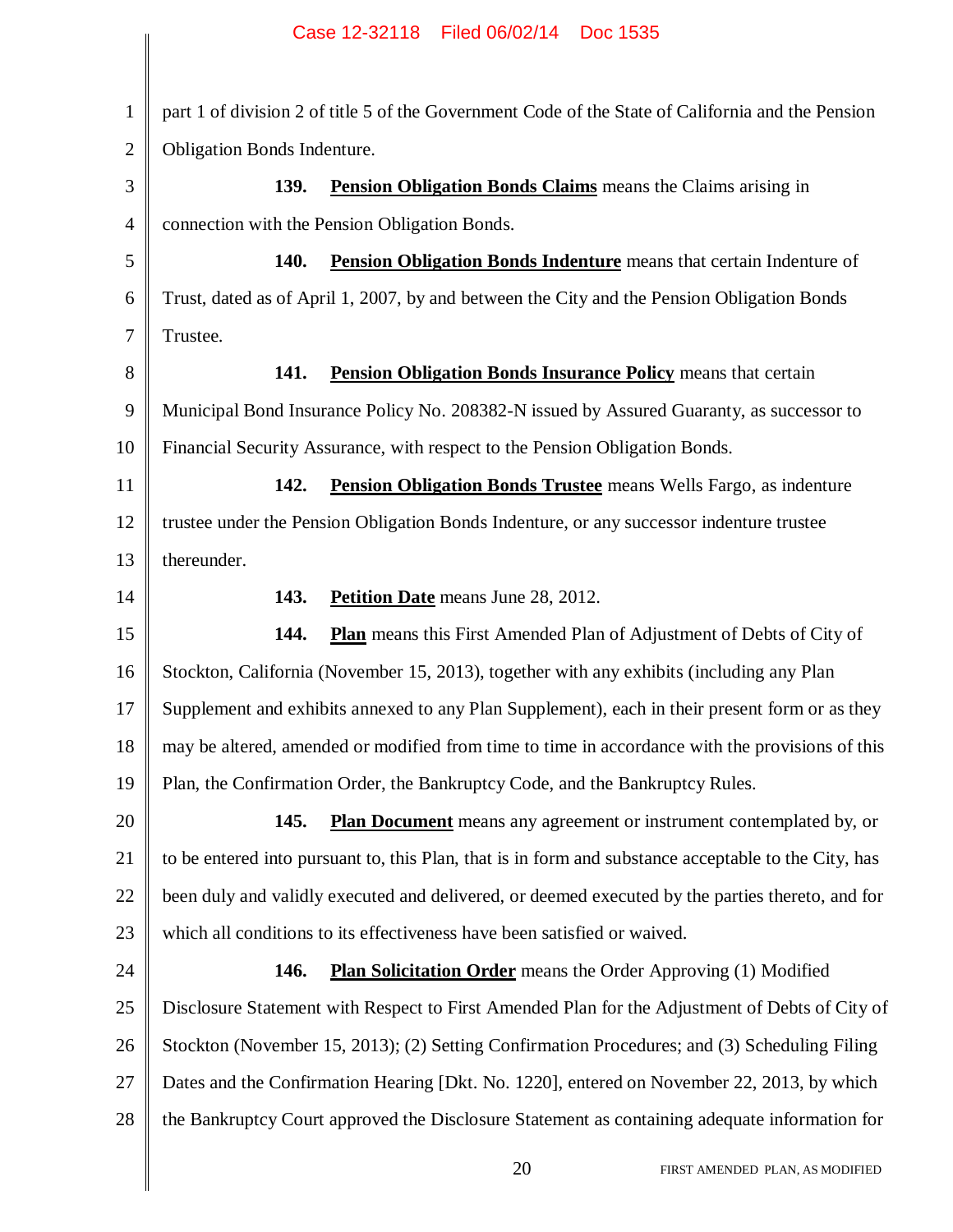1 2 3 the purpose of dissemination and solicitation of votes on and confirmation of this Plan and established certain rules, deadlines, and procedures for the solicitation of votes with respect to and the balloting on this Plan.

4 5 6 7 8 9 10 **147. Plan Supplement** means the Plan Supplement in Connection with the First Amended Plan for the Adjustment of Debts of City of Stockton, California (November 15, 2013) [Dkt. No. 1236], filed on January 27, 2014, which includes drafts reflecting the material economic terms of the Assured Guaranty Settlement Documents, the NPFG Arena Settlement Documents, and the NPFG Parking Settlement Documents. The Supplemental Plan Supplement includes updated drafts of these documents as well as additional documents, as does the Second Supplemental Plan Supplement.

11 12 13 14 **148. Ports License Agreement** means that certain "Events Center Ball Park License Agreement" dated as of March 2, 2004, between the City and 7th Inning Stretch, LLC regarding the terms and conditions upon which the Ports may use the Banner Island Ballpark located next to the Arena.

15 16 **149. Ports** means, collectively, the professional minor-league baseball team known as the Stockton Ports and 7th Inning Stretch, LLC.

17 18 19 **150. Ports Settlement** means the settlement between the City and the Ports regarding the Claims of the Ports and the terms of the City's financial support of the Ports. The terms of the Ports Settlement are implemented by the Ports Settlement Documents.

20 21 22 23 **151. Ports Settlement Documents** mean the documents implementing the Ports Settlement, which as of the date hereof have not been finalized. However, the term sheet, which sets forth the material terms of the Ports Settlement, is annexed as an exhibit to the Second Supplemental Plan Supplement.

24 25 26 27 28 **152. Possession Notice**. The notice to be filed with the Bankruptcy Court and served upon the City by the 2009 Golf Course/Park Bond Trustee indicating the intention of the 2009 Golf Course/Park Bond Trustee or its assignee or nominee to take possession of the Golf Course/Park Properties and to operate the businesses and activities located thereon pursuant to / / /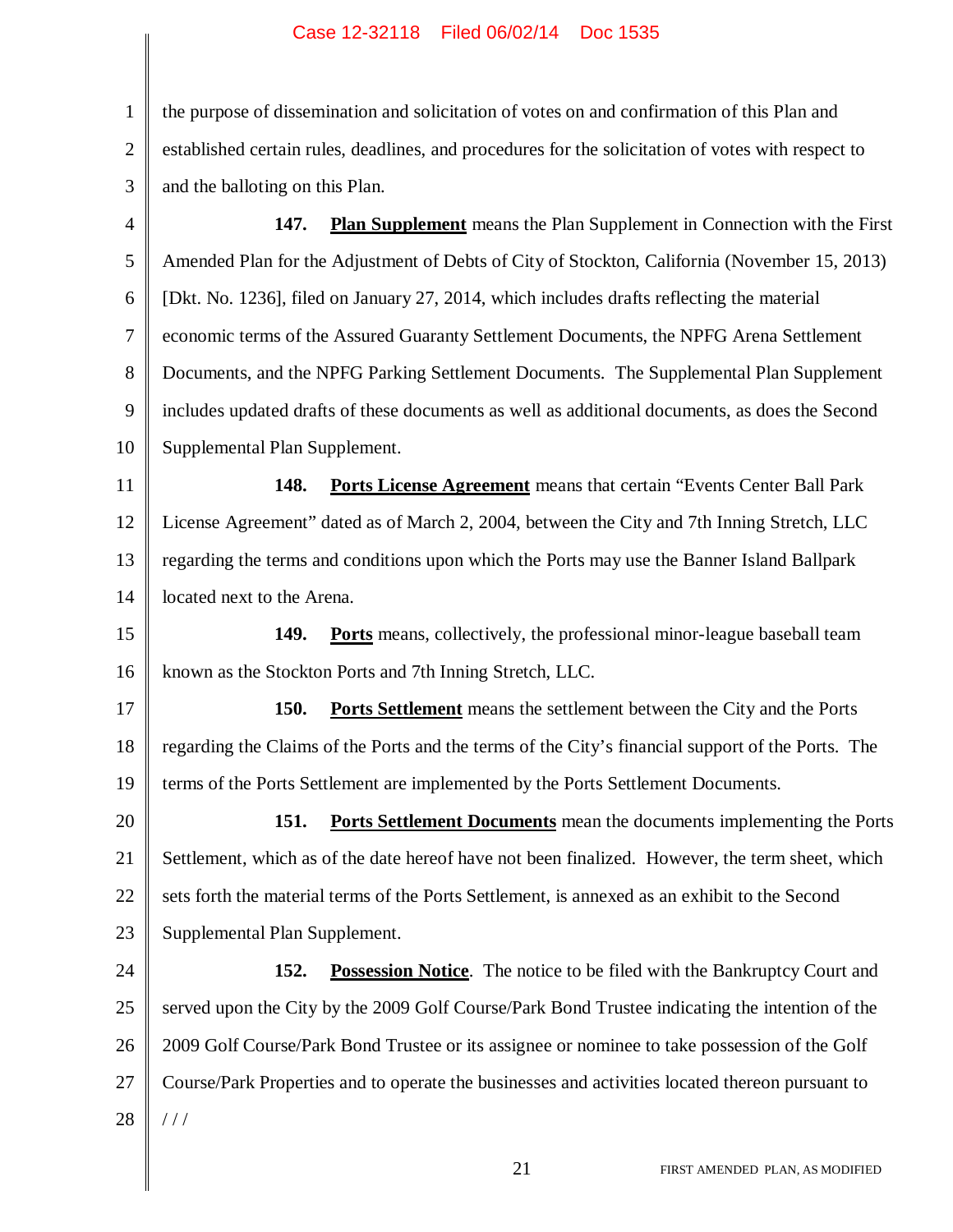| $\mathbf{1}$   | Section IV U. 2. (c) herein. In order to be effective to elect to take possession of the Golf              |
|----------------|------------------------------------------------------------------------------------------------------------|
| $\overline{2}$ | Course/Park Properties, the Possession Notice shall:                                                       |
| 3              | be filed and served no later than 60 days after delivery of the Deed of<br>(a)                             |
| $\overline{4}$ | Estate for Years to the 2009 Golf Course/Park Bond Trustee;                                                |
| 5              | provide a date for the transition from the City's operations of the<br>(b)                                 |
| 6              | businesses and activities located on the Golf Course/Park Properties, which date must be no later          |
| $\overline{7}$ | than 120 days from the date of the delivery of the Deed of Estate for Years to the 2009 Golf               |
| 8              | Course/Park Bond Trustee;                                                                                  |
| 9              | specify the executory contracts relating to the management and use of the<br>(c)                           |
| 10             | Golf Course\Park Properties that should be assumed and assigned and which executory contracts              |
| 11             | should be rejected by the City; and                                                                        |
| 12             | indicate that liability and property insurance acceptable to the City will be<br>(d)                       |
| 13             | in place prior to the date upon which possession is to be taken by the 2009 Golf Course/Park               |
| 14             | Bond Trustee or its assignee or designee.                                                                  |
| 15             | Pre-Confirmation Date Claims means all Claims against the City that<br>153.                                |
| 16             | arose prior to the Confirmation Date.                                                                      |
| 17             | 154.<br><b>Price Claims</b> mean the Claims of the Price Judgment Creditors, who filed                     |
| 18             | a proof of claim in the Chapter 9 Case in the amount of \$1,423,164.                                       |
| 19             | <b>Price Judgment Creditors</b> mean Richard Price and five other low-income<br><b>155.</b>                |
| 20             | individuals who were displaced from single-room-occupancy housing units in downtown                        |
| 21             | Stockton in connection with the City's code-enforcement activities, and the Interfaith Council of          |
| 22             | San Joaquin (formerly Stockton Metro Ministry Inc.), who collectively filed an action against the          |
| 23             | City, the Successor Agency, and other parties on May 2, 2002, captioned as <i>Price, et al. v. City of</i> |
| 24             | Stockton, et al., U.S. District Court for the Eastern District of California, case no. 2:02-cv-00065-      |
| 25             | LKK-KJM.                                                                                                   |
| 26             | <b>Price Settlement</b> means the settlement between the City and the Price<br><b>156.</b>                 |
| 27             | Judgment Creditors regarding the Price Claims. The terms of the Price Settlement are                       |
| 28             | summarized by the Price Settlement Documents.                                                              |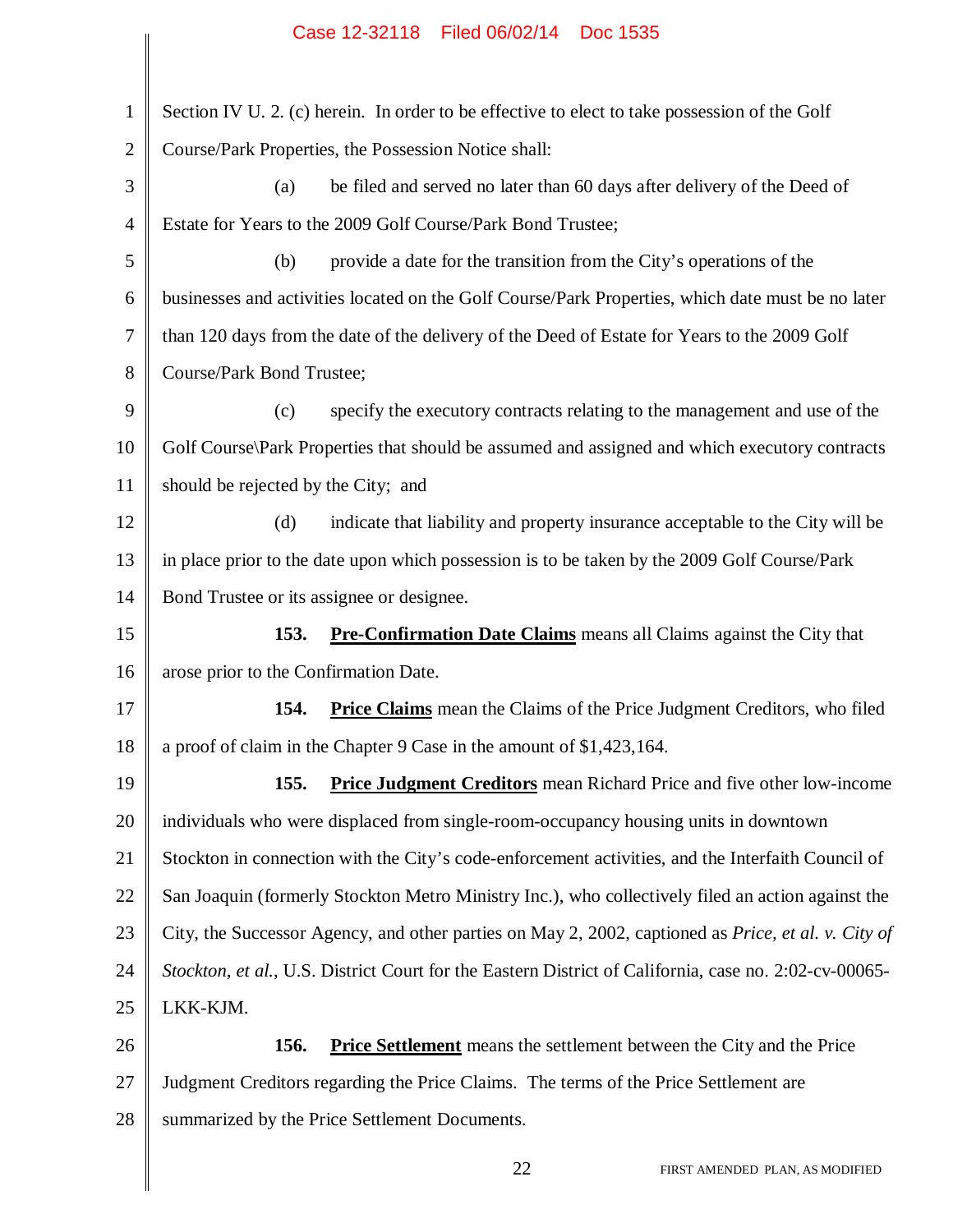1 2 3 4 5 6 7 8 9 10 11 12 13 14 15 16 17 18 19 20 21 22 23 24 25 26 27 28 **157. Price Settlement Documents** mean the documents implementing the Price Settlement, copies of which are annexed as Exhibit 5 to the Supplemental Plan Supplement. **158. Professional Claim** means a Claim required to be filed pursuant to Section II(B) of the Plan for approval of amounts, if any, to be paid after the Effective Date for services or expenses in the Chapter 9 Case or incident to this Plan. **159. Recharacterization Adversary Proceeding** means the adversary proceeding that the 2009 Golf Course/Park Bond Trustee, Franklin High Yield Tax-Free Income Fund, and Franklin California High Yield Municipal Fund commenced by filing a Complaint for Declaratory Relief against the City in the Bankruptcy Court. [Dkt. No. 1181, commencing Adversary Case 13-2315]. **160. Rejection Motion** means the motion or motions to be filed by the City pursuant to section 365(a) by which the City shall seek approval and authorization for the rejection of such executory contracts and unexpired leases as shall be identified in such motion(s). **161. Related Persons** means, with respect to any Person, such Person's predecessors, successors, assigns and present and former Affiliates (whether by operation of law or otherwise) and subsidiaries, and each of their respective current and former officers, directors, principals, employees, shareholders, members (including ex officio members), partners, agents, financial advisors, attorneys, accountants, investment bankers, investment advisors, consultants, representatives, and other professionals, and any Person claiming by or through any of them. **162. Released Party** means each or any of NPFG, Assured Guaranty, Ambac, the Indenture Trustee, and the respective Related Persons of each of the foregoing. **163. Restricted Funds** means the approximately 200 special purpose and enterprise funds administered by the City, the use of which is restricted by, among other things, grants, federal law, the California Constitution, or other California law, such that the assets of the Restricted Funds may not lawfully be used to pay obligations of the General Fund, but which can be used to pay the Pension Obligation Bonds and the Restricted Revenue Bond and Note Payable Obligations.  $/ /$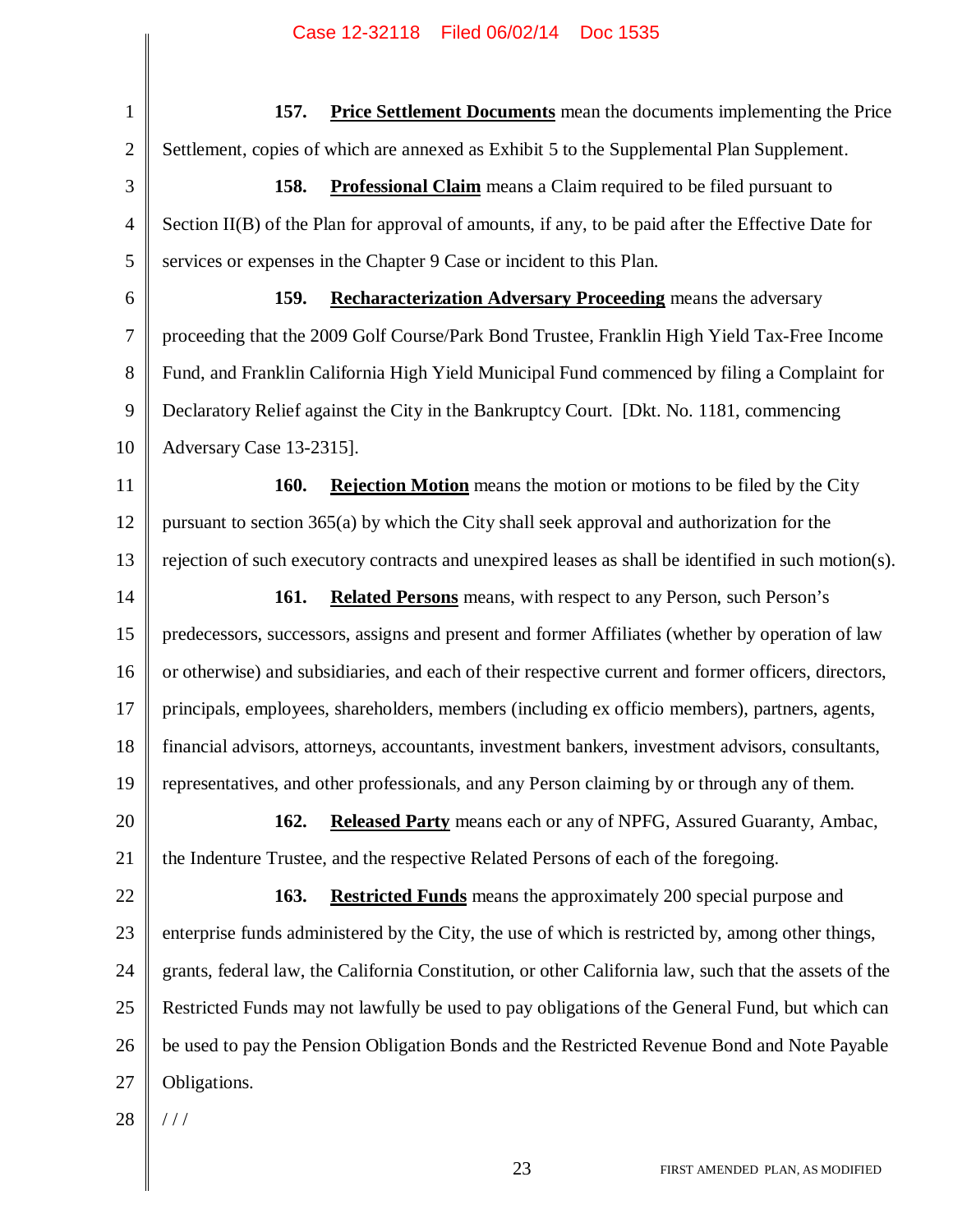| 1              | 164.<br><b>Restricted Revenue Bond and Note Payable Obligations</b> means,                             |
|----------------|--------------------------------------------------------------------------------------------------------|
| $\mathbf{2}$   | collectively, (i) the City of Stockton Revenue Certificates of Participation 1998 Series A             |
| 3              | (Wastewater System Project), the City of Stockton Certificates of Participation 2003 Series A          |
| $\overline{4}$ | (Wastewater System Project), the Stockton Public Financing Authority 2005 Water Revenue                |
| 5              | Bonds, Series A (Water System Capital Improvement Project), Stockton Public Financing                  |
| 6              | Authority Water Revenue Bonds, Series 2009A (Delta Water Supply Project) & Taxable Build               |
| 7              | America Bonds Series 2009 B (Delta Water Supply Project), Stockton Public Financing Authority          |
| 8              | Variable Rate Demand Water Revenue Bonds, Series 2010A (Delta Water Supply Project),                   |
| 9              | including all installment purchase agreements, security agreements, trust indentures,                  |
| 10             | reimbursement agreements, fee letters, and other agreements with respect thereto to which the          |
| 11             | City is a party and which are payable from and secured by special and restricted sources of            |
| 12             | revenues; and (ii) the City's obligations under that certain Installment Purchase Agreement, dated     |
| 13             | as of May 1, 2002, by and between the City and California Statewide Communities Development            |
| 14             | Authority, to make installment payments, from certain revenues of the City's water system, that        |
| 15             | relate to California Statewide Communities Development Authority Water and Wastewater                  |
| 16             | Revenue Bonds (Pooled Financing Program), Series 2002A.                                                |
| 17             | <b>Retiree Health Benefit Claim</b> means a Claim by a former City employee<br>165.                    |
| 18             | or dependent on account of or in any way related to the City's postpetition reduction of its           |
| 19             | contribution to health benefit payments to former City employees and dependents.                       |
| 20             | Retiree Health Benefit Claimant means a former City employee (or<br>166.                               |
| 21             | dependent) who was eligible for retiree health benefits based on his or her collective bargaining      |
| 22             | agreement at the time of retirement and: (i) who was receiving City retiree health benefits as of      |
| 23             | June 30, 2012 (which includes any retiree who had waived coverage prior to that date but was           |
| 24             | otherwise eligible, or any retiree who had exceeded the 15-year cap for under-65 retiree health        |
| 25             | benefits, but who was eligible for a City retiree benefit for an over-65 retiree); or (ii) who retired |
| 26             | prior to July 1, 2012 with his or her last day on payroll having occurred on or before June 30,        |
| 27             | 2012; or (iii) who was a surviving spouse of a deceased retiree who was receiving retiree benefits     |
| 28             | on June 30, 2012.                                                                                      |
|                |                                                                                                        |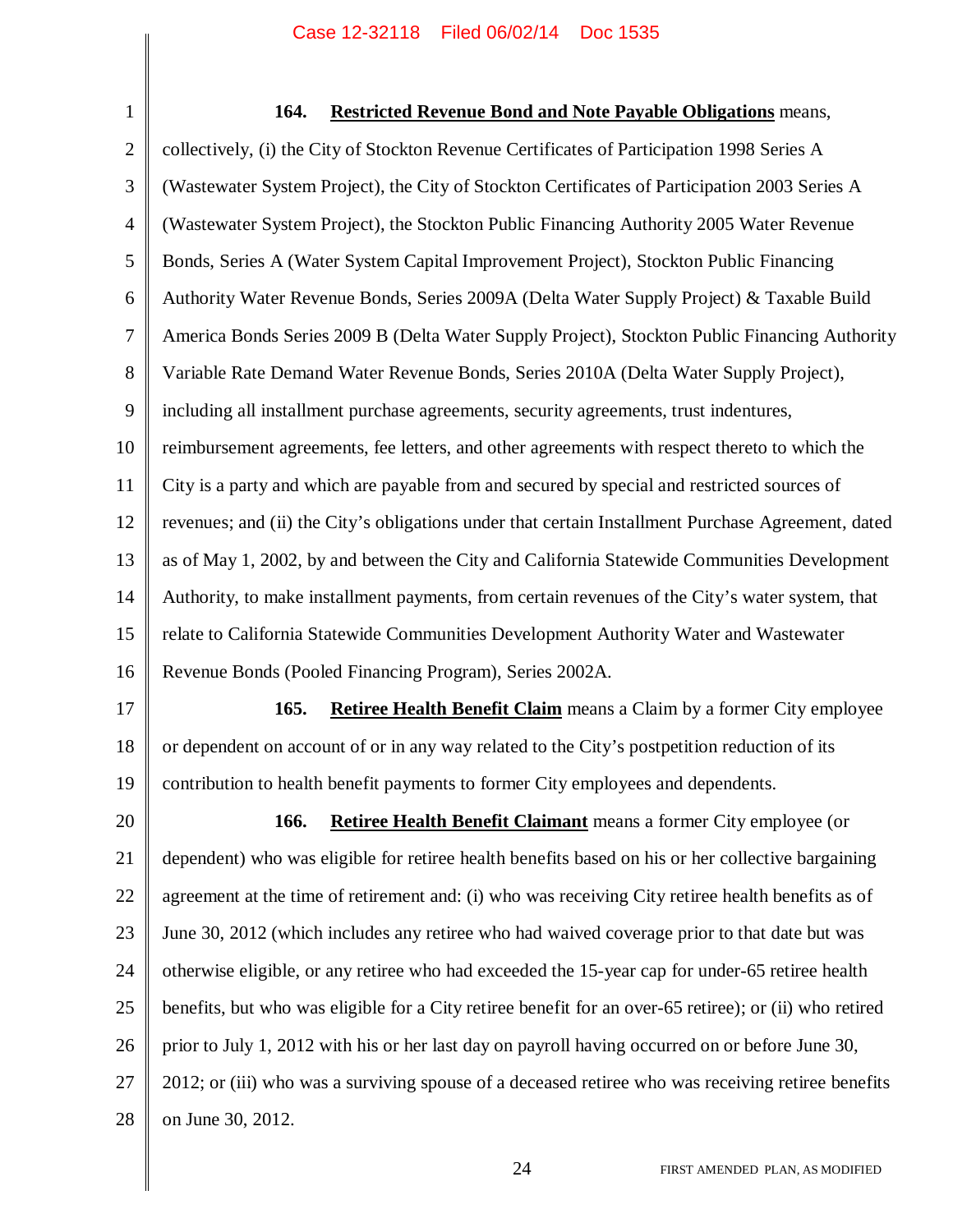| $\mathbf{1}$   | <b>Retirees Committee</b> means the Official Committee of Retirees, appointed<br>167.                 |
|----------------|-------------------------------------------------------------------------------------------------------|
| $\overline{2}$ | in the Chapter 9 Case on April 1, 2013 [Dkt. No. 846], by the Office of the United States Trustee     |
| 3              | pursuant to sections $1102(a)(1)$ and $1102(b)(1)$ , as the membership thereof may have been          |
| 4              | reconstituted from time to time by the Office of the United States Trustee.                           |
| 5              | 168.<br>Retirees Settlement means the agreement between the City and the                              |
| 6              | Retirees Committee by which the City agrees to propose a plan of adjustment containing the            |
| 7              | provisions set forth in the Retirees Settlement.                                                      |
| 8              | <b>Rights of Action</b> means any rights, claims, or causes of action owned by,<br>169.               |
| 9              | accruing to, or assigned to the City pursuant to the Bankruptcy Code or pursuant to any contract,     |
| 10             | statute, or legal theory, including without limitation any rights to, claims, or causes of action for |
| 11             | recovery under any policies of insurance issued to or on behalf of the City.                          |
| 12             | 170.<br><b>Risk Management Internal Service Fund</b> means the fund established by                    |
| 13             | the City to accumulate resources for interdepartmental charges expended on self insurance for         |
| 14             | General Liability Claims. The City also has other internal service funds.                             |
| 15             | <b>Rust Omni</b> means Rust Consulting/Omni Bankruptcy, the Ballot Tabulator<br>171.                  |
| 16             | in the Chapter 9 Case.                                                                                |
| 17             | 172.<br><b>SCC 16</b> means Stockton City Center 16, LLC, a California limited liability              |
| 18             | company.                                                                                              |
| 19             | SCC 16 Claims means any Claim of SCC 16 arising out of the<br>173.                                    |
| 20             | Construction Agreement.                                                                               |
| 21             | 174.<br><b>SCC 16 Lease</b> means that certain Master Lease dated February 26, 2008                   |
| 22             | between the City, as lessor, and SCC 16, as lessee, whereby the City subleased to SCC 16 a            |
| 23             | portion of that certain parcel of real property situated in Stockton commonly known as The Coy        |
| 24             | Parking Garage, and more particularly described in the Lease.                                         |
| 25             | <b>SCC 16 Promissory Note</b> means that certain promissory note executed by<br>175.                  |
| 26             | the City in favor of SCC 16 pursuant to, and in accordance with, the Construction Agreement.          |
| 27             | <b>SCC 16 Settlement</b> means the settlement, if any, memorialized in the SCC<br>176.                |
| 28             | Settlement Agreement.                                                                                 |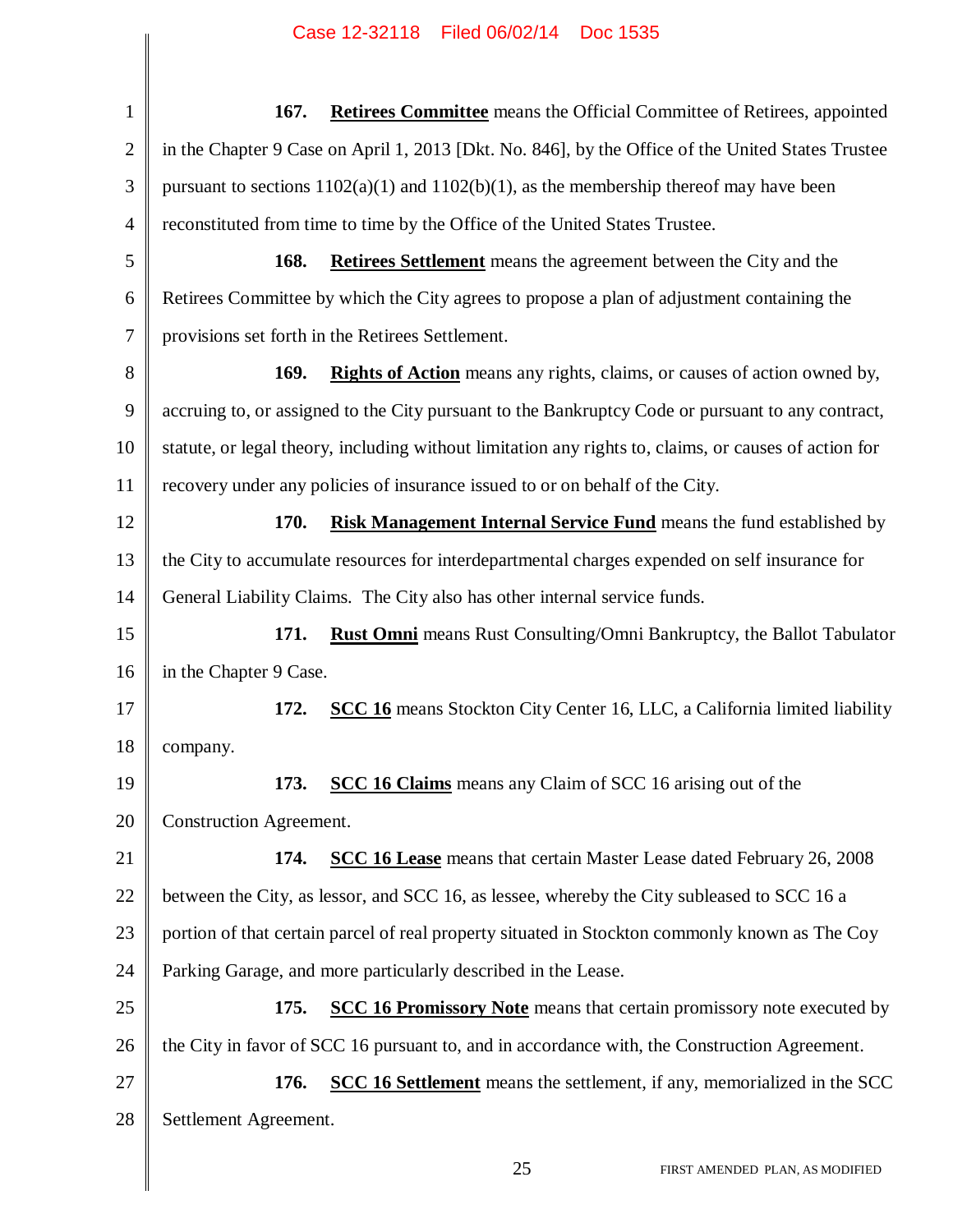|                | Filed 06/02/14<br>Case 12-32118<br>Doc 1535                                                              |
|----------------|----------------------------------------------------------------------------------------------------------|
|                |                                                                                                          |
| $\mathbf{1}$   | <b>SCC Settlement Agreement</b> means that certain settlement agreement, if<br>177.                      |
| $\overline{2}$ | any, among the City, the 2004 Parking Structure Bond Trustee, and SCC 16.                                |
| 3              | 178.<br><b>SEB Claims of the 2006 SEB Bond Trustee/NPFG</b> means the Claims (if                         |
| $\overline{4}$ | any) arising under the SEB Lease Back or the SEB Lease Out.                                              |
| 5              | 179.<br><b>SEB Lease Back</b> means that certain Lease Agreement, dated as of                            |
| 6              | March 1, 2006, pursuant to which the Financing Authority leased the SEB Properties to the City.          |
| 7              | 180.<br><b>SEB Lease Back Transaction</b> means, collectively, the transactions                          |
| 8              | memorialized in the 2006 SEB Bonds, SEB Lease Out, and the SEB Lease Back.                               |
| 9              | 181.<br><b>SEB Lease Out</b> means that certain Ground Lease, dated as of March 1,                       |
| 10             | 2006, pursuant to which the City leased the SEB Properties to the Financing Authority.                   |
| 11             | 182.<br><b>SEB Properties</b> means the Stewart/Eberhardt Building located at 22 East                    |
| 12             | Weber Avenue, in the City, and the adjacent public parking facility located at 15 North El Dorado        |
| 13             | Street.                                                                                                  |
| 14             | 183.<br><b>Second Supplemental Plan Supplement</b> means the Second Supplemental                         |
| 15             | Plan Supplement in Connection with the First Amended Plan for the Adjustment of Debts of City            |
| 16             | of Stockton, California, As Modified (June 2, 2014), to be filed by the City, which includes the         |
| 17             | Assured Guaranty Settlement Documents, the NPFG Arena Settlement Documents, the NPFG                     |
| 18             | Parking Settlement Documents, the DBW Settlement Document, the Price Settlement Documents,               |
| 19             | and the Thunder Settlement Documents as approved by the City Council by resolution dated                 |
| 20             | April 15, 2014, as well as the term sheet executed by the City and the Ports.                            |
| 21             | 184.<br><b>Secured Claim</b> means a Claim that is secured, in whole or in part, (i) by a                |
| 22             | lien that is not subject to avoidance or subordination under the Bankruptcy Code or applicable           |
| 23             | non-bankruptcy law; or (ii) as a result of rights of set of under section 553; but in any event only     |
| 24             | to the extent of the value, determined in accordance with section $506(a)$ , of the holder's interest in |
| 25             | the City's interest in property or to the extent of the amount subject to such set off, as the case      |
| 26             | may be.                                                                                                  |
| 27             | 185.<br><b>SIR Claim Portion</b> means the portion of a Workers Compensation Claim                       |
| 28             | or General Liability Claim subject to the City's self insurance retention. For any resolved              |
|                |                                                                                                          |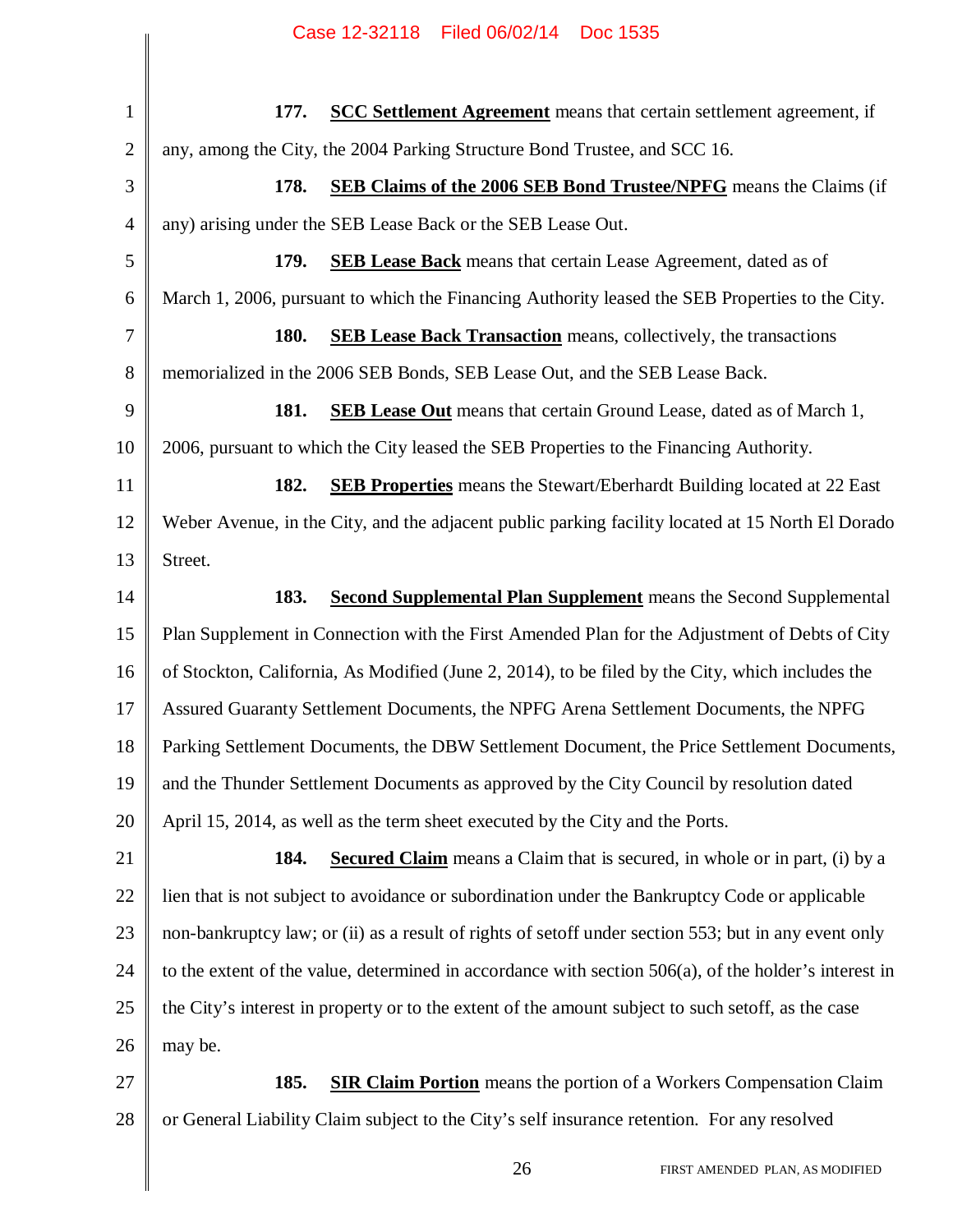1 2 3 4 Workers Compensation Claim, the SIR Claim Portion is the first \$500,000. For any resolved General Liability Claim, the SIR Claim Portion is the first \$1,000,000. The SIR Claim Portion is an obligation of the City rather than an obligation of any excess risk-sharing pool of which the City is a member.

|    | $\cup$ ity io a miomovi. |                                                                            |
|----|--------------------------|----------------------------------------------------------------------------|
| 5  | 186.                     | <b>Special Assessment and Special Tax Obligations</b> means, collectively: |
| 6  |                          | <b>Stockton Public Financing Authority Reassessment Revenue Bonds</b>      |
| 7  |                          | (Arch Road and Stockton Business Park Assessment Districts) Series         |
| 8  |                          | 1998, including claims related to those certain:                           |
| 9  |                          | Stockton Airport Business Park Ltd. Obligation Refunding<br>O              |
| 10 |                          | Improvement Bonds Project 84-1 Phase IV, Series 229 (Local                 |
| 11 |                          | Obligation Bonds);                                                         |
| 12 |                          | Stockton Airport Business Park Ltd. Obligation Refunding<br>O              |
| 13 |                          | Improvement Bonds Project 84-1 Phase V, Series 230 (Local                  |
| 14 |                          | Obligation Bonds);                                                         |
| 15 |                          | Stockton Airport Business Park Ltd. Obligation Refunding<br>O              |
| 16 |                          | Improvement Bonds Project 84-1 Phase I, Series 231 (Local                  |
| 17 |                          | Obligation Bonds);                                                         |
| 18 |                          | City of Stockton Camera Estates Community Facilities District No.<br>٠     |
| 19 |                          | 2003-1 Special Tax Bonds, Series 2003;                                     |
| 20 |                          | City of Stockton Limited Obligation Improvement Bonds March<br>$\bullet$   |
| 21 |                          | Lane/Holman Assessment District 2003-1;                                    |
| 22 |                          | City of Stockton Limited Obligation Improvement Bonds Mosher               |
| 23 |                          | Assessment District 2003-02;                                               |
| 24 |                          | City of Stockton Limited Obligation Improvement Bonds Waterford            |
| 25 |                          | Estates East Phase II Assessment District 2003-03;                         |
| 26 |                          | Stockton Public Financing Authority Refunding Revenue Bonds (West          |
| 27 |                          | Eighth Street Reassessment District);                                      |
| 28 | //                       |                                                                            |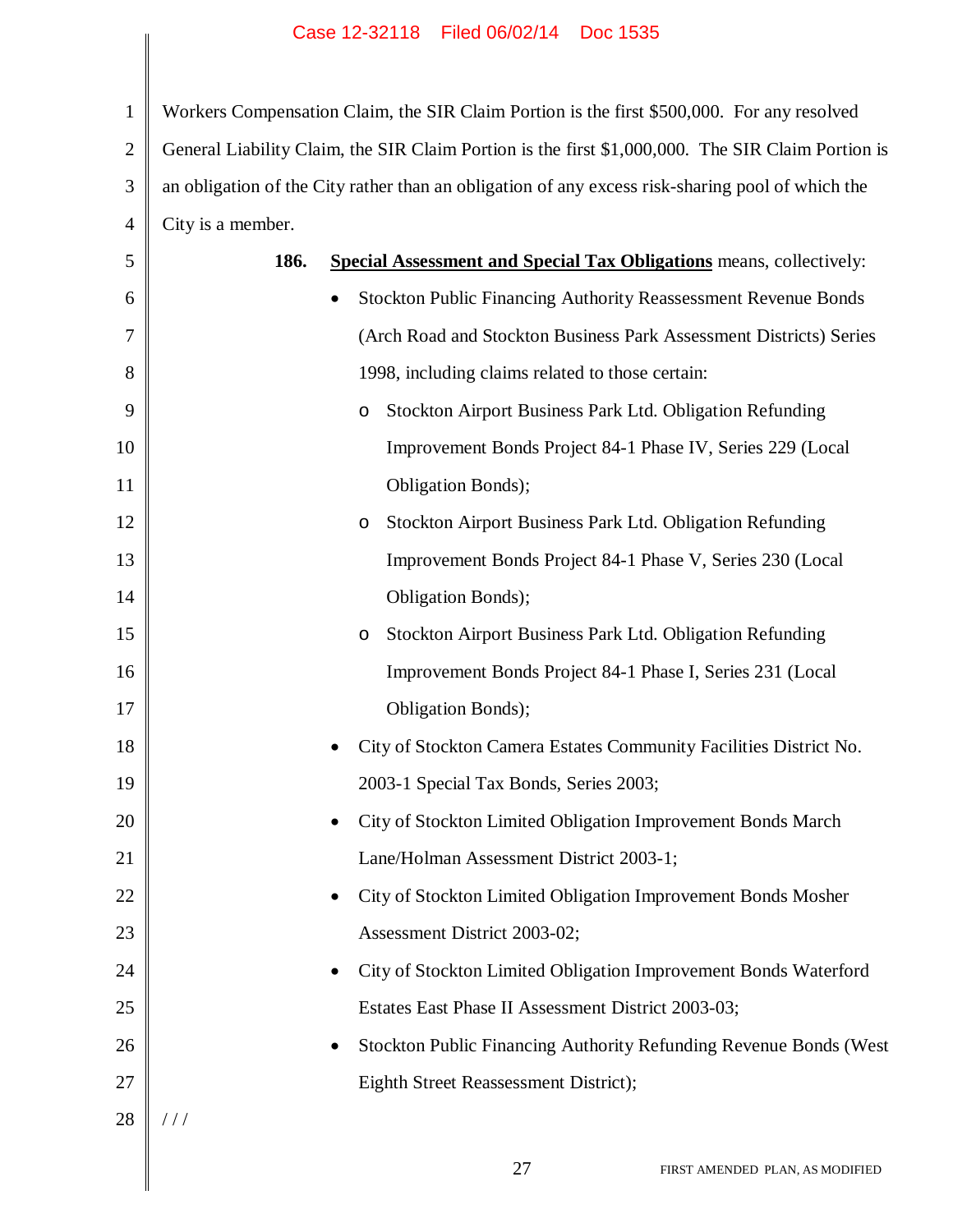|                | Case IZ-32118 Filed 06/02/14 DOC 1535                                            |
|----------------|----------------------------------------------------------------------------------|
| 1              | City of Stockton South Stockton Community Facilities District No. 90-            |
| $\overline{2}$ | 1 2005 Special Tax Refunding Bonds;                                              |
| 3              | Stockton Public Financing Authority Refunding Revenue Bonds (2005)<br>٠          |
| $\overline{4}$ | Assessment Districts Refinancing) Series A Senior Lien Bonds and                 |
| 5              | Series B Subordinate Lien Bonds:                                                 |
| 6              | City of Stockton Limited Obligation Refunding Bond Blossom<br>O                  |
| 7              | Ranch Assessment District No. 93-1 (Reassessment and Refunding                   |
| 8              | of 2005);                                                                        |
| 9              | City of Stockton Limited Obligation Refunding Bond La Morada<br>$\circ$          |
| 10             | Assessment District No. 96-4 (Reassessment and Refunding of                      |
| 11             | $2005$ ;                                                                         |
| 12             | City of Stockton Limited Obligation Refunding Bond Morada<br>$\circ$             |
| 13             | North Assessment District No. 2002-01 (Reassessment and                          |
| 14             | Refunding of 2005);                                                              |
| 15             | City of Stockton Limited Obligation Refunding Bond Morada<br>$\circ$             |
| 16             | Ranch Assessment District No. 2000-01 (Reassessment and                          |
| 17             | Refunding of 2005);                                                              |
| 18             | City of Stockton Limited Obligation Refunding Bond Waterford<br>$\circ$          |
| 19             | Estates East Assessment District No. 2002-03 (Reassessment and                   |
| 20             | Refunding of 2005);                                                              |
| 21             | City of Stockton Community Facilities District No. 90-2 (Brookside               |
| 22             | Estates) 2005 Special Tax Refunding Bonds;                                       |
| 23             | Stockton Public Financing Authority Revenue Bonds (Redevelopment<br>٠            |
| 24             | Projects) 2006 Series A and Taxable Revenue Bonds (Housing                       |
| 25             | Projects) 2006 Series C;                                                         |
| 26             | City of Stockton Community Facilities District No. 1 (Weston Ranch)<br>$\bullet$ |
| 27             | Special Tax Refunding Bonds, Series 2006;                                        |
| 28             | //                                                                               |
|                |                                                                                  |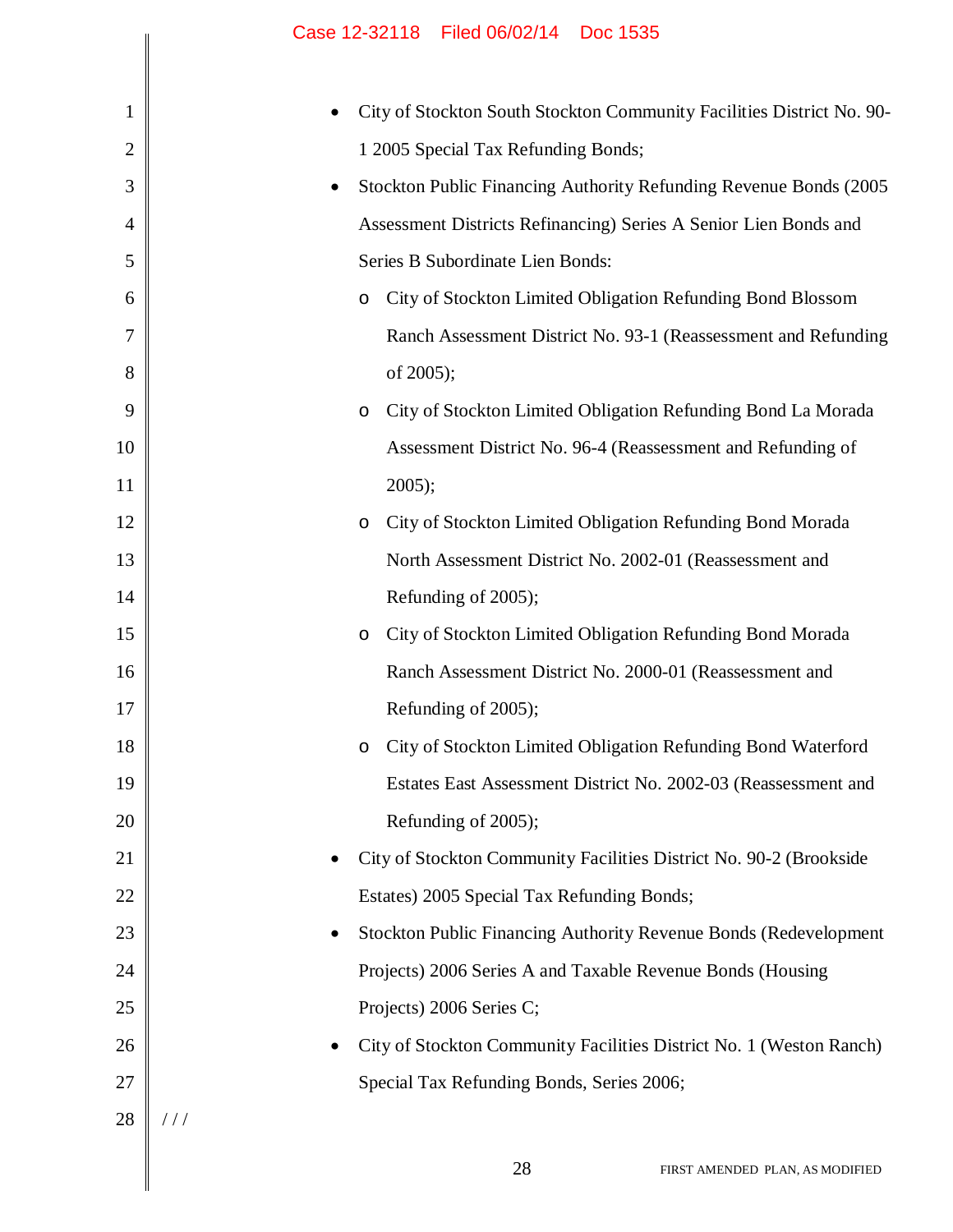|                | Case 12-32118 Filed 06/02/14 Doc 1535                                              |
|----------------|------------------------------------------------------------------------------------|
|                |                                                                                    |
| 1              | City of Stockton Spanos Park West Community Facilities District                    |
| $\overline{2}$ | No. 2001-1 Special Tax Refunding Bonds, Series 2006;                               |
| 3              | City of Stockton Community Facilities District No. 2006-1 (Riverbend)<br>٠         |
| 4              | Special Tax Bonds, Series 2006;                                                    |
| 5              | City of Stockton Community Facilities District No. 2006-3<br>٠                     |
| 6              | (Northbrook) Woodside Improvement Area 1 Special Tax Bonds,                        |
| 7              | Series 2007;                                                                       |
| 8              | City of Stockton Arch Road East Community Facilities District No. 99-<br>$\bullet$ |
| 9              | 02 2007 Special Tax Bonds;                                                         |
| 10             | City of Stockton 2001 Combined Assessment District Refunding, 2001<br>$\bullet$    |
| 11             | Charter Way (86-4), North Stockton Interim Sewer (88-2), and Little                |
| 12             | John Creek (97-01) 2001 Limited Obligation Improvement Refunding                   |
| 13             | Bonds;                                                                             |
| 14             | Stockton Public Financing Authority 2008 Refunding Revenue Bonds:                  |
| 15             | City of Stockton Limited Obligation Refunding Bonds,<br>$\circ$                    |
| 16             | Reassessment District No. 91-1R (Local Obligation Bonds);                          |
| 17             | <b>Stockton Public Financing Authority Communities Facilities</b>                  |
| 18             | District No. 90-4 (Spanos Park) Special Tax Refunding Bonds                        |
| 19             | (Local Obligation Bonds); and                                                      |
| 20             | All installment purchase agreements, security agreements, trust<br>٠               |
| 21             | indentures, reimbursement agreements, fee letters, and other                       |
| 22             | agreements with respect thereto to which the City is a party and which             |
| 23             | are payable from and secured by special and restricted sources of                  |
| 24             | revenues.                                                                          |
| 25             | 187.<br><b>SPOA</b> means the Stockton Police Officers' Association.               |
| 26             | 188.<br><b>SPOA Claims</b> means the Claims of members of the SPOA in the          |
| 27             | approximate amount of \$13 million included in and resolved under the SPOA MOU.    |
| 28             | //                                                                                 |
|                | 29<br>FIRST AMENDED PLAN, AS MODIFIED                                              |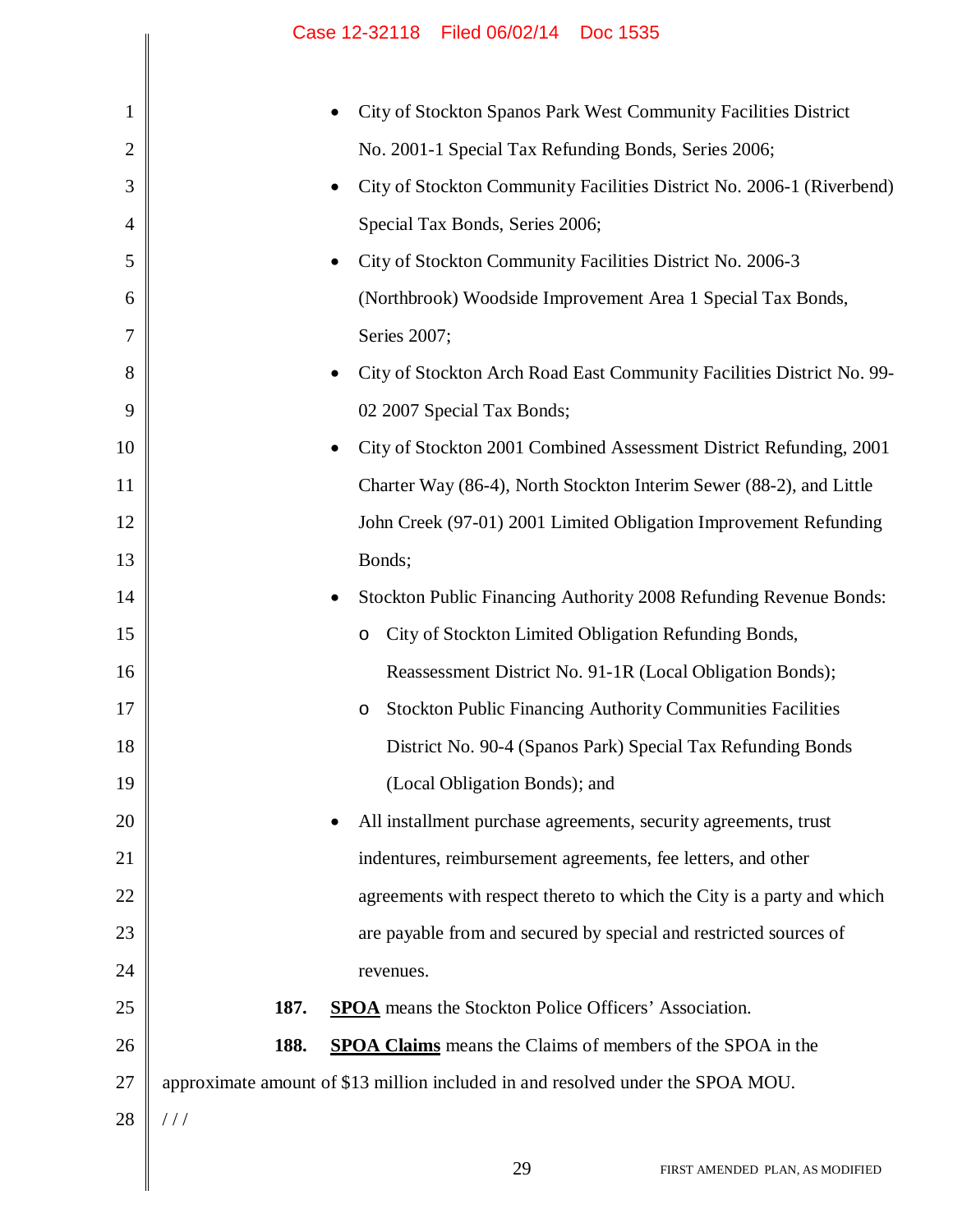1 2 3 4 5 6 7 8 9 10 11 12 13 14 15 16 17 18 19 20 21 22 23 24 25 26 27 28 **189. SPOA MOU** means the Memorandum of Understanding between the City and the SPOA effective July 1, 2012, through June 30, 2014, as approved by the City, a copy of which is attached as Exhibit 5 to the Plan Supplement. **190. Stockton Events Center Parking Structure** means the structure located at the intersection of Fremont and Van Buren streets in the City. **191. Successor Agency** means the City, acting in its capacity as Successor Agency to the Redevelopment Agency of the City of Stockton following the dissolution of such agency. References to actions by the Successor Agency in the Plan incorporate references to actions taken and agreements entered into by the former Redevelopment Agency of the City of Stockton prior to its dissolution and the Successor Agency's succession in interest. **192. Supplemental Plan Supplement** means the Supplemental Plan Supplement in Connection with the First Amended Plan for the Adjustment of Debts of City of Stockton, California (November 15, 2013) [Dkt. No. 1259], filed on February 10, 2014, which includes drafts reflecting the material economic terms of the Assured Guaranty Settlement Documents, the NPFG Arena Settlement Documents, the NPFG Parking Settlement Documents, the DBW Settlement Document, the Price Settlement Documents. **193. Swenson Golf Course** means the property in the City located on approximately 219 acres at 6803 Alexandria Place. **194. Thunder Claims** means the Claims arising in connection with the Thunder License Agreement, as modified by the Thunder Settlement. **195. Thunder License Agreement** means that certain agreement dated as of March 2, 2004, titled "Team Lease for Stockton Events Center (Ice Hockey Team)" between the City and IFG-Stockton Franchise Group, Inc. as the same may have been amended from time to time, relating to the rights of the Stockton Thunder ice hockey team to use the facilities of the Arena. **196. Thunder Settlement** means that certain settlement between the City and SC Hockey Franchise Corporation, as successor to IFG-Stockton Franchise Group, Inc., regarding / / /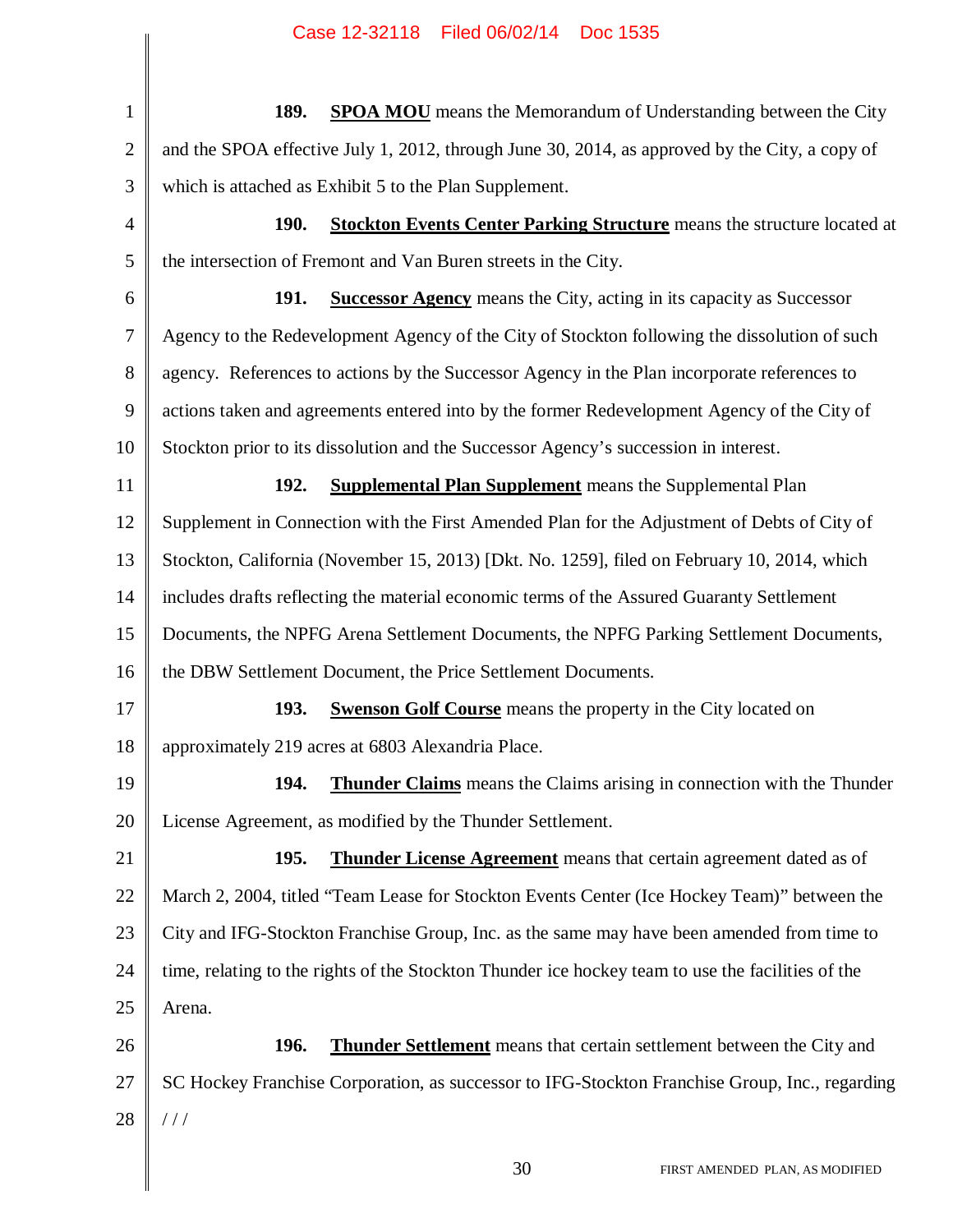1 2 3 4 5 6 7 8 9 10 11 12 13 14 15 16 17 18 19 20 21 22 23 24 25 26 27 the treatment under this Plan of the claims arising out of the Thunder License Agreement, the material terms of which agreement are set forth in the Thunder Settlement Term Sheet. **197. Thunder Settlement Documents** means the documents implementing the Thunder Settlement, copies of which are annexed as an exhibit to the Second Supplemental Plan Supplement. **198. Thunder Settlement Term Sheet** means that certain Term Sheet— Proposed Amendments to Team Lease for Stockton Events Center, dated as of September 18, 2013, a copy of which is attached as Exhibit E to the Disclosure Statement and incorporated by reference. **199. Unimpaired** means a Claim that is not Impaired within the meaning of section 1124. **200. Uninsured Portion Claim** means the amount in excess of the Insured Portion of an Allowed Workers Compensation Claim or an Allowed General Liability Claim that is covered by one or more of the excess risk-sharing pools of which the City is a member. **201. Unsecured Claim Payout Percentage** means the percentage of the Allowed amount of General Unsecured Claims that will be paid to holders of Class 12 Claims, equal to the percentage paid on account of the Retiree Health Benefit Claims (unless the amount of the Retiree Health Benefit Claims changes, that percentage will be equal to 0.93578%, i.e., \$5,100,000 divided by \$545,000,000), or such other amount as is determined by the Bankruptcy Court before confirmation of this Plan to constitute a pro-rata payment on such other General Unsecured Claims; *provided*, *however*, the dollar amount to be paid on account of General Unsecured Claims other than the Retiree Health Benefit Claims on the Effective Date shall not exceed \$500,000. If the amounts to be paid exceed \$500,000, then such excess amounts shall be made in two equal annual installments on the first and second anniversary of the Effective Date, together with simple interest accruing from and after the Effective Date at 5% per annum. Such excess amounts may be prepaid at the option of the City. **202. Wells Fargo** means Wells Fargo Bank, National Association, acting solely

in its role as 2003 Fire/Police/Library Certificates Trustee, the 2004 Arena Bond Trustee, the

28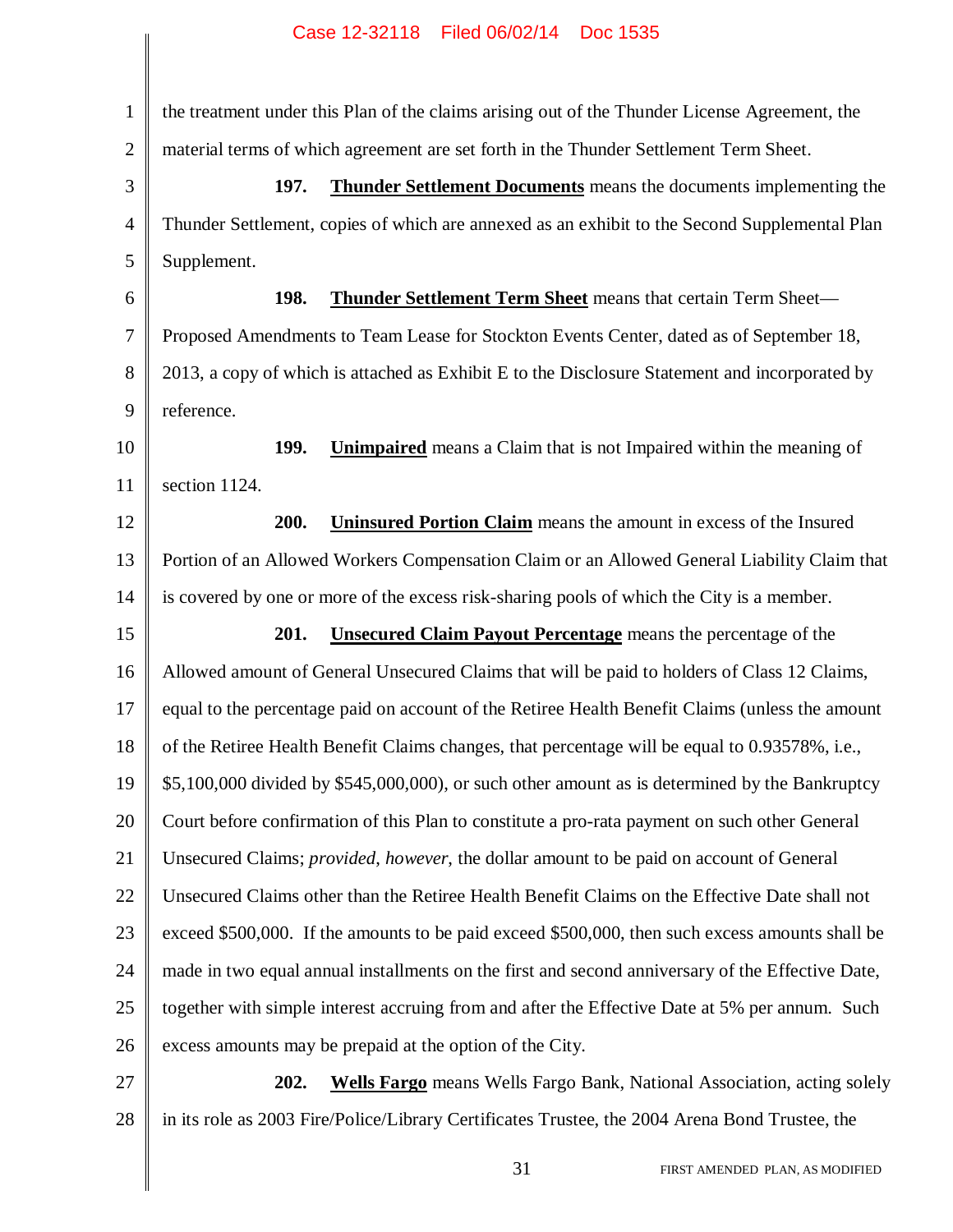1 2 3 4 2004 Parking Bond Trustee, the 2006 SEB Bond Trustee, the 2007 Office Building Bond Trustee, the 2009 Golf Course/Park Bond Trustee, the Pension Obligation Bonds Trustee, as well as in its role as trustee, fiscal agent or other like capacity with respect to certain of the Restricted Revenue Bond and Note Payable Obligations and the Special Assessment and Special Tax Obligations.

5 6 7 **203. Workers Compensation Claims** means those Claims pursuant to California workers compensation law (California Labor Code section 3200 *et seq.*) of current and former City employees who have suffered an eligible injury while employed by the City

8

9

**204. Workers Compensation Internal Service Fund** means the fund established by the City to accumulate resources for interdepartmental charges expended on self insurance for Workers Compensation Claims.

11

10

#### **B. Rules of Construction.**

12 13 14 15 16 17 18 19 20 21 22 23 24 25 The following rules of construction apply to this Plan: (a) unless otherwise specified, all references in this Plan to "sections" (lowercased) are references to a section of the Bankruptcy Code; (b) unless otherwise specified, all references in this Plan to "Sections" and "Exhibits" (uppercased) are to the respective Section in or Exhibit to this Plan, as the same may be amended or modified from time to time; (c) the headings in this Plan are for convenience of reference only and do not limit or otherwise affect the provisions of this Plan; (d) words denoting the singular number include the plural number and vice versa; (e) the rules of construction set forth in section 102 apply; (f) in computing any period of time prescribed or allowed by this Plan, the provisions of Bankruptcy Rule 9006(a) apply; (g) any term used in capitalized form herein that is not otherwise defined but that is used in the Bankruptcy Code or the Bankruptcy Rules shall have the meaning assigned to that term in the Bankruptcy Code or the Bankruptcy Rules, as the case may be; and (h) the words "herein," "hereof," "hereto," "hereunder," and others of similar import refer to this Plan as a whole and not to an particular section, subsection, or clause contained in this Plan.

26 / / /

- 27 / / /
- 28 / / /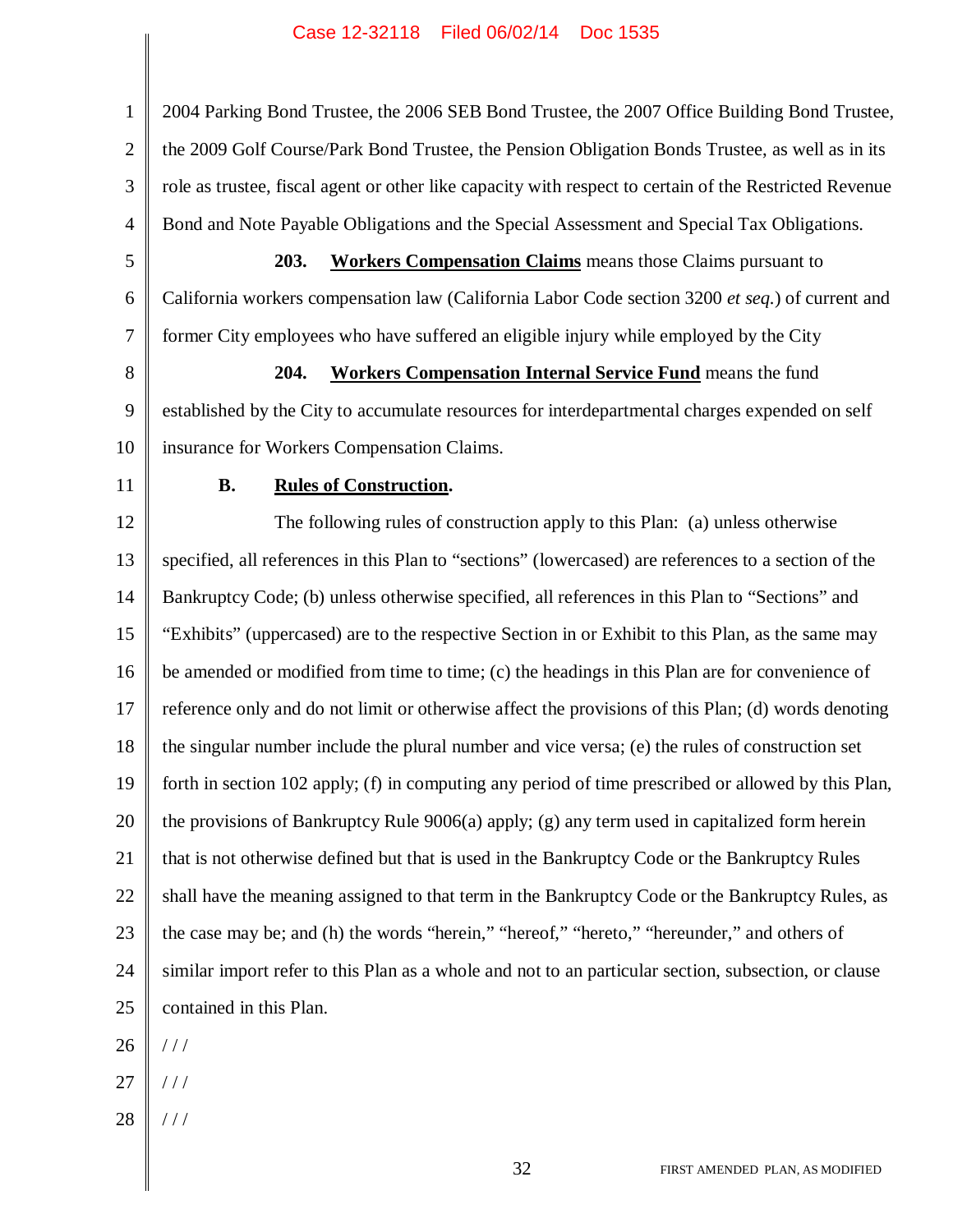1

#### **C. Plan Supplement, Supplemental Plan Supplement, and Second Supplemental Plan Supplement.**

3 4 5 6 7 8 9 10 11 On January 27 and February 10, respectively, the City electronically filed with the Bankruptcy Court and Rust Omni served in CD-ROM format by U.S. mail on all parties entitled to vote on the Plan the Plan Supplement [Dkt. No. 1236] and the Supplemental Plan Supplement [Dkt. No. 1259]. Further, the City will electronically file with the Bankruptcy Court and Rust Omni will serve in CD-ROM format by U.S. mail on all parties entitled to vote on the Plan the Second Supplemental Plan Supplement. The City has made (and in the case of the Second Supplemental Plan Supplement, will make) each of these documents electronically available on its website. The exhibits and schedules contained in these documents are incorporated into, and are a part of, the Plan as if set forth herein.

#### **II. TREATMENT AND DEADLINE FOR THE ASSERTION OF ADMINISTRATIVE CLAIMS AND PROFESSIONAL CLAIMS**

13 14

12

#### **A. Treatment of Administrative Claims.**

15 16 17 18 19 20 Except to the extent that the holder of an Allowed Administrative Claim agrees to a different treatment, the City or its agent shall pay to each holder of an Allowed Administrative Claim, in full satisfaction, release, and discharge of such Allowed Administrative Claim, Cash in an amount equal to such Allowed Administrative Claim on the later of (i) the Effective Date or (ii) the date on which such Claim becomes an Allowed Administrative Claim, or as soon thereafter as is practicable.

21

#### **B. Treatment of Professional Claims.**

22 23 24 25 26 27 28 Pursuant to section 943(b)(3), all amounts paid following the Effective Date or to be paid following the Effective Date for services or expenses in the Chapter 9 Case or incident to this Plan must be disclosed to the Bankruptcy Court and must be reasonable. There shall be paid to each holder of a Professional Claim, in full satisfaction, release, and discharge of such Claim, Cash in an amount equal to that portion of such Claim that the Bankruptcy Court approves as reasonable, on or as soon as reasonably practicable following the date on which the Bankruptcy Court enters a Final Order determining such reasonableness. The City, in the ordinary course of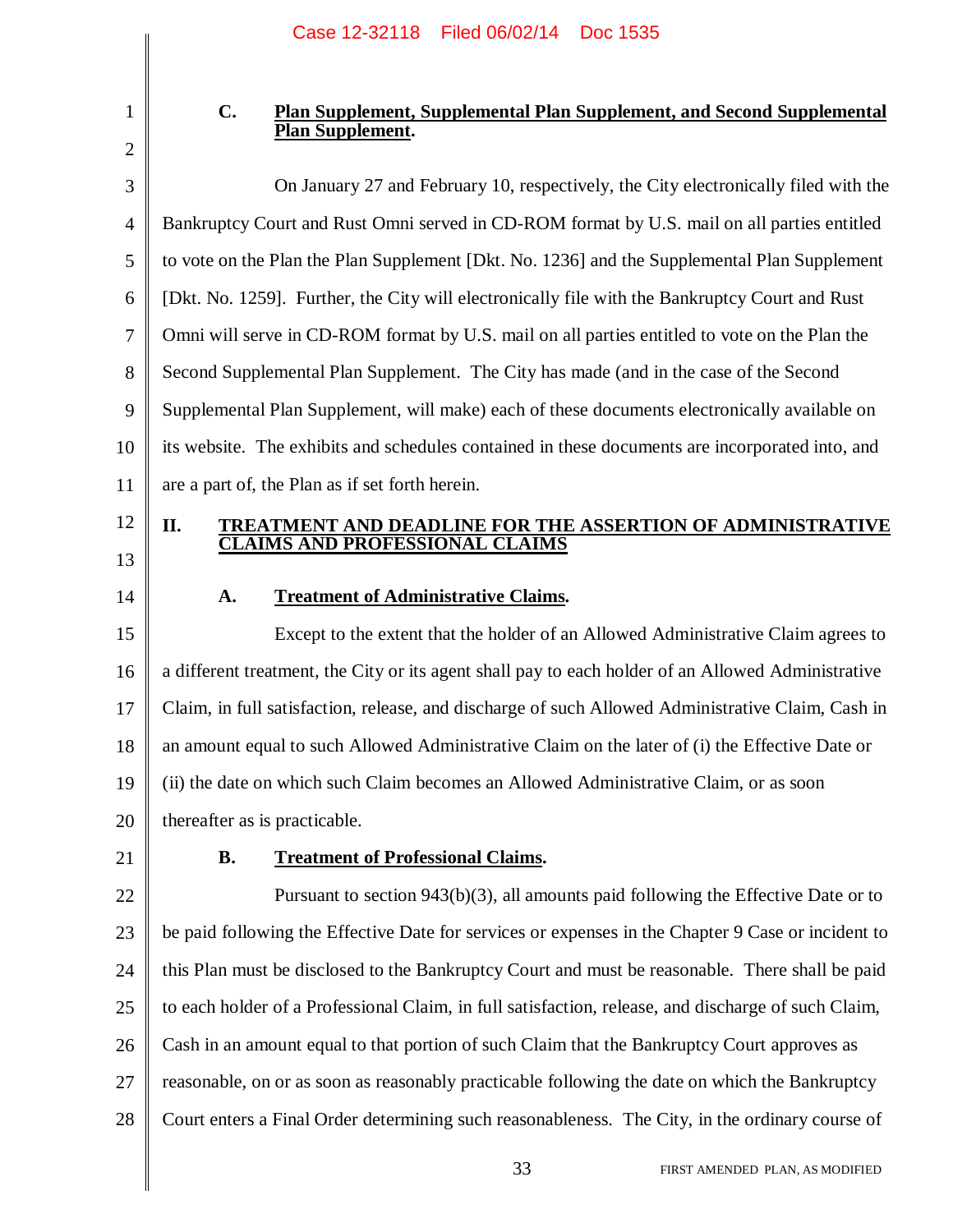1 2 3 4 5 6 7 8 9 10 11 12 13 14 15 16 17 18 19 20 21 22 23 24 25 26 its business, and without the requirement for Bankruptcy Court approval, may pay for professional services rendered and costs incurred following the Effective Date. **C. Priority Claims in Chapter 9.** The only priority claims incorporated into chapter 9 through section 901 are Administrative Claims allowed under section 503(b) and entitled to priority under section 507(a)(2). The treatment of all such Administrative Claims is set forth immediately above in Sections II(A) and II(B). No other kinds of priority claims set forth in section 507 are recognized in chapter 9 cases, and Claims that are not Administrative Claims herein and that would constitute administrative expenses in a case under another chapter of the Bankruptcy Code, including Other Postpetition Claims, are treated in chapter 9 and in this Plan as General Unsecured Claims. **D. Deadline for the Filing and Assertion of Other Postpetition Claims, Administrative Claims and Professional Claims. All proofs of claim for Other Postpetition Claims arising on or after August 16, 2013, and requests for payment or any other means of preserving and obtaining payment of Administrative Claims that have not been paid, released, or otherwise settled, and all requests for approval of Professional Claims, must be filed with the Bankruptcy Court and served upon the City no later than 30 days after the date on which the Notice of Effective Date is served.** Any proof of claim for Other Postpetition Claims, or request for payment of an Administrative Claim or a Professional Claim, that is not timely filed by such date will be forever barred, and holders of such Claims shall be barred from asserting such Claims in any manner against the City. For the avoidance of doubt, proofs of claim for Other Post-Petition Claims that arose before August 16, 2013 must have been filed by August 16, 2013, in order to be considered timely. **III. DESIGNATION OF CLASSES OF CLAIMS** Pursuant to sections  $1122$  and  $1123(a)(1)$ , all Claims other than Administrative

27 28 Claims and Professional Claims are classified for all purposes, including voting, confirmation, and distribution pursuant to this Plan, as follows: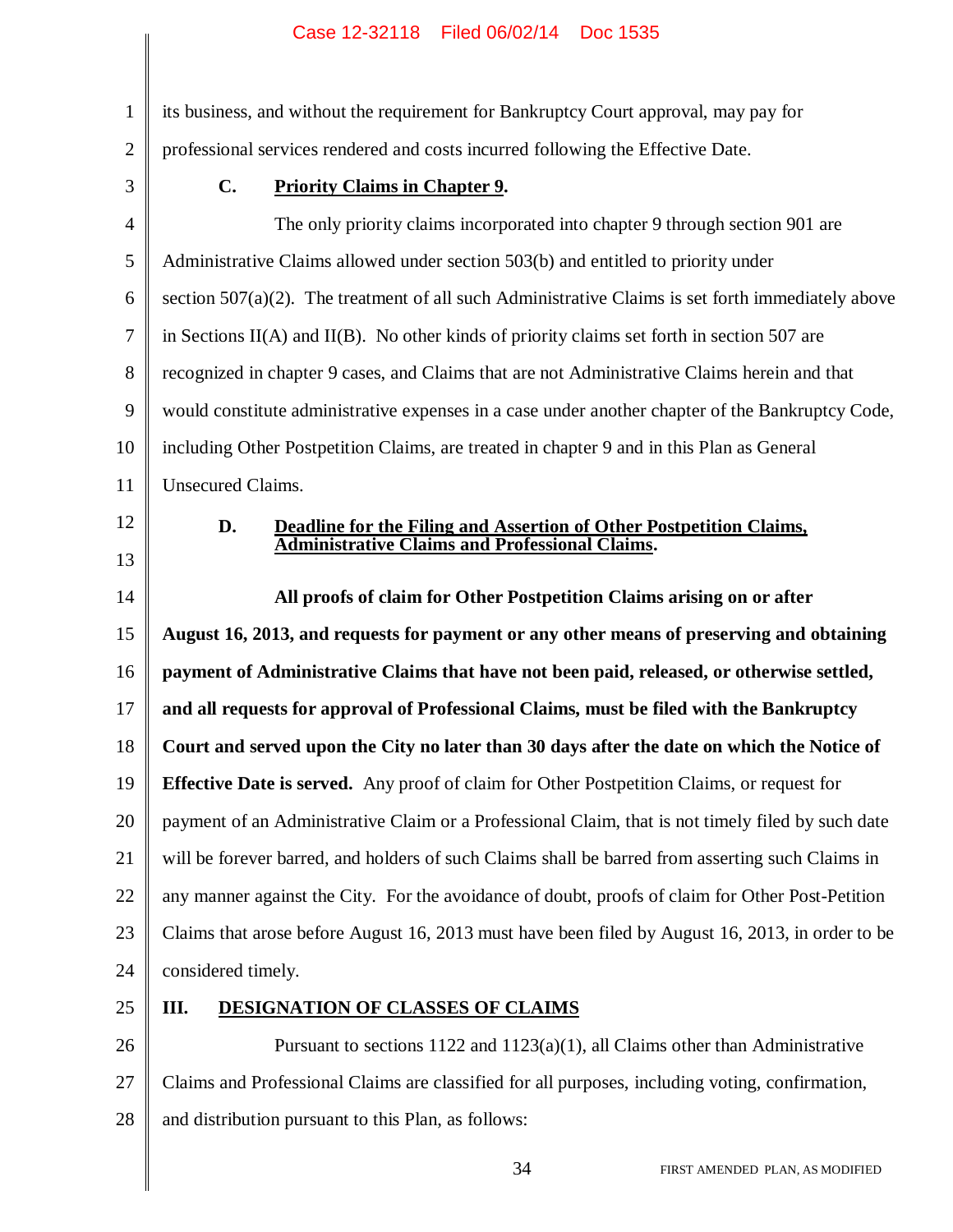| 1  | Class $1A$ – Claims of Ambac – 2003 Fire/Police/Library Certificates;        |
|----|------------------------------------------------------------------------------|
| 2  | Class $1B$ – Claims of Holders of 2003 Fire/Police/Library Certificates;     |
| 3  | Class 2 - SEB Claims of the 2006 SEB Bond Trustee/NPFG;                      |
| 4  | $Class 3 - Area Clains of the 2004 Arena Bond Trustee/NPFG;$                 |
| 5  | $Class 4$ – Parking Structure Claims of the 2004 Parking Bond Trustee/NPFG – |
| 6  | 2004 Parking Structure Bonds;                                                |
| 7  | $Class 5 - Office Building Claims of the 2007 Office Building Bond$          |
| 8  | Trustee/Assured Guaranty – 2007 Office Building Bonds;                       |
| 9  | $Class 6 - Pearson Obligation Bonds Claus;$                                  |
| 10 | Class $7$ – Claims of DBW;                                                   |
| 11 | $Class 8 - SCC 16 Clains;$                                                   |
| 12 | $Class 9$ – Thunder Claims;                                                  |
| 13 | $Class 10 - Clains of Holders of Restricted Revenue Bond and Note Payable$   |
| 14 | Obligations;                                                                 |
| 15 | $Class 11$ – Claims of the Holders of Special Assessment and Special Tax     |
| 16 | Obligations;                                                                 |
| 17 | $Class 12$ – General Unsecured Claims.                                       |
| 18 | This Class includes:                                                         |
| 19 | General Unsecured Claims;                                                    |
| 20 | The Golf Course/Park Unsecured Claim;                                        |
| 21 | Retiree Health Benefit Claims;                                               |
| 22 | Leave Buyout Claims;                                                         |
| 23 | The Claim filed by Michael A. Cobb; and                                      |
| 24 | Other Postpetition Claims.                                                   |
| 25 | $Class 13 - Convenience Class Claus;$                                        |
| 26 | Class $14$ – Claims of Certain Tort Claimants;                               |
| 27 | //                                                                           |
| 28 | //                                                                           |
|    |                                                                              |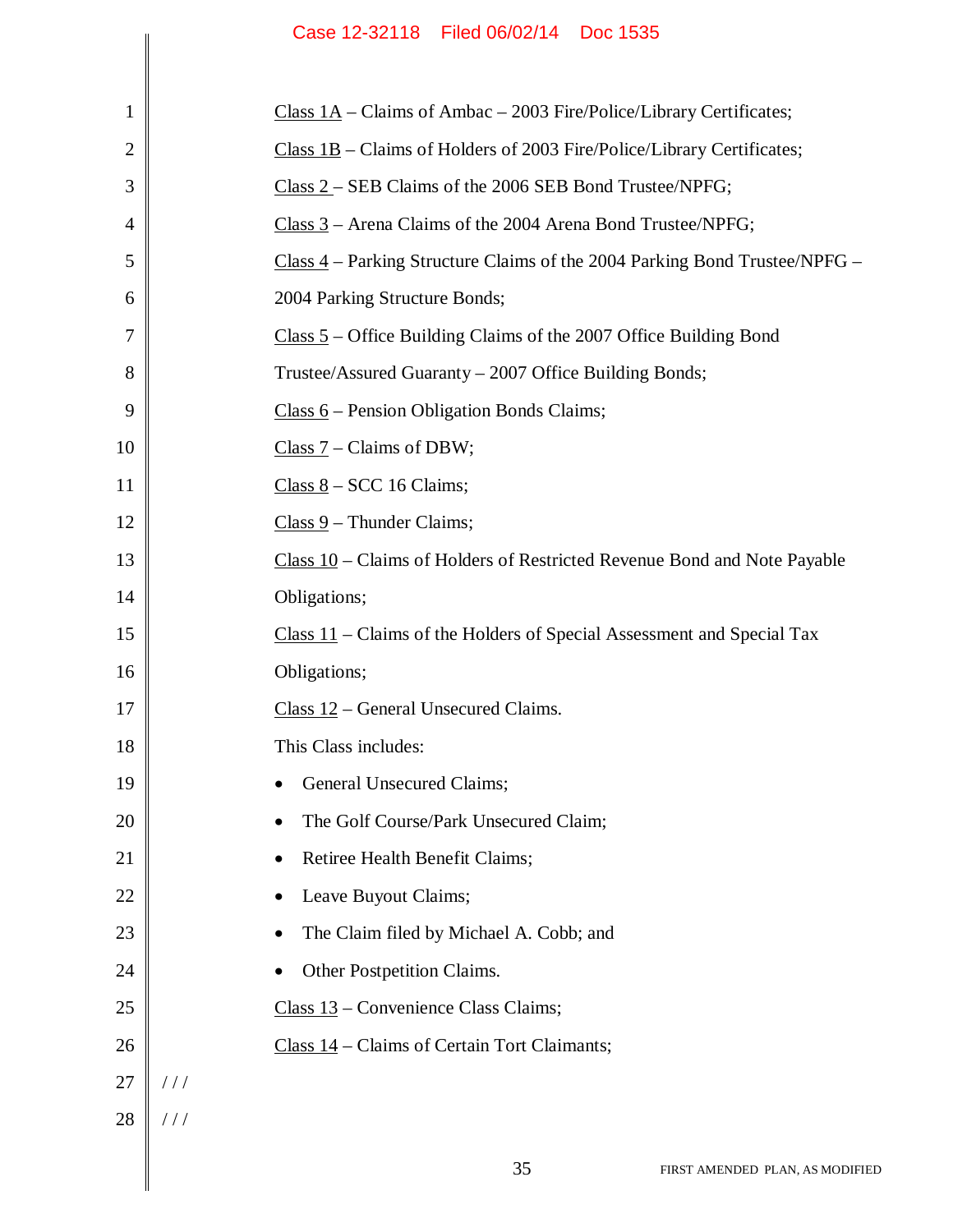$\begin{array}{c} \hline \end{array}$ 

| $\mathbf{1}$   | Class 15 – Claims Regarding City's Obligations to Fund Employee Pension Plan                          |
|----------------|-------------------------------------------------------------------------------------------------------|
| $\overline{2}$ | Contributions to CalPERS, as Trustee under the CalPERS Pension Plan for the                           |
| 3              | Benefit of CalPERS Pension Plan Participants;                                                         |
| $\overline{4}$ | Class $16$ – Claims of Equipment Lessors;                                                             |
| 5              | $Class 17 - Works$ Compensation Claims;                                                               |
| 6              | Class 18 - SPOA Claims;                                                                               |
| 7              | Class $19$ – Price Claims; and                                                                        |
| 8              | $Class 20 - Golf Course/Park Secured Claim.$                                                          |
| 9              | IV.<br><b>TREATMENT OF CLAIMS</b>                                                                     |
| 10             | Class 1A - Claims of Ambac - 2003 Fire/Police/Library Certificates.<br>A.                             |
| 11             | <b>Impairment and Voting.</b><br>1.                                                                   |
| 12             | Class 1A is Impaired by this Plan since the treatment of this Class will affect the                   |
| 13             | legal, equitable, or contractual rights of Ambac, the holder of the Claims. Accordingly, this Class   |
| 14             | is entitled to vote to accept or reject this Plan in accordance with the Plan Solicitation Order.     |
| 15             | <b>Treatment.</b><br>2.                                                                               |
| 16             | The treatment of the Class 1A Claims will be as set forth in the Ambac Settlement                     |
| 17             | Agreement, which should be consulted for the precise terms of the treatment. The Plan does not        |
| 18             | modify, amend, or alter the amounts due to the holders of the 2003 Fire/Police/Library                |
| 19             | Certificates or the obligations of Ambac to pay principal or redemption price of, or interest on,     |
| 20             | the 2003 Fire/Police/Library Certificates as and when such amounts become due under the 2003          |
| 21             | Fire/Police/Library Certificates Trust Agreement, which payments shall be made by Ambac in            |
| 22             | accordance with, and subject to, the terms of the Ambac Insurance Policy. Ambac, as the holder        |
| 23             | of the Class 1A Claims, is entitled to vote to accept or reject this Plan in accordance with the Plan |
| 24             | Solicitation Order.                                                                                   |
| 25             | <b>B.</b><br>Class 1B – Claims of Holders of 2003 Fire/Police/Library Certificates.                   |
| 26             | <b>Impairment and Voting.</b><br>1.                                                                   |
| 27             | Class 1B is Impaired by this Plan since the treatment of this Class will affect the                   |
| 28             | legal, equitable, or contractual rights of the holders of the Claims, and, accordingly, Ambac, as     |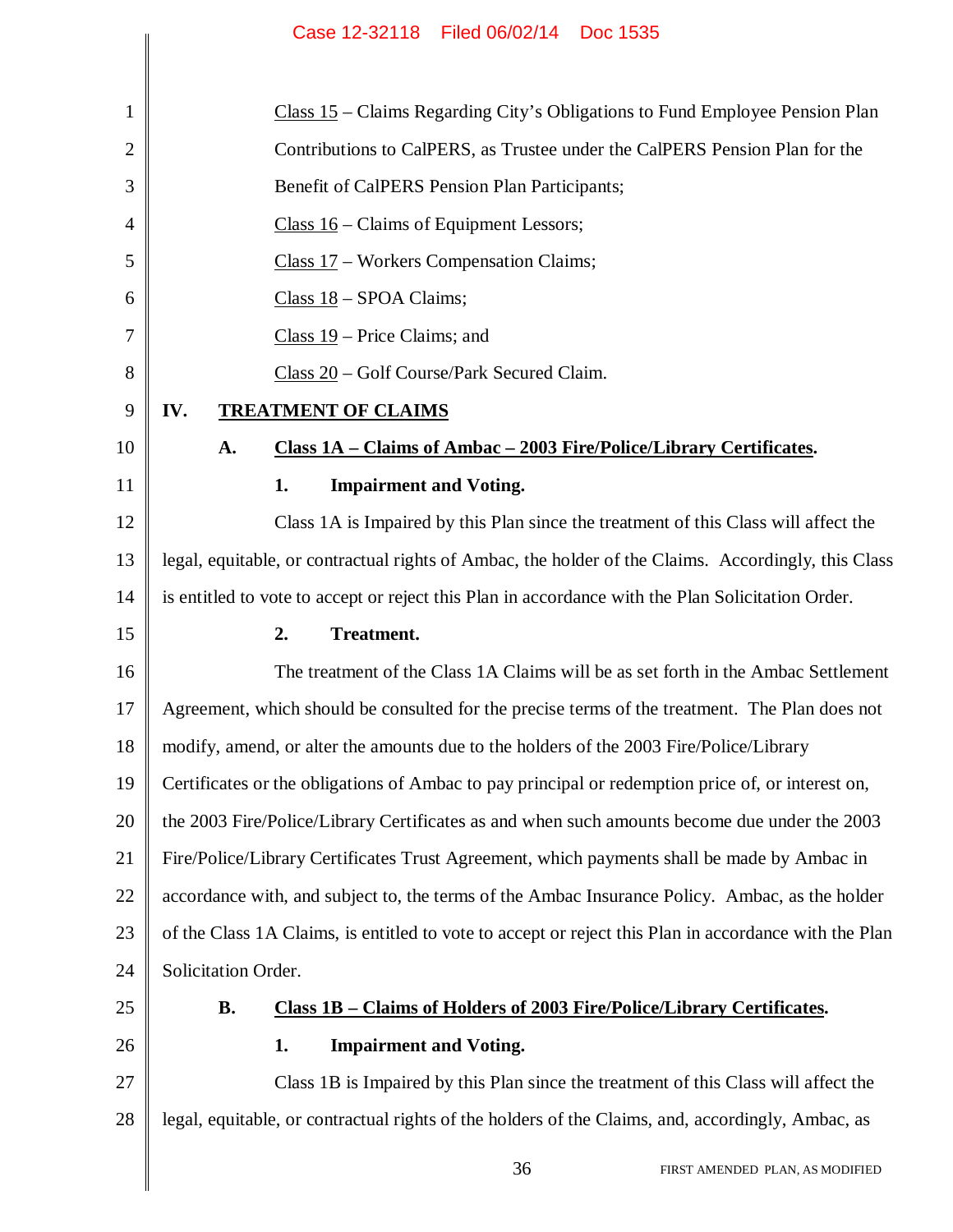# the deemed holder of the Claims in this Class, is entitled to vote to accept or reject this Plan in accordance with the Plan Solicitation Order. **2. Treatment.** The treatment of the Class 1B claimants, the 2003 Fire/Police/Library Certificates holders, is identical to the treatment of Ambac, the Class 1A claimant. **C. Class 2 – SEB Claims of the 2006 SEB Bond Trustee/NPFG – 2006 SEB Bonds. 1. Impairment and Voting.** Class 2 is not Impaired by this Plan since the treatment of this Class will not affect the legal, equitable, or contractual rights of the holders of the Claims, and, accordingly, NPFG, as the deemed holder of the Claims in this Class, is not entitled to vote to accept or reject this Plan in accordance with the Plan Solicitation Order. **2. Treatment.** On the Effective Date, the City will assume the SEB Lease Back and the SEB Lease Out under section 365(a) pursuant to the NPFG/SEB Settlement. The finding by the Bankruptcy Court that the Plan is feasible shall constitute adequate assurance of future performance of the SEB Lease Back and the SEB Lease Out. The Plan does not modify, amend, or alter the 2006 SEB Bonds or the obligations of NPFG to pay principal or redemption price of, or interest on, the 2006 SEB Bonds as and when such amounts become due under the 2006 SEB Bond Indenture, which payments shall be made by NPFG in accordance with, and subject to, the terms of the 2006 SEB Bond Insurance Policy. **D. Class 3 – Arena Claims of the 2004 Arena Bond Trustee/NPFG – 2004 Arena Bonds. 1. Impairment and Voting.** Class 3 is Impaired by this Plan since the treatment of this Class will affect the legal, equitable, or contractual rights of the holders of the Claims, and, accordingly, NPFG, as the Case 12-32118 Filed 06/02/14 Doc 1535

- 27 deemed holder of the Claims in this Class, is entitled to vote to accept or reject this Plan in
- 28 accordance with the Plan Solicitation Order.

1

2

3

4

5

6

7

8

9

10

11

12

13

14

15

16

17

18

19

20

21

22

23

24

25

26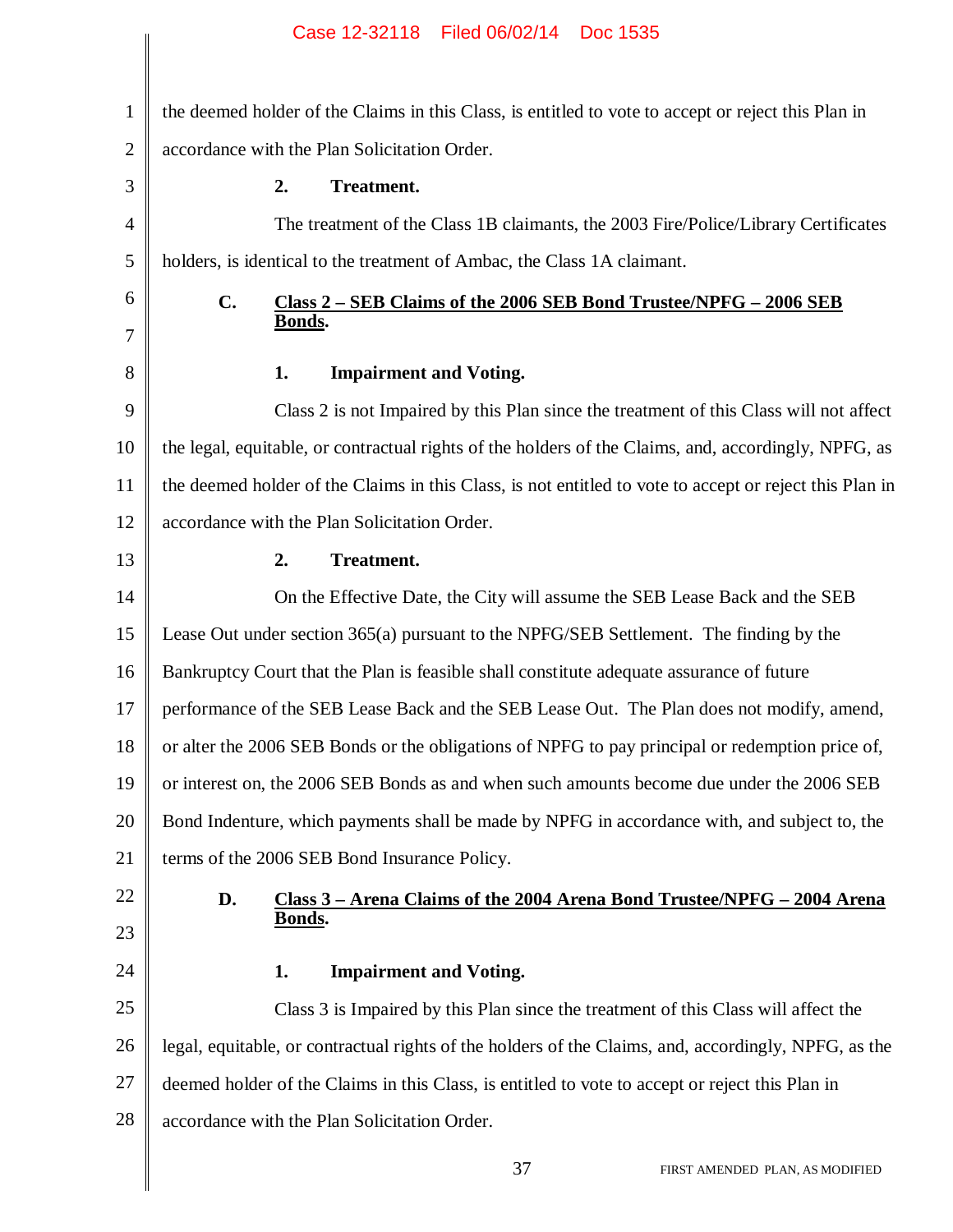# **2. Treatment.**

1

| $\overline{2}$ | The treatment of the Class 3 Claims will be as set forth in the NPFG Arena                                     |
|----------------|----------------------------------------------------------------------------------------------------------------|
| 3              | Settlement, which should be consulted for the precise terms of the treatment. The Plan does not                |
| 4              | modify, amend, or alter the 2004 Arena Bonds or the obligations of NPFG to pay principal or                    |
| 5              | redemption price of, or interest on, the 2004 Arena Bonds as and when such amounts become due                  |
| 6              | under the 2004 Arena Bond Indenture, which payments shall be made by NPFG in accordance                        |
| 7              | with, and subject to, the terms of the 2004 Parking Bond Insurance Policy. On the Effective Date,              |
| 8              | without the need to file any further motions, the Arena Lease Out and the Arena Lease Back shall               |
| 9              | be assumed, subject to the modification of the City's obligations pursuant to the terms of the                 |
| 10             | NPFG Arena Settlement.                                                                                         |
| 11             | <u>Class 4 – Parking Structure Claims of the 2004 Parking Bond Trustee/NPFG</u><br>E.<br>- 2004 Parking Bonds. |
| 12             |                                                                                                                |
| 13             | <b>Impairment and Voting.</b><br>1.                                                                            |
| 14             | Class 4 is Impaired by this Plan since the treatment of this Class will affect the                             |
| 15             | legal, equitable, or contractual rights of the holders of the Claims, and, accordingly, NPFG, as the           |
| 16             | deemed holder of the Claims in this Class, is entitled to vote to accept or reject this Plan in                |
| 17             | accordance with the Plan Solicitation Order.                                                                   |
| 18             | <b>Treatment.</b><br>2.                                                                                        |
| 19             | The treatment of the Class 4 Claims will be as set forth in the NPFG Parking                                   |
| 20             | Settlement Documents, which should be consulted for the precise terms of the treatment. On the                 |
| 21             | Effective Date, without the need to file any further motions, the Parking Structure Lease Out shall            |
| 22             | be assumed, and any and all rights and obligations thereunder shall be assigned to the Parking                 |
| 23             | Authority, with the obligations of the City limited by the NPFG Parking Settlement Documents.                  |
| 24             | To the extent the City determines it is necessary or desirable to do so, in addition to those                  |
| 25             | executory contracts being assigned to the Parking Authority by virtue of the above, the City                   |
| 26             | reserves the right to file before or after the Effective Date a motion in which it will seek authority         |
| 27             | to assign to the Parking Authority certain executory contracts and unexpired leases executed in                |
| 28             | connection with the Parking Structure Lease Out that are assumed under the Plan.                               |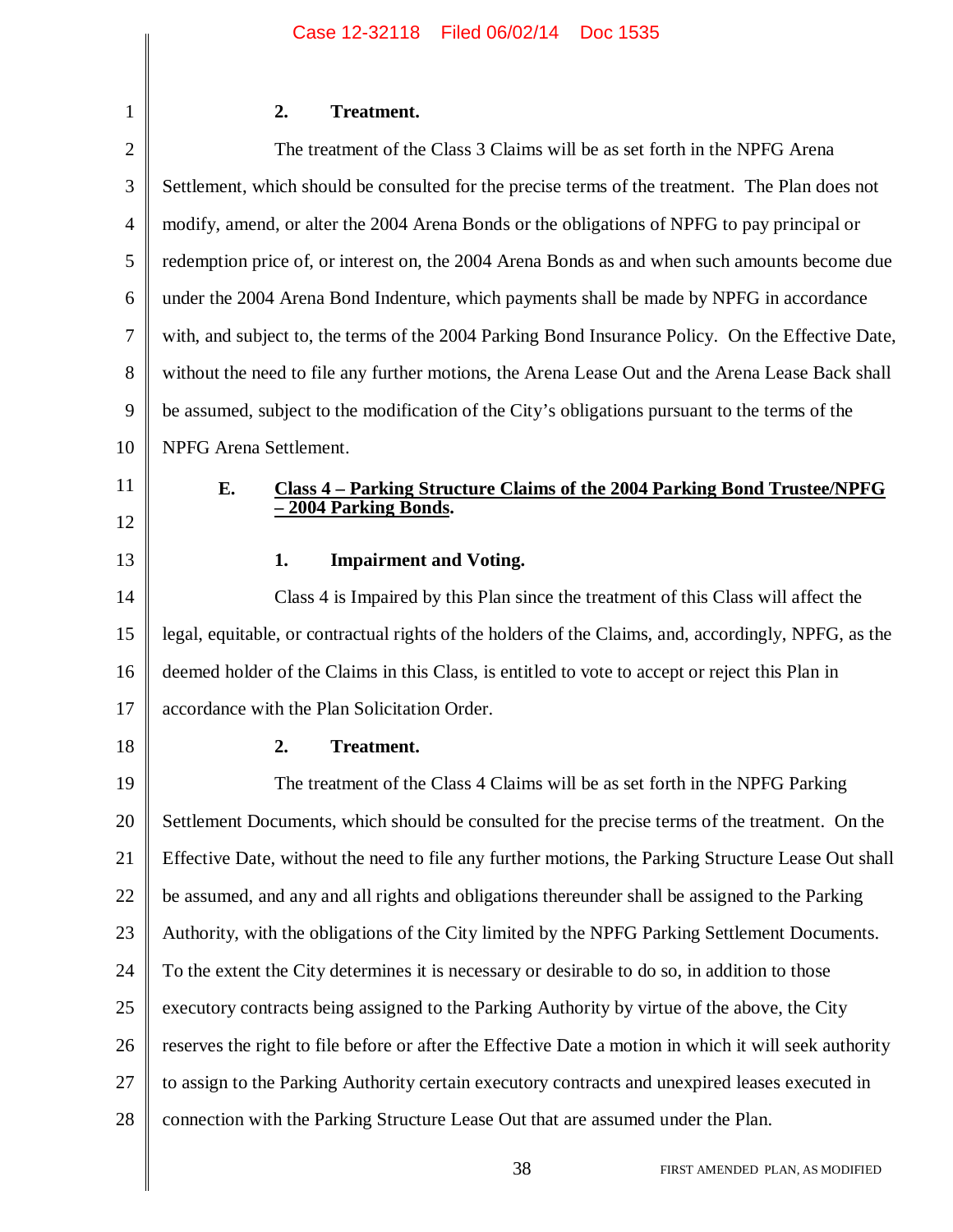║

| $\mathbf{1}$   | The Plan does not modify, amend, or alter the 2004 Parking Bonds or the                                |
|----------------|--------------------------------------------------------------------------------------------------------|
| $\overline{c}$ | obligations of NPFG to pay principal or redemption price of, or interest on, the 2004 Parking          |
| 3              | Bonds as and when such amounts become due under the 2004 Parking Bond Indenture, which                 |
| 4              | payments shall be made by NPFG in accordance with, and subject to, the terms of the 2004               |
| 5              | Parking Bond Insurance Policy.                                                                         |
| 6              | F.<br>Class 5 – Office Building Claims of the 2007 Office Building Bond                                |
| 7              | Trustee/Assured Guaranty - 2007 Office Building Bonds.                                                 |
| 8              | <b>Impairment and Voting</b><br>1.                                                                     |
| 9              | Class 5 is Impaired by this Plan since the treatment of this Class will affect the                     |
| 10             | legal, equitable, or contractual rights of the holder of the Claims, and, accordingly, Assured         |
| 11             | Guaranty, as the holder of the Claims in this Class, is entitled to vote to accept or reject this Plan |
| 12             | in accordance with the Plan Solicitation Order.                                                        |
| 13             | <b>Treatment.</b><br>2.                                                                                |
| 14             | The treatment of the Class 5 Claims will be as set forth in the Assured Guaranty                       |
| 15             | Settlement, which should be consulted for the precise terms of the treatment.                          |
| 16             | G.<br><b>Class 6 – Pension Obligation Bonds Claims.</b>                                                |
| 17             | 1.<br><b>Impairment and Voting.</b>                                                                    |
| 18             | Class 6 is Impaired by this Plan since the treatment of this Class will affect the                     |
| 19             | legal, equitable, or contractual rights of the holders of the Claims, and, accordingly, Assured        |
| 20             | Guaranty, as the deemed holder of the Claims in this Class, is entitled to vote to accept or reject    |
| 21             | this Plan in accordance with the Plan Solicitation Order. The Plan does not modify, amend or           |
| 22             | alter the Pension Obligation Bonds or the obligations of Assured Guaranty to pay principal or          |
| 23             | redemption price of, or interest on Pension Obligation Bonds as and when such amounts become           |
| 24             | due under Pension Obligation Bonds Indenture, which payments shall be made by Assured                  |
| 25             | Guaranty in accordance with, and subject to, the terms of the Pension Obligation Bonds Insurance       |
| 26             | Policy.                                                                                                |
| 27             | 111                                                                                                    |
| 28             | 111                                                                                                    |
|                |                                                                                                        |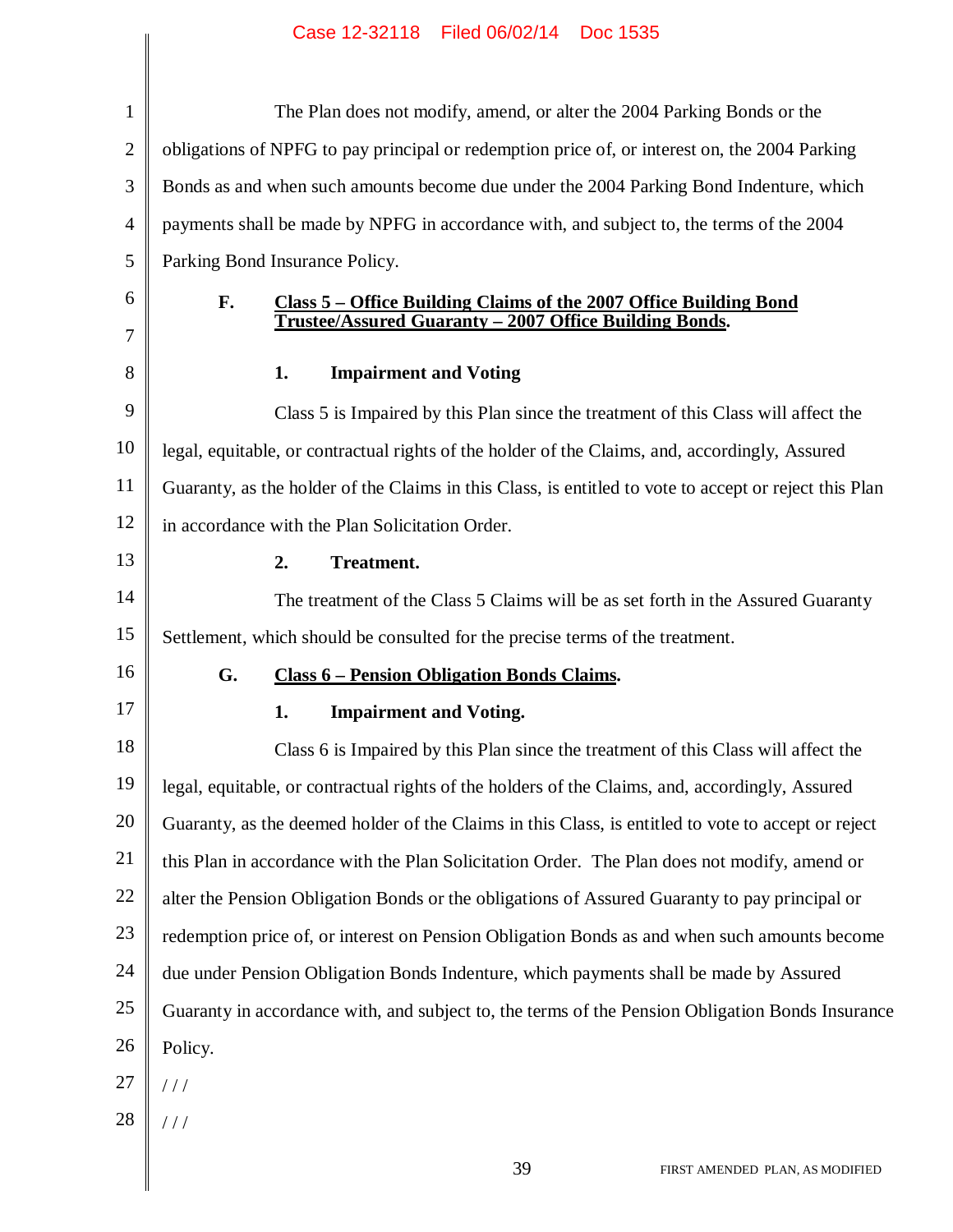#### **2. Treatment.**

2 3 4 5 6 7 8 The treatment of the Class 6 Claims will be as set forth in the Assured Guaranty Settlement, which should be consulted for the precise terms of the treatment. The Plan does not modify, amend, or alter the Pension Obligation Bonds or the obligations of Assured Guaranty to pay principal or redemption price of, or interest on Pension Obligation Bonds as and when such amounts become due under Pension Obligation Bonds Indenture, which payments shall be made by Assured Guaranty in accordance with, and subject to, the terms of the Pension Obligation Bonds Insurance Policy.

9

10

1

#### **H. Class 7 – Claims of DBW.**

#### **1. Impairment and Voting.**

11 12 13 14 Class 7 is Impaired by this Plan since the treatment of this Class will affect the legal, equitable, or contractual rights of the holders of the Claims, and, accordingly, the holder of the Claims in this Class is entitled to vote to accept or reject this Plan in accordance with the Plan Solicitation Order.

15

#### **2. Treatment.**

16 17 18 19 20 21 22 23 24 25 26 27 28 The treatment of the Class 7 Claims will be as set forth in the DBW Settlement Agreement. The General Fund will have no obligation to pay debt service on this obligation, or to reimburse operating expenses to DBW should DBW take over operations of the Marina Project. DBW will retain its pledge of rents and leases generated from the Marina Project. However, the pledge of gross revenues will be converted to a pledge of revenues net of all reasonable and direct operating expense of the Marina Project, calculated on a fiscal year basis ending June 30 of each year pursuant to section 928(b). Upon no less than 120 days notice to the City, DBW may take possession of the facilities comprising the Marina Project, and if DBW elects to continue operations of the Marina Project, DBW will be responsible for payment of all operating expenses of the Marina Project. If DBW should elect to continue operations, DBW shall provide adequate security of the premises. The General Fund shall have no liability, directly or indirectly, for the Claims of DBW, and the City may decide at any time to cease subsidizing the operating deficits of the operation of the Marina Project. DBW has stated to the City an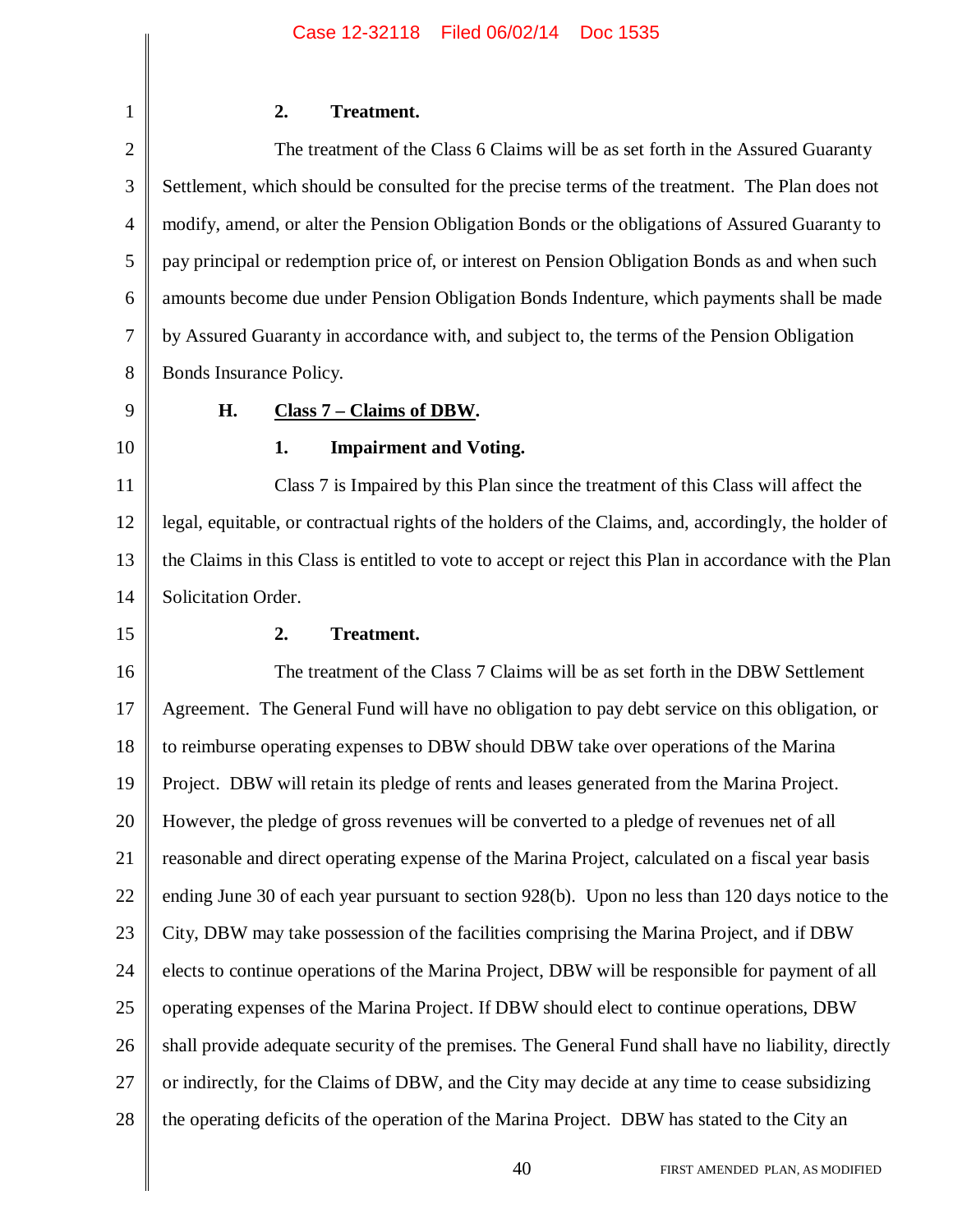| $\mathbf{1}$   | interest in exercising its remedy of taking possession of the Marina Project. The real property        |
|----------------|--------------------------------------------------------------------------------------------------------|
| $\mathbf{2}$   | that is the subject of the Marina Project shall be that real property described in Exhibit A to this   |
| 3              | Plan, and should DBW exercise its remedy of taking possession of the Marina Project, DBW shall         |
| $\overline{4}$ | succeed to possession and control only over the real property set forth in Exhibit A.                  |
| 5              | I.<br>Class 8 - SCC 16 Claims.                                                                         |
| 6              | <b>Impairment and Voting.</b><br>1.                                                                    |
| 7              | Class 8 is not Impaired by this Plan since the treatment of this Class will not affect                 |
| $8\,$          | the legal, equitable, or contractual rights of the holders of the Claims, and, accordingly, the        |
| 9              | holders of the Claims in this Class are not entitled to vote to accept or reject this Plan in          |
| 10             | accordance with the Plan Solicitation Order.                                                           |
| 11             | Treatment.<br>2.                                                                                       |
| 12             | To the extent SCC 16 has any offset rights arising under the Construction                              |
| 13             | Agreement, SCC 16 shall apply any such offsets against amounts owing under the SCC 16                  |
| 14             | Promissory Note. On the Effective Date, pursuant to the Plan, without the need to file any further     |
| 15             | motions, the SCC 16 Lease shall be assumed, and any and all rights and obligations thereunder          |
| 16             | shall be assigned to the Parking Authority. On the Effective Date, any and all rights of the City      |
| 17             | under the SCC 16 Settlement, the Construction Agreement shall be assumed and assigned by the           |
| 18             | City to the Parking Authority.                                                                         |
| 19             | <b>Class 9 - Thunder Claims.</b><br>J.                                                                 |
| 20             | <b>Impairment and Voting.</b><br>1.                                                                    |
| 21             | Class 9 is Impaired by this Plan since the treatment of this Class will affect the                     |
| 22             | legal, equitable, or contractual rights of the holders of the Claims, and, accordingly, the holders of |
| 23             | the Claims in this Class are entitled to vote to accept or reject this Plan in accordance with the     |
| 24             | Plan Solicitation Order.                                                                               |
| 25             | Treatment.<br>2.                                                                                       |
| 26             | The treatment of the Class 9 Claims will be as set forth in the Thunder Settlement,                    |
| 27             | which should be consulted for the precise terms of the treatment.                                      |
| 28             | ///                                                                                                    |
|                |                                                                                                        |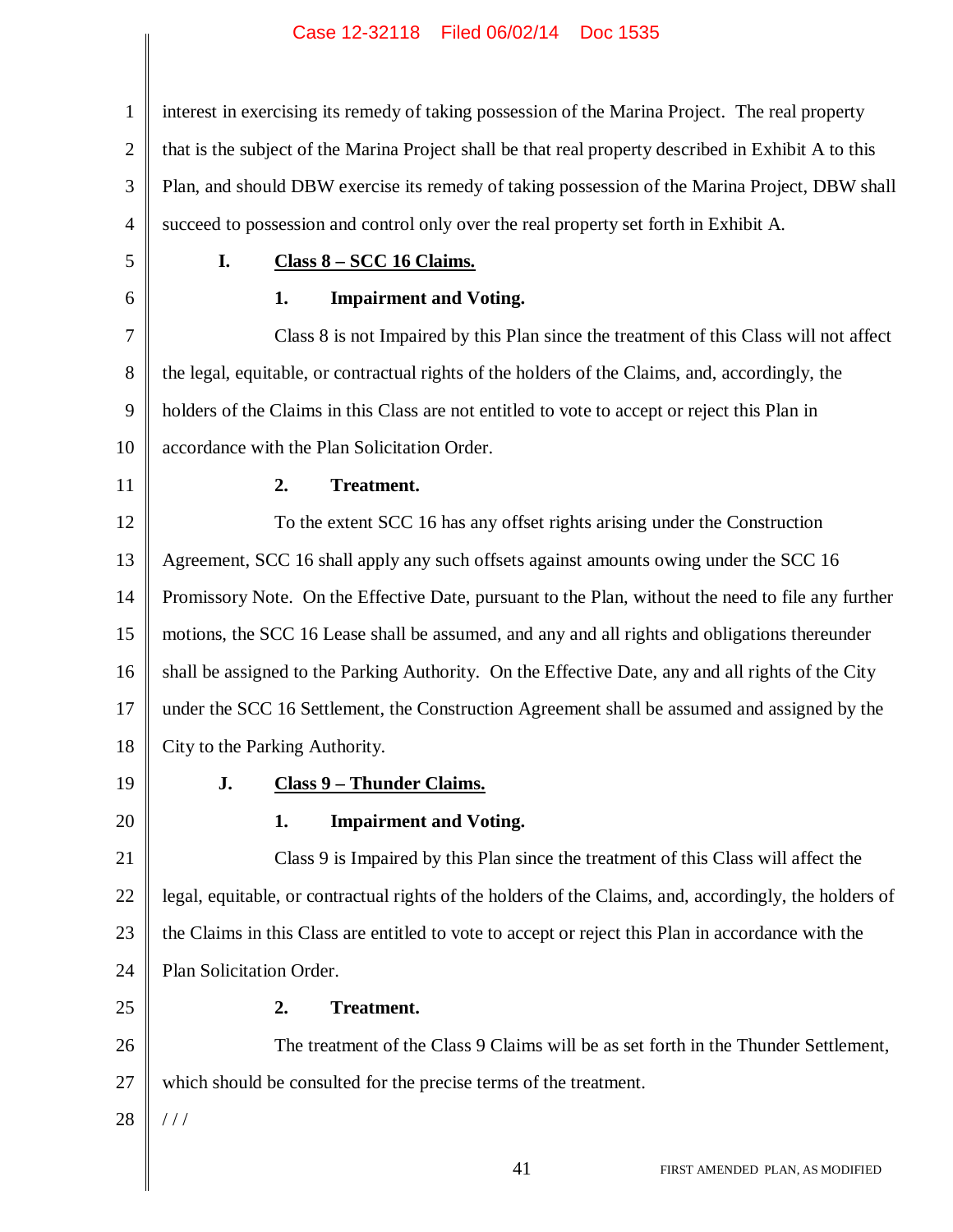#### **K. Class 10 – Claims of Holders of Restricted Revenue Bond and Note Payable Obligations.**

## 3

1

2

#### **1. Impairment and Voting.**

4 5 6 7 Class 10 is not Impaired by this Plan since the treatment of this Class will not affect the legal, equitable, or contractual rights of the holders of the Claims, and, accordingly, the holders of the Claims in this Class are not entitled to vote to accept or reject this Plan in accordance with the Plan Solicitation Order.

8

#### **2. Treatment.**

9 10 Class 10 consists of Claims of the holders of Restricted Revenue Bond and Note Payable Obligations, which are secured by special and restricted sources of revenues.

11 12 13 14 15 16 17 18 19 20 21 22 23 24 Restricted Revenue Bond and Notes Payable Obligations. The City's Restricted Revenue Bond and Notes Payable Obligations are secured by a pledge of and lien on revenues of various of the City's systems and enterprises, which are restricted revenues pursuant to the California Constitution, and are "special revenues" as defined in section 902(2). These revenues are not a part of or available to the General Fund, and the General Fund is not obligated to make any payment on the Restricted Revenue Bond and Note Payable Obligations. The City may transfer amounts from the restricted revenues to the General Fund only to pay costs which are incurred by the General Fund to provide the facility or enterprise-related services and which are allocated to the enterprises on a reasonable basis in accordance with the City's accounting and allocation policies and pursuant to the provisions of the relevant documents related to the Restricted Revenue Bonds and Notes Payable Obligations. Such transfers are treated by the facility or enterprise as operation and maintenance expenses. The City will continue to apply restricted revenues to pay the Restricted Revenue Bond and Notes Payable Obligations as required by the terms of such obligations.

- 25  $//$
- 26 / / /
- 27 / / /
- 28 / / /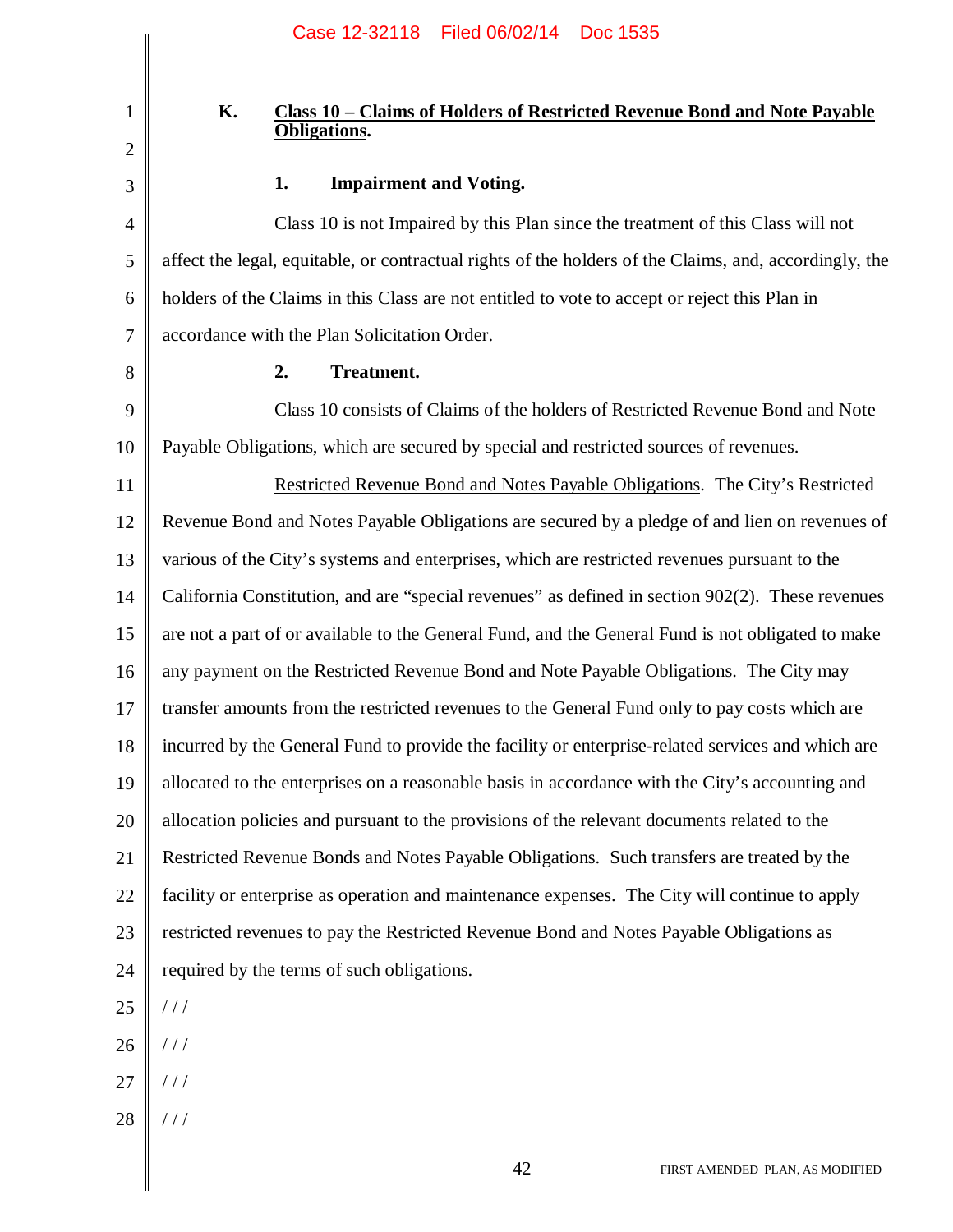#### **L. Class 11 – Claims of Holders of Special Assessment and Special Tax Obligations.**

### 3

1

2

4

5

#### **1. Impairment and Voting.**

6 Class 11 is not Impaired by this Plan since the treatment of this Class will not affect the legal, equitable, or contractual rights of the holders of the Claims, and, accordingly, the holders of the Claims in this Class are not entitled to vote to accept or reject this Plan in accordance with the Plan Solicitation Order.

8

7

#### **2. Treatment.**

9 10 11 Class 11 consists of Claims of the holders of Special Assessment and Special Tax Obligations, which are secured by special and restricted sources of revenues consisting of specific levies on real property within certain financing districts created by the City.

12 13 14 15 16 17 18 19 20 21 Special Assessment and Special Tax Obligations. The Special Assessment and Special Tax Obligations are secured by certain special assessments and special taxes levied on specific real property within the respective districts for which these obligations were issued. These special assessment and special tax revenues are legally restricted to the payment of debt service on the Special Assessment and Special Tax Obligations under California statutes and the California Constitution, are "special revenues" as defined in section 902(2), and cannot be used for any other purpose or be transferred to the General Fund. The General Fund is not obligated to pay debt service on the Special Assessment and Special Tax Obligations. The City will continue to apply revenues from the applicable special assessments and special taxes to pay the Special Assessment and Special Tax Obligations as required by the terms of such obligations.

- 22
- 23

#### **M. Class 12 – General Unsecured Claims.**

#### **1. Impairment and Voting.**

24 25 26 27 Class 12 is Impaired by this Plan since the treatment of this Class will affect the legal, equitable, or contractual rights of the holders of the Claims, and, accordingly, the holders of the Claims in this Class are entitled to vote to accept or reject this Plan in accordance with the Plan Solicitation Order.

28 / / /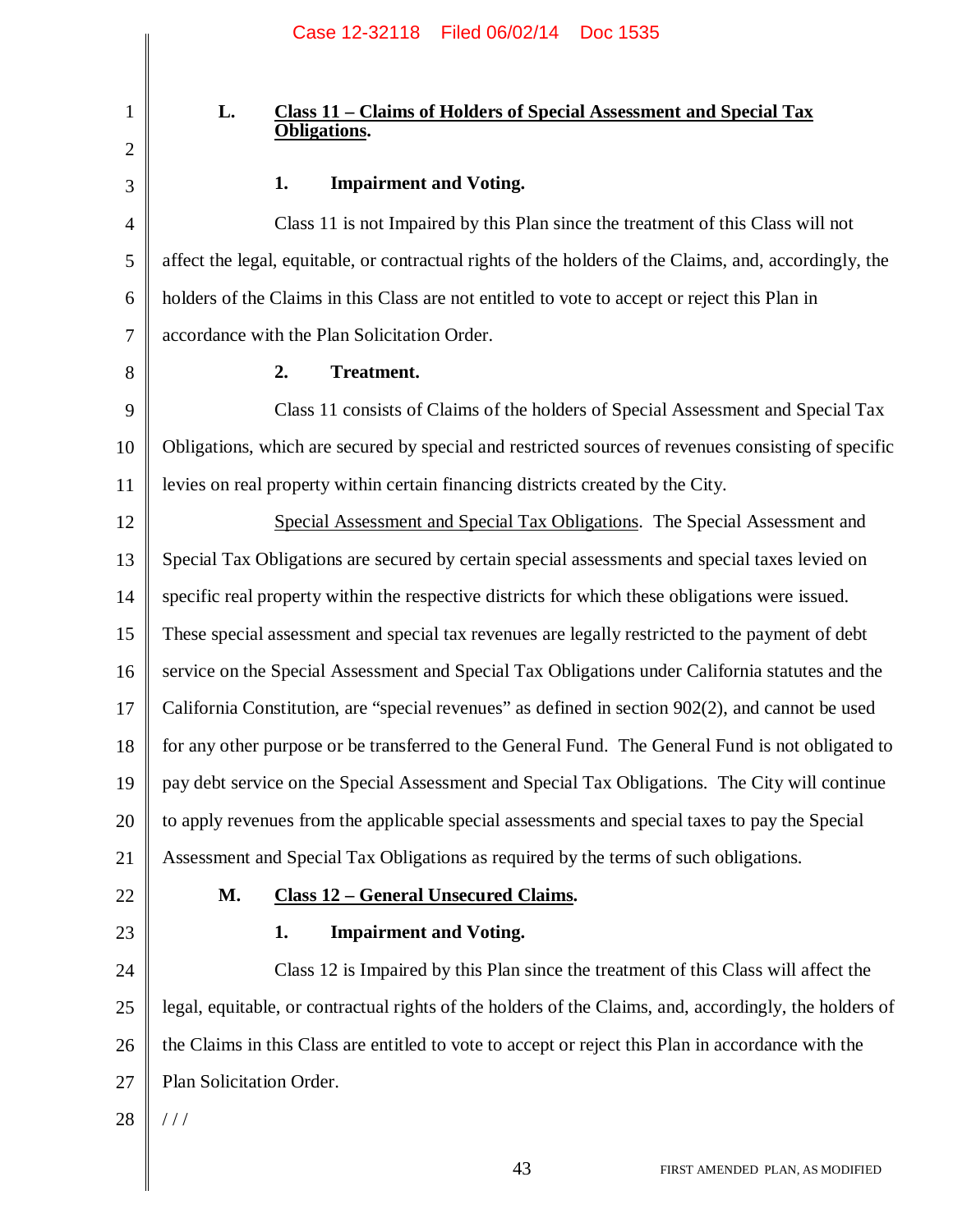**2. Treatment.**

2 3 4 The Claims in this Class include without limitation: (i) the Retiree Health Benefit Claims; (ii) the Golf Course/Park Unsecured Claim; (iii) the Leave Buyout Claims; (iv) the Claim filed by Michael A. Cobb; and (v) Other Postpetition Claims.

5 6 7 8 9 10 11 12 Pursuant to the Retirees Settlement, on the Effective Date, the City will pay the Retiree Health Benefit Claimants an aggregate amount of \$5,100,000 in full satisfaction of the Allowed Retiree Health Benefit Claims, and no other retiree health benefits will be provided by the City. If required by state or federal law, the City will withhold from the aggregate \$5,100,000 payment any taxes or other deductions to be withheld from the individual payment to each Retiree Health Benefit Claimant. The individual recipient is responsible for any tax liability for this payment, and the City will not provide any advice to any recipient as to the taxable impact of this payment.

13 14 15 16 17 18 19 20 21 22 All other General Unsecured Claims shall receive cash on the Effective Date in the amount equal to a percentage of the Allowed amount of such Claims, which percentage equals the Unsecured Claim Payout Percentage, or such other amount as is determined by the Bankruptcy Court before confirmation of this Plan to constitute a pro-rata payment on such other General Unsecured Claims; *provided*, *however*, that the dollar amount to be paid on account of General Unsecured Claims other than the Retiree Health Benefit Claims on the Effective Date shall not exceed \$500,000. If the amounts to be paid exceed \$500,000, then such excess amounts shall be made in two equal annual installments on the first and second anniversary of the Effective Date, together with simple interest accruing from and after the Effective Date at 5% per annum. Such excess amounts may be prepaid at the option of the City without penalty.

23

24

1

### **N. Class 13 – Convenience Class Claims.**

#### **1. Impairment and Voting.**

25 26 27 28 Class 13 is not Impaired by this Plan since the treatment of this Class will not affect the legal, equitable, or contractual rights of the holders of the Claims, and, accordingly, the holders of the Claims in this Class are not entitled to vote to accept or reject this Plan in accordance with the Plan Solicitation Order.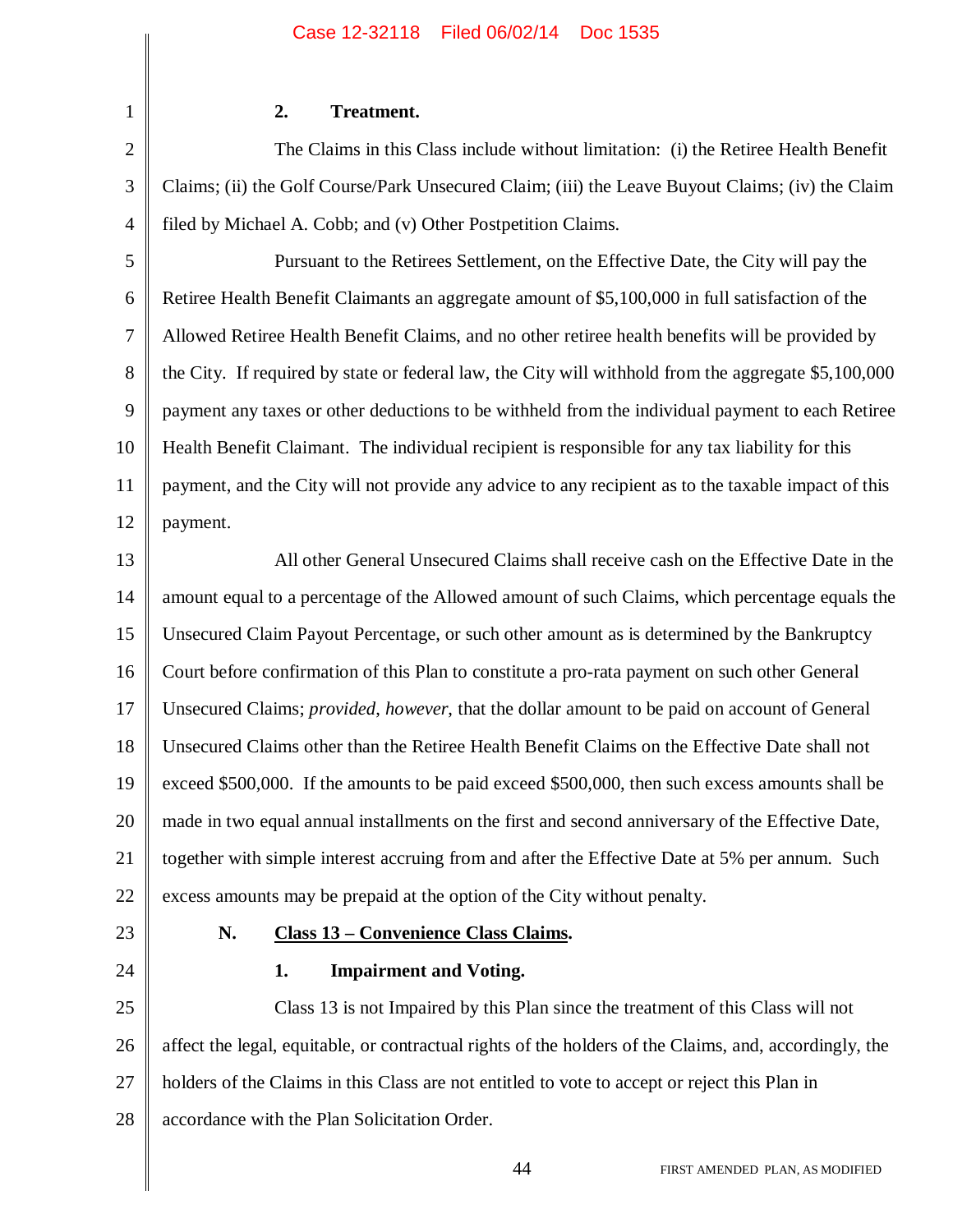| $\mathbf{1}$ | 2.<br>Treatment.                                                                                                                                                               |
|--------------|--------------------------------------------------------------------------------------------------------------------------------------------------------------------------------|
| 2            | Holders of Convenience Class Claims will receive cash on the Effective Date in                                                                                                 |
| 3            | the amount of their Allowed Convenience Class Claim, but not to exceed \$100.                                                                                                  |
| 4            | <b>O.</b><br><b>Class 14 - Claims of Certain Tort Claimants.</b>                                                                                                               |
| 5            | <b>Impairment and Voting.</b><br>1.                                                                                                                                            |
| 6            | Class 14 is Impaired by this Plan since the treatment of this Class will affect the                                                                                            |
| 7            | legal, equitable, or contractual rights of the holders of the Claims, and, accordingly, the holders of                                                                         |
| 8            | the Claims in this Class are entitled to vote to accept or reject this Plan in accordance with the                                                                             |
| 9            | Plan Solicitation Order.                                                                                                                                                       |
| 10           | <b>Treatment.</b><br>2.                                                                                                                                                        |
| 11           | The SIR Claim Portion of each Allowed General Liability Claim will be paid on                                                                                                  |
| 12           | the Effective Date from the Risk Management Internal Service Fund, and will receive the same                                                                                   |
| 13           | percentage payment on the dollar of Allowed Claim as will the holders of Allowed Class 12                                                                                      |
| 14           | Claims. The Insured Portion of each Allowed General Liability Claim is not Impaired, and shall                                                                                 |
| 15           | be paid by the applicable excess risk-sharing pool.                                                                                                                            |
| 16           | <b>P.</b><br><b>Class 15 – Claims Regarding City's Obligations to Fund Employee Pension</b><br><b>Plan Contributions to CalPERS, as Trustee under the CalPERS Pension Plan</b> |
| 17           | for the Benefit of CalPERS Pension Plan Participants.                                                                                                                          |
| 18           | <b>Impairment and Voting.</b><br>1.                                                                                                                                            |
| 19           | Class 15 is not Impaired by this Plan because the treatment of this Class will not                                                                                             |
| 20           | affect the legal, equitable, or contractual rights of the holder of such Claims, and, accordingly, the                                                                         |
| 21           | holder of the Claims in this Class is not entitled to vote to accept or reject this Plan.                                                                                      |
| 22           | Treatment.<br>2.                                                                                                                                                               |
| 23           | The City will continue to honor its obligations under the CalPERS Pension Plan,                                                                                                |
| 24           | and CalPERS as trustee and the CalPERS Pension Plan Participants retain all of their rights and                                                                                |
| 25           | remedies under applicable nonbankruptcy law. Thus, CalPERS and the CalPERS Pension Plan                                                                                        |
| 26           | Participants will be entitled to the same rights and benefits to which they are currently entitled                                                                             |
| 27           | under the CalPERS Pension Plan. CalPERS, pursuant to the CalPERS Pension Plan, will                                                                                            |
| 28           | continue to provide pension benefits for participants in the manner indicated under the provisions                                                                             |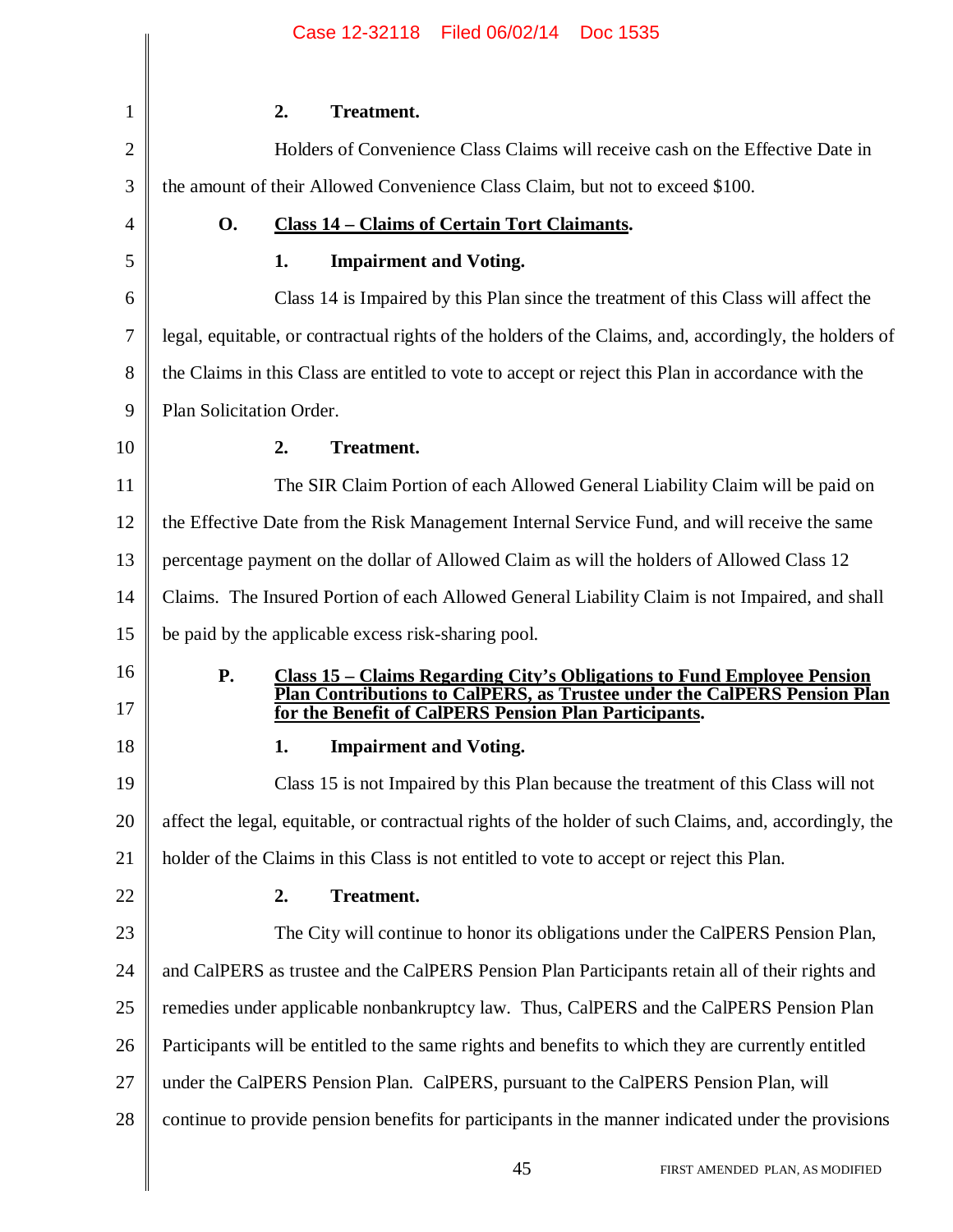|                | Case 12-32118   Filed 06/02/14   Doc 1535                                                              |
|----------------|--------------------------------------------------------------------------------------------------------|
|                |                                                                                                        |
| $\mathbf{1}$   | of the CalPERS Pension Plan and applicable nonbankruptcy law.                                          |
| $\overline{2}$ | <b>Class 16 - Claims of Equipment Lessors.</b><br>Q.                                                   |
| 3              | <b>Impairment and Voting.</b><br>1.                                                                    |
| $\overline{4}$ | Class 16 is not Impaired by this Plan because the treatment of this Class will not                     |
| 5              | affect the legal, equitable, or contractual rights of the holder of such Claims, and, accordingly, the |
| 6              | holders of the Claims in this Class is not entitled to vote to accept or reject this Plan.             |
| 7              | 2.<br><b>Treatment.</b>                                                                                |
| 8              | Any equipment leases not specifically rejected by the Rejection Motion will be                         |
| 9              | assumed under this Plan. The City believes that it is current on all such equipment leases and         |
| 10             | therefore no cure payments are required.                                                               |
| 11             | R.<br><b>Class 17 - Workers Compensation Claims.</b>                                                   |
| 12             | <b>Impairment and Voting.</b><br>1.                                                                    |
| 13             | Class 17 is not Impaired by this Plan since the treatment of this Class will not                       |
| 14             | affect the legal, equitable, or contractual rights of the holders of the Claims, and, accordingly, the |
| 15             | holders of the Claims in this Class are not entitled to vote to accept or reject this Plan in          |
| 16             | accordance with the Plan Solicitation Order.                                                           |
| 17             | 2.<br>Treatment.                                                                                       |
| 18             | The City must pay Allowed SIR Claim Portions related to Workers Compensation                           |
| 19             | Claims in full. If not, the City will lose its State workers compensation insurance for those claims   |
| 20             | in excess of the SIR Claim Portions, exposing the City's current and former workers to grave risk.     |
| 21             | The City will pay the SIR Claim Portions related to Worker Compensation Claims from the                |
| 22             | Workers Compensation Internal Service Fund.                                                            |
| 23             | S.<br>Class 18 - SPOA Claims.                                                                          |
| 24             | 1.<br><b>Impairment and Voting.</b>                                                                    |
| 25             | Class 18 is Impaired by this Plan since the treatment of this Class will affect the                    |
| 26             | legal, equitable, or contractual rights of the holders of the Claims, and, accordingly, the holders of |
| 27             | the Claims in this Class are entitled to vote to accept or reject this Plan in accordance with the     |
| 28             | Plan Solicitation Order.                                                                               |
|                | 46<br>FIRST AMENDED PLAN, AS MODIFIED                                                                  |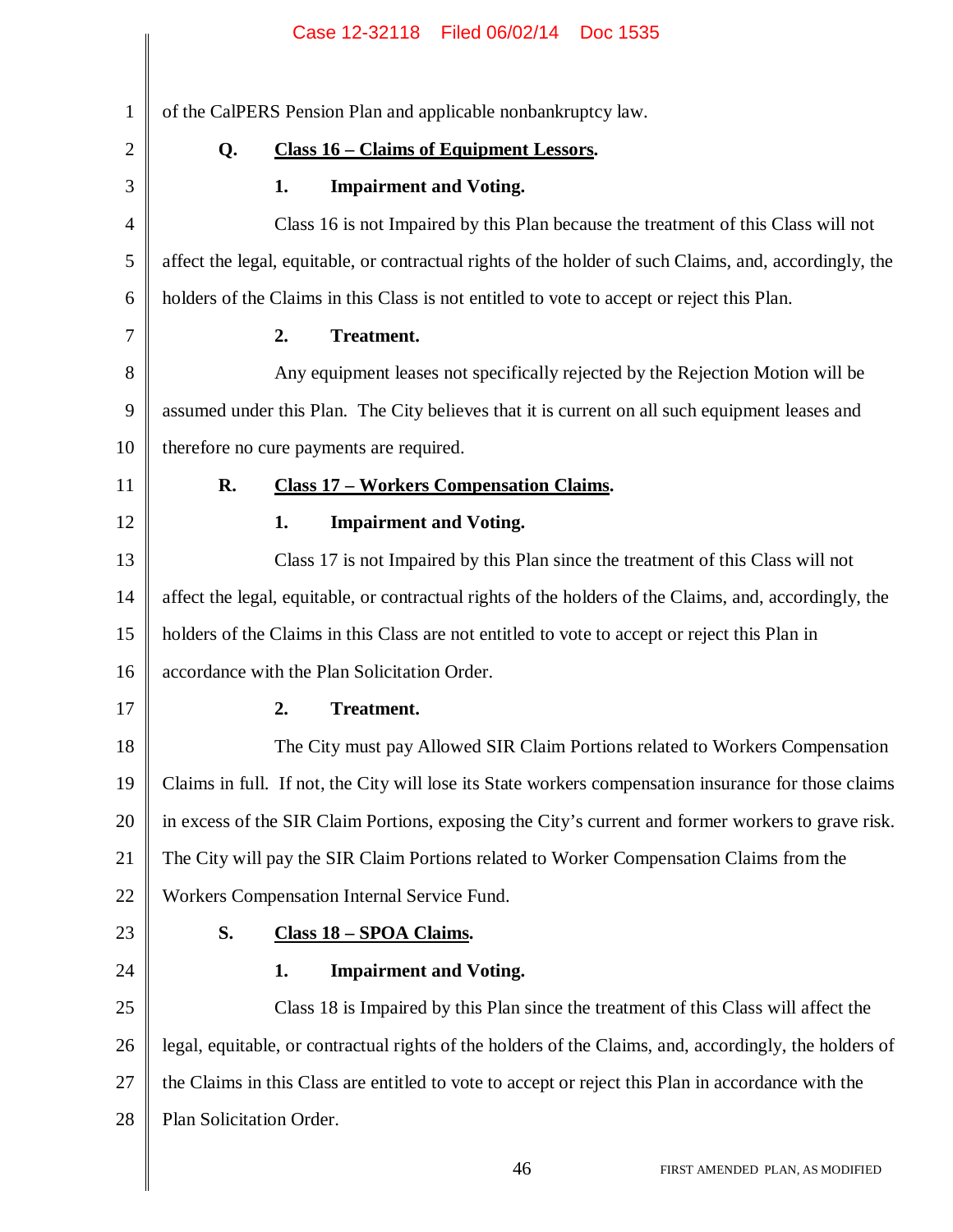|                | Case 12-32118    Filed 06/02/14    Doc 1535                                                               |
|----------------|-----------------------------------------------------------------------------------------------------------|
| 1              | 2.<br><b>Treatment.</b>                                                                                   |
| $\overline{2}$ | The City will honor the SPOA Claims held by SPOA members on the terms and                                 |
| 3              | conditions set forth in the SPOA MOU.                                                                     |
| 4              | T.<br><b>Class 19 – Price Claims.</b>                                                                     |
| 5              | <b>Impairment and Voting.</b><br>1.                                                                       |
| 6              | Class 19 is Impaired by this Plan since the treatment of this Class will affect the                       |
| 7              | legal, equitable, or contractual rights of the holders of the Claims, and, accordingly, the holders of    |
| 8              | the Claims in this Class are entitled to vote to accept or reject this Plan in accordance with the        |
| 9              | Plan Solicitation Order.                                                                                  |
| 10             | Treatment.<br>2.                                                                                          |
| 11             | The treatment of the Class 19 Claims will be as set forth in the Price Settlement,                        |
| 12             | which should be consulted for the precise terms of the treatment.                                         |
| 13             | U.<br><b>Class 20 - Golf Course/Park Secured Claim.</b>                                                   |
| 14             | <b>Impairment and Voting.</b><br>1.                                                                       |
| 15             | The treatment of the Golf Course/Park Claims set forth below is the result of the                         |
| 16             | entry by the Bankruptcy Court of the Partial Judgment. Class 20 is Impaired by this Plan since            |
| 17             | the treatment of this Class will affect the legal, equitable, or contractual rights of the holder of the  |
| 18             | Claims, and, accordingly, the holder of the Claim in this Class is entitled to vote to accept or          |
| 19             | reject this Plan in accordance with the Plan Solicitation Order.                                          |
| 20             | 2.<br>Treatment.                                                                                          |
| 21             | No later than 28 days after the Bankruptcy Court has entered an order or judgment                         |
| 22             | fixing the amount of the Allowed Golf Course/Park Secured Claim, the City will file with the              |
| 23             | Bankruptcy Court and serve upon the 2009 Golf Course/Park Bond Trustee and Franklin, as well              |
| 24             | as all other parties on the special notice list, a notice of election in which it will elect, in its sole |
| 25             | discretion, one of the following Plan treatments for the Allowed Golf Course/Park Secured Claim,          |
| 26             | as generally set forth below:                                                                             |
| 27             | <b>Payment in Full on Effective Date.</b> The City will pay to the 2009 Golf<br>(a)                       |
| 28             | Course/Park Bond Trustee the full amount of the Allowed Golf Course/Park Secured Claim in                 |
|                |                                                                                                           |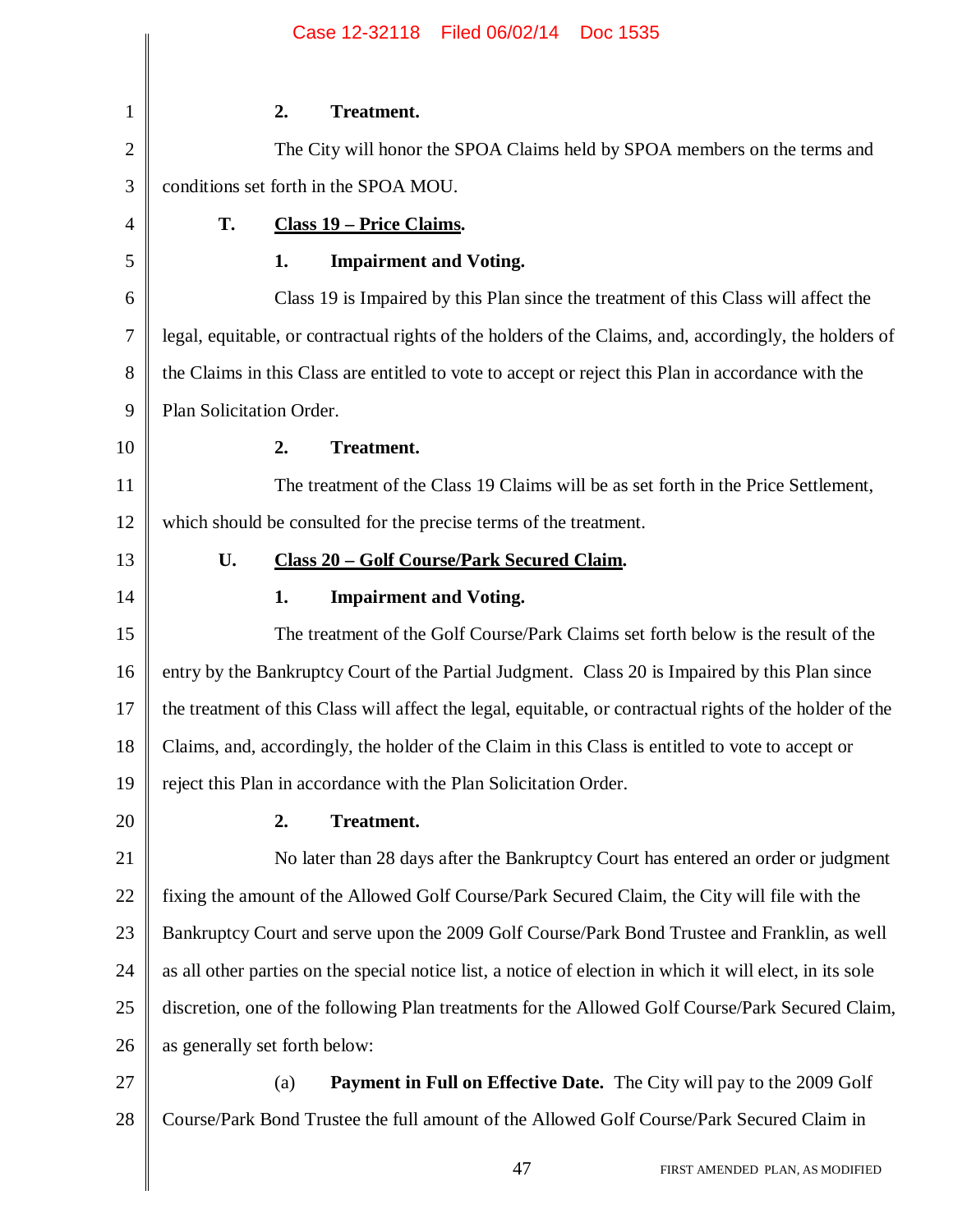1 2 3 4 5 6 7 8 9 10 11 12 13 14 15 16 17 18 19 20 21 22 23 24 25 26 27 28 cash on the Effective Date, in full and complete satisfaction of the Allowed Golf Course/Park Secured Claim. (b) **Payment in Full in Installments**. The City will pay to the 2009 Golf Course/Park Bond Trustee the full value of the Allowed Golf Course/Park Secured Claim as follows: (i) **Interest**. The Golf Course/Park Secured Claim will accrue simple interest at the rate of 4.00% per annum. (ii) **Payment Schedule**. Beginning on September 1, 2014, and on each March 1st and September 1st thereafter, or the first Business Day thereafter if any such date does not fall on a Business Day, the City will pay the 2009 Golf Course/Park Bond Trustee equal semiannual installments of principal and interest on a fully amortizing basis with the last such installment due on September 1, 2038, at which time all unpaid principal and interest on the Allowed Golf Course/Park Secured Claim will be due and payable in full. Such full payment (including by prepayment as set forth below) will be in complete satisfaction of the Allowed Golf Course/Park Secured Claim and all liens and security interests in any properties of the City and the Financing Authority that secure it, which liens and security interests will be fully satisfied and released upon such full payment. (iii) **No Prepayment Penalty**. The City may prepay in part or in full the Allowed Golf Course/Park Secured Claim with no penalty. (iv) **Lien and Security Interest**. The obligation of the City to make such payments will be secured by a lien and security interest in favor of the 2009 Golf Course/Park Bond Trustee in the Golf Course/Park Collateral evidenced by a supplemental order in aid of confirmation from the Court providing for the same, including the termination of such liens and security interests upon full payment of the Allowed Golf Course/Park Secured Claim, which such supplemental order in aid of confirmation will be recorded against the Golf Course/Park Properties by or at the instruction of the City. (c) **Transfer of Possession to 2009 Golf Course/Park Bond Trustee**. On the Effective Date, in full and complete satisfaction of the Allowed Golf Course/Park Secured Claim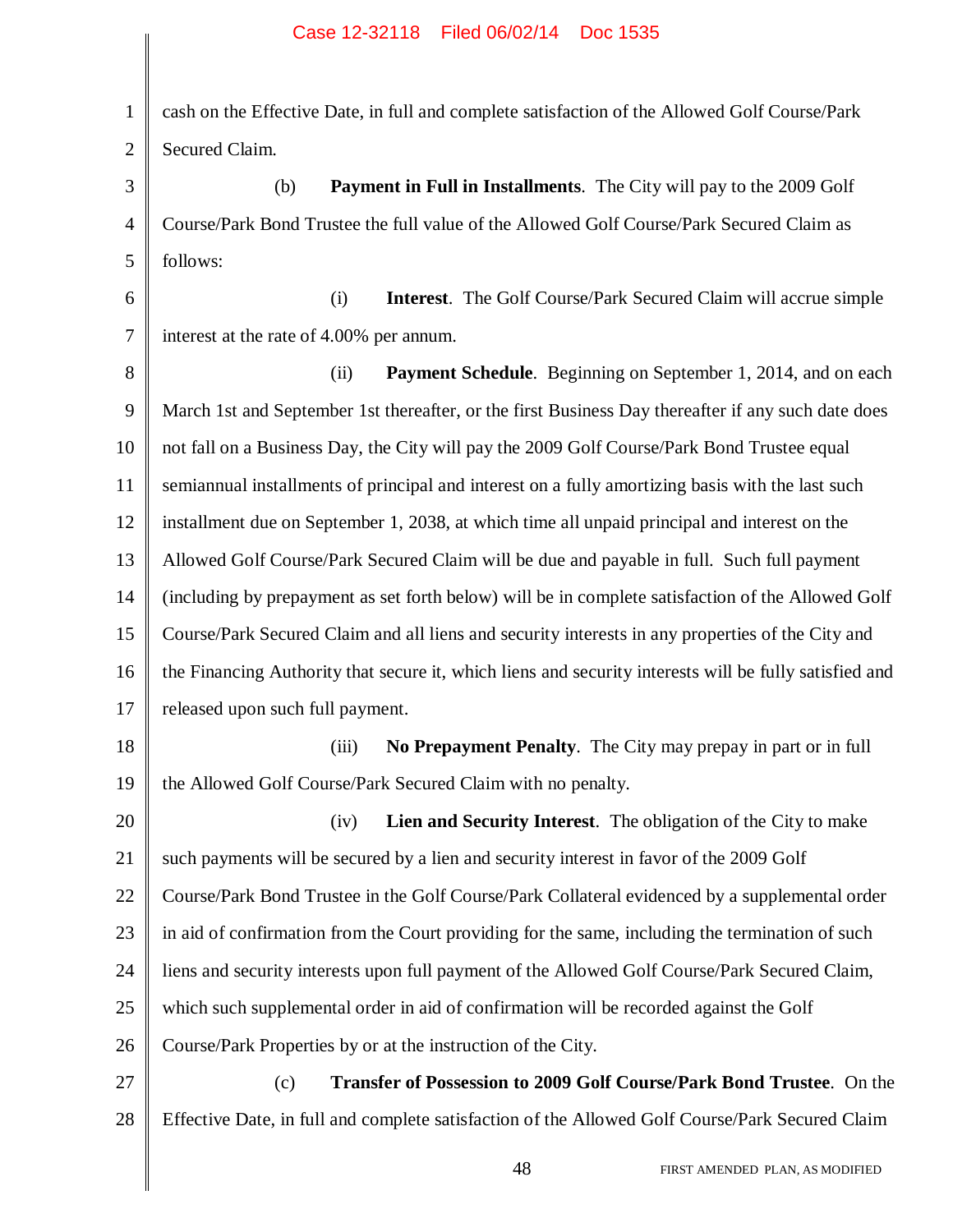| $\mathbf{1}$   | (regardless of whether or not the 2009 Golf Course/Park Bond Trustee or its assignee or designee      |
|----------------|-------------------------------------------------------------------------------------------------------|
| $\overline{2}$ | actually takes possession of the Golf Course/Park Properties), the City will deliver the Deed of      |
| 3              | Estate for Years to the 2009 Golf Course/Park Bond Trustee. In order for the 2009 Golf                |
| 4              | Course/Park Bond Trustee or its assignee or designee to actually take possession of the Golf          |
| 5              | Course/Park Properties pursuant to the terms of the Deed of Estate for Years, the 2009 Golf           |
| 6              | Course/Park Bond Trustee must file with the Bankruptcy Court and serve upon the City the              |
| $\tau$         | Possession Notice within 60 days of the date of delivery of the Deed of Estate for Years. Should      |
| $8\,$          | the 2009 Golf Course/Park Bond Trustee fail to timely file and serve the Possession Notice in the     |
| 9              | required format and with the required content, possession of the Golf Course/Park Properties will     |
| 10             | remain with the City, and the Deed of Estate for Years shall be returned to the City.                 |
| 11             | V.<br><b>ACCEPTANCE OR REJECTION; CRAMDOWN</b>                                                        |
| 12             | <b>Voting of Claims.</b><br>A.                                                                        |
| 13             | Each holder of an Allowed Claim (and, as applicable as specified herein, Ambac,                       |
| 14             | NPFG, and Assured Guaranty) classified into Classes 1A, 1B, 3, 4, 5, 6, 7, 9, 12, 14, 18, 19, and     |
| 15             | 20 shall be entitled to vote each such Claim to accept or reject this Plan.                           |
| 16             | With respect to any Class of Impaired Claims that fails to accept this Plan, the                      |
| 17             | City, as proponent of this Plan, will request that the Bankruptcy Court nonetheless confirm this      |
| 18             | Plan pursuant to the so-called "cramdown" powers set forth in section 1129(b).                        |
| 19             | VI.<br><b>TREATMENT OF EXECUTORY CONTRACTS AND UNEXPIRED LEASES</b>                                   |
| 20             | <b>Assumption of Executory Contracts and Unexpired Leases.</b><br>A.                                  |
| 21             | Without the need to file any further motions, the City elects to assume and will                      |
| 22             | assume as of the Effective Date all executory contracts and unexpired leases to which it is a party   |
| 23             | (and will assign certain of those executory contracts as set forth in the Plan) except: (i) for those |
| 24             | unexpired leases and executory contracts specified in subsection C. below; (ii) for the equipment     |
| 25             | leases in Class 16; and (iii) as otherwise provided in this Plan. Further, as set forth in Section    |
| 26             | IV.E.2 dealing with the treatment of the Class 4 Claims, and in addition to the assignment            |
| 27             | described and effected therein, to the extent the City determines it is necessary or desirable to do  |
| 28             | so, the City reserves the right to file before or after the Effective Date a motion in which it will  |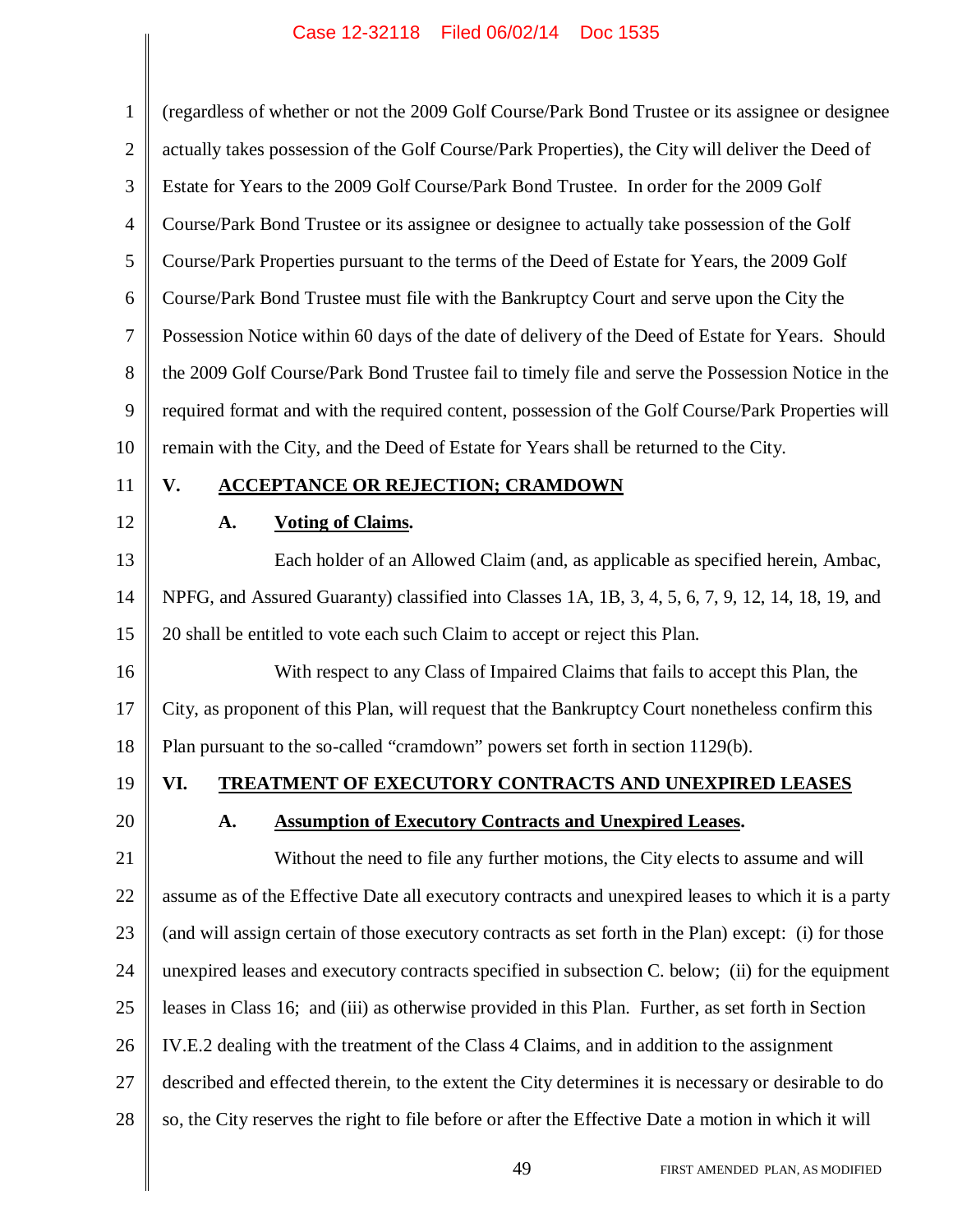seek authority to assign to the Parking Authority certain executory contracts and unexpired leases executed in connection with the Parking Structure Lease Out that are assumed under the Plan.

3

1

2

#### **B. Cure Payments.**

4 5 6 7 8 9 10 11 12 13 14 The Bankruptcy Court shall resolve all disputes regarding: (i) the amount of any cure payment to be made in connection with the assumption of any contract or lease; (ii) the ability of the City to provide "adequate assurance of future performance" within the meaning of section 365 under the contract or lease to be assumed; and (iii) any other matter pertaining to such assumption and assignment. Any party to an executory contract or unexpired lease that is to be assumed by the City that asserts that any payment or other performance is due as a condition to the proposed assumption shall file with the Bankruptcy Court and serve upon the City a written statement and accompanying declaration in support thereof, specifying the basis for its Claim within 90 days of the Effective Date. The failure to timely file and serve such a statement in accordance shall be deemed to be a waiver of any and all objections to the proposed assumption and any claim for cure amounts of the agreement at issue.

15

#### **C. Rejection of Executory Contracts and Unexpired Leases.**

16 17 18 19 The Golf Course/Park Lease Out and the Golf Course/Park Lease Back (to the extent that such leases, which were recharacterized by the Partial Judgment, remain in effect) and the Office Building Standby Agreement are rejected under this Plan, without the need to file any motions.

20 21 22 23 24 In addition, no later than 120 days after the Effective Date, the City will file a Rejection Motion, in which it will seek authority to reject certain executory contracts and unexpired leases, which may include those listed below. The City is currently unaware of any other executory contracts and unexpired leases that may be included in the Rejection Motion, but reserves the right to add others.

25 26 27 28 The executory contracts related to the use and management of the Golf Course/Park Properties (in the event that the City should determine to exercise the transfer of possession option to the Golf Course/Park Properties set forth in section IV.U.2(c) dealing with the treatment of the Class 20 Claim, and should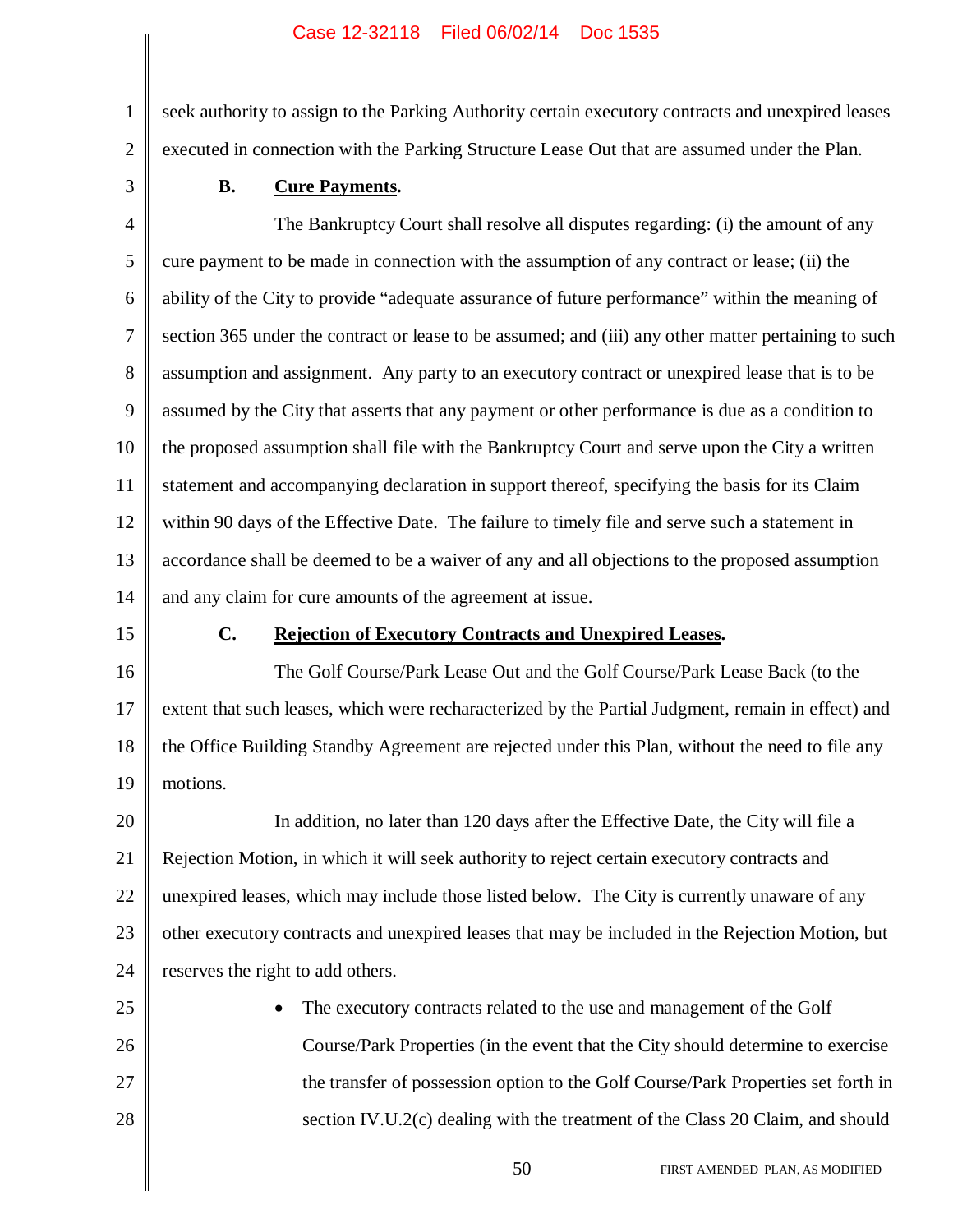|    | Case 12-32118 Filed 06/02/14<br>Doc 1535                                                             |
|----|------------------------------------------------------------------------------------------------------|
|    |                                                                                                      |
| 1  | the 2009 Golf Course/Park Bond Trustee request that one or more of such                              |
| 2  | executory contracts be rejected by the City);                                                        |
| 3  | Lease, dated as of December 27, 1974, between the City, as lessor, and<br>٠                          |
| 4  | Stephens Marine, Inc., a California corporation, as lessee, as amended;                              |
| 5  | Lease, dated as of June 21, 1988, between the City, as lessor, and Stockton<br>٠                     |
| 6  | Sailing Club, a California corporation, as lessee, as amended by the First                           |
| 7  | Amendment to Lease, dated as of August 22, 1994;                                                     |
| 8  | Agreement for Purchase and Sale of Real Property, dated as of August 17,                             |
| 9  | 2004, by and between the City and the County of San Joaquin; and                                     |
| 10 | Ports License Agreement (only if the City and the Ports have been unable to<br>$\bullet$             |
| 11 | reach an agreement on the Ports Settlement Documents prior to 120 days after                         |
| 12 | the filing of the Notice of the Effective Date).                                                     |
| 13 | <b>Claims Arising From Rejection.</b><br>D.                                                          |
| 14 | Proofs of claim arising from the rejection of executory contracts or unexpired                       |
| 15 | leases must be filed with the Bankruptcy Court and served on the City no later than 28 days after    |
| 16 | the date on which notice of entry of the order approving the Rejection Motion is served on the       |
| 17 | parties to the executory contracts and expired leases subject to the Rejection Motion. Any Claim     |
| 18 | for which a proof of claim is not filed and served within such time will be forever barred and shall |
| 19 | not be enforceable against the City or its assets, properties, or interests in property. Unless      |
| 20 | otherwise ordered by the Bankruptcy Court, all such Claims that are timely filed as provided         |
| 21 | herein shall be classified into Class 12 (General Unsecured Claims) and treated accordingly.         |
| 22 | <b>IMPLEMENTATION AND MEANS FOR IMPLEMENTATION OF THIS PLAN</b><br>VII.                              |
| 23 | Following the Effective Date, the City will continue to operate pursuant to the City                 |
| 24 | Charter, the California Constitution, and other applicable laws.                                     |
| 25 | Pursuant to the Rejection Motion, the City will reject certain (i) unexpired leases                  |
| 26 | and (ii) executory contracts, including, without limitation, the Ports License Agreement, if the     |
| 27 | City and the Ports have been unable to reach an agreement on the Ports Settlement Documents          |
| 28 | prior to 120 days after the Effective Date.                                                          |
|    | 51<br>FIRST AMENDED PLAN, AS MODIFIED                                                                |
|    |                                                                                                      |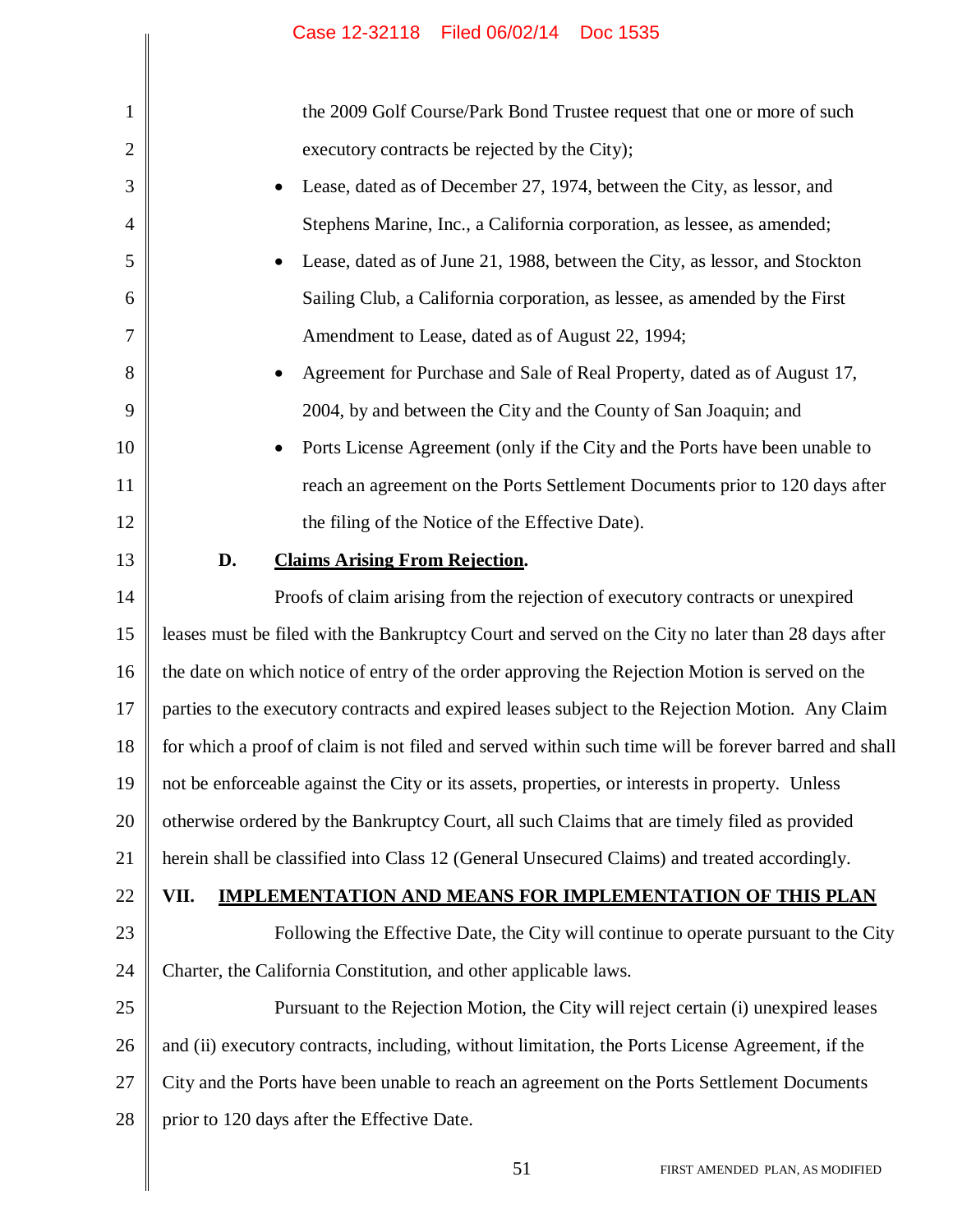1 2 3 4 5 6 7 8 9 10 11 12 13 14 15 On the Effective Date, pursuant to the Plan, without the need to file any further motions, the City will assume, among other leases, (i) the SEB Lease Out and the SEB Lease Back; and (ii) the Arena Lease Out and the Arena Lease Back, as modified by the NPFG Arena Settlement. Further, pursuant to the NPFG Parking Settlement, the City will assign the Parking Structure Lease Out and the Parking Structure Lease Back to the Parking Authority of the City of Stockton, and the Parking Authority of the City of Stockton will assume all of the City's obligations under the Parking Structure Lease Out and the Parking Structure Lease Back. On the Effective Date, pursuant to the Plan, without the need to file any further motions, the SCC 16 Lease shall be assumed, and any and all rights and obligations thereunder shall be assigned to the Parking Authority. On the Effective Date any and all rights of the City under the SCC 16 Settlement, the Construction Agreement shall be assumed and assigned by the City to the Parking Authority. **VIII. RESERVATION OF THE CITY'S RIGHTS OF ACTION** All of the City's claims, causes of action, rights of recovery, rights of offset, recoupment rights to refunds, and similar rights shall be retained by the City. The failure to list in

16 17 18 19 20 21 22 23 the Disclosure Statement any potential or existing Right of Action retained by the City is not intended to and shall not limit the rights of the City to pursue any such action. Unless a Right of Action is expressly waived, relinquished, released, compromised, or settled (in this Plan or otherwise), the City expressly reserves all Rights of Action for later adjudication and, as a result, no preclusion doctrine, including the doctrines of res judicata, collateral estoppel, issue preclusion, claim preclusion, estoppel (judicial, equitable, or otherwise), or laches, shall apply to such Rights of Action upon or after the confirmation or consummation of this Plan or the Effective Date. In addition, the City expressly reserves the right to pursue or adopt against any

other Entity any claims alleged in any lawsuit in which the City is a defendant or an interested

25 party.

#### 26 **IX. DISTRIBUTIONS**

27

28

24

**A. Distribution Agent.**

On or after the Effective Date, the City may retain one or more agents (including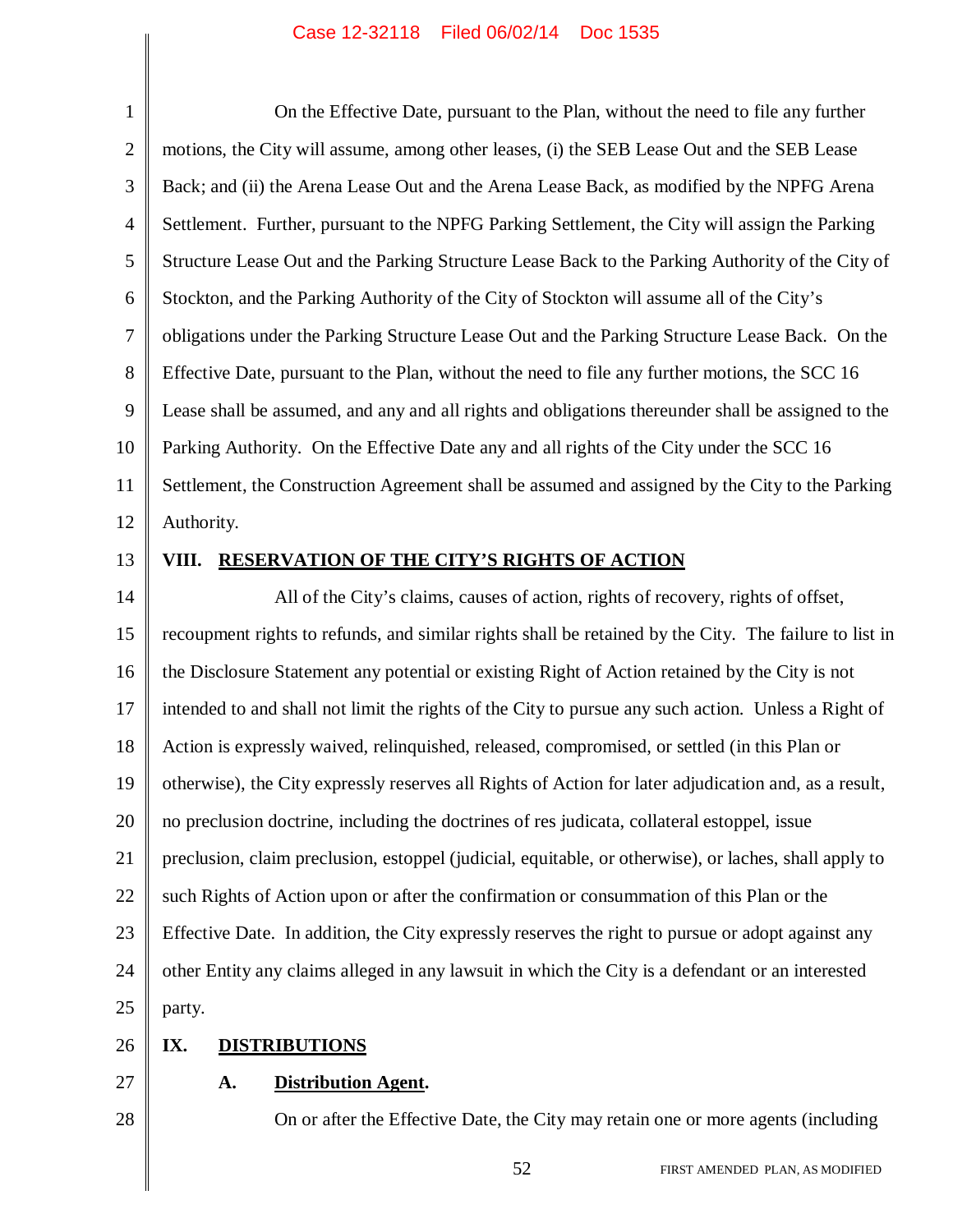1 2 3 Rust Omni) to perform or assist it in performing the distributions to be made pursuant to this Plan, which agents may serve without bond. The City may provide reasonable compensation to any such agent(s) without further notice or Bankruptcy Court approval.

4

#### **B. Delivery of Distributions.**

5 6 7 8 9 10 11 All distributions to any holder of an Allowed Claim shall be made at the address of such holder as set forth in the books and records of the City or its agents, unless the City has been notified by such holder in a writing that contains an address for such holder different from the address reflected in the City's books and records. All such notifications of address changes and all address confirmations should be mailed to: Rust Consulting/Omni Bankruptcy, 5955 DeSoto Avenue, Suite 100, Woodland Hills, CA 91367. All distributions to the Indenture Trustee shall be made in accordance with the relevant indenture, as applicable.

12

#### **C. Distributions of Unclaimed Property.**

13 14 15 16 17 18 19 20 21 22 23 24 25 26 27 28 If any distribution to any holder of a Claim is returned to the City or its agent as undeliverable, no further distributions shall be made to such holder unless and until the City is notified in writing of such holder's then-current address. Any unclaimed distributions shall be set aside and held in a segregated account to be maintained by the City pursuant to the terms of this Plan. No later than 63 days after the date of the first distributions under the Plan, the City shall file with the Bankruptcy Court a list of unclaimed distributions, together with a schedule that identifies the name and last-known addresses of the holders of any unclaimed distributions. The City shall not be required to make any further attempt to locate the holders of any unclaimed distributions. Any distribution under the Plan that remains unclaimed after 91 days following the date of the first distributions under the Plan (including, without limitation, because the distribution made to the last known address is returned as undeliverable), shall be deemed not to have been made and, together with any accrued interest or dividends earned thereon, shall be transferred to and vest in the City for any use as the City sees fit. The City shall not be obligated to make any further distributions on account of the Claim with respect to which such distribution was made, and such Claim shall be treated as a Disallowed Claim. Nothing contained herein shall affect the discharge of the Claim with respect to which such distribution was made, and the

53 FIRST AMENDED PLAN, AS MODIFIED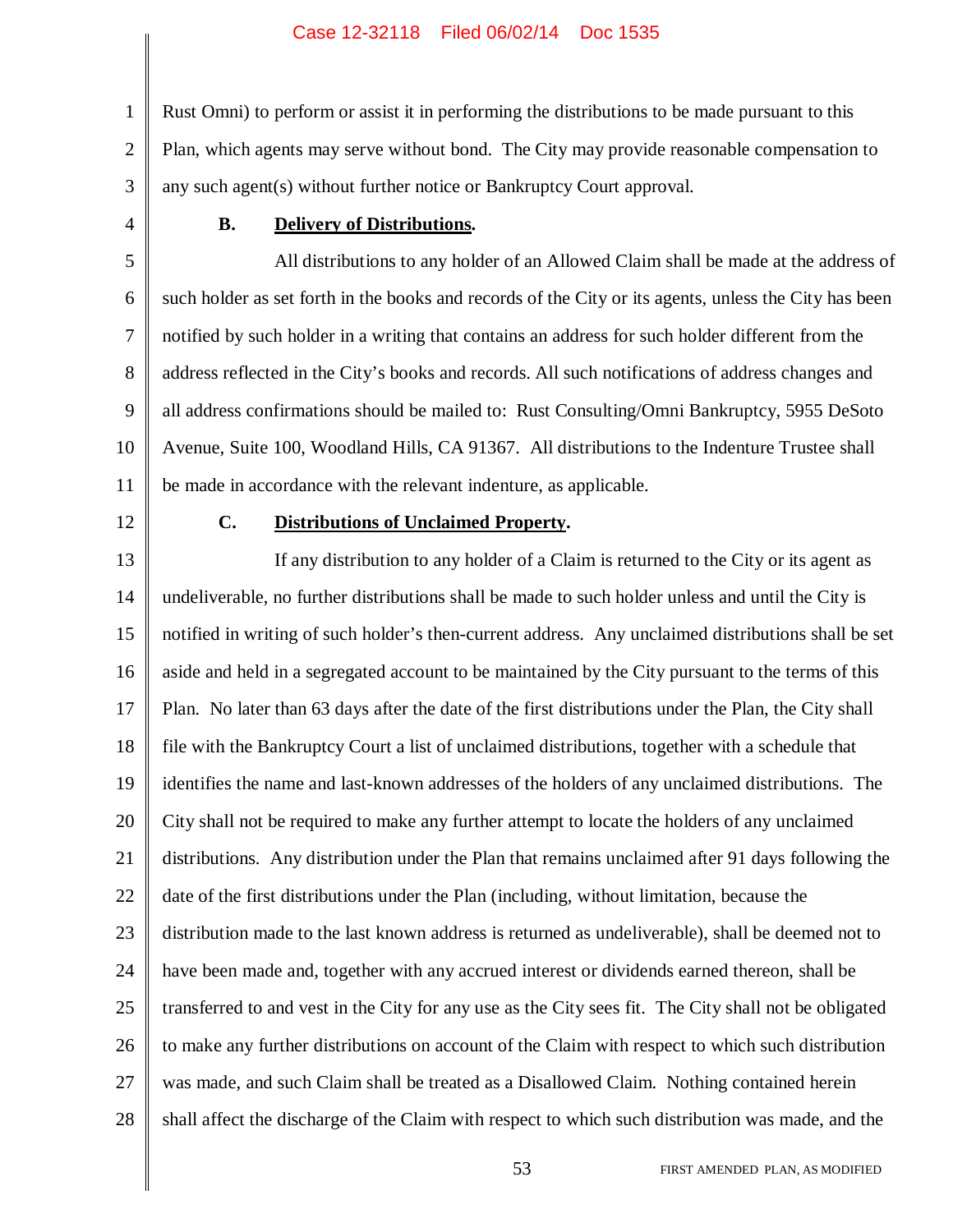1 2 holder of such Claim shall be forever barred from enforcing such Claim against the City or its assets, estate, properties, or interests in property.

3

4

5

6

#### **D. Distributions of Cash.**

Any payment of Cash to be made by the City or its agent pursuant to this Plan shall be made by check drawn on a domestic bank or by wire transfer, at the sole option of the City.

7

#### **E. Timeliness of Payments.**

8 9 10 11 12 Any payments or distributions to be made pursuant to this Plan shall be deemed to be timely made if made within 14 days after the dates specified in this Plan. Whenever any distribution to be made under this Plan shall be due on a day that is not a Business Day, such distribution instead shall be made, without interest on such distribution, on the immediately succeeding Business Day, but shall be deemed to have been timely made on the date due.

13

#### **F. Compliance with Tax, Withholding, and Reporting Requirements.**

14 15 16 17 18 19 20 21 22 23 24 25 26 The City shall comply with all tax, withholding, reporting, and like requirements imposed on it by any government unit, including without limitation, any payments related to CalPERS's required pension obligations, and all distributions pursuant to this Plan shall be subject to such withholding and reporting requirements. In connection with each distribution with respect to which the filing of an information return (such as Internal Revenue Service Forms W-2, 1099, or 1042) or withholding is required, the City shall file such information return with the Internal Revenue Service and provide any required statements in connection therewith to the recipients of such distribution, or effect any such withholding and deposit all moneys so withheld to the extent required by law. With respect to any entity from whom a tax identification number, certified tax identification number, or other tax information which is required by law to avoid withholding has not been received by the City, the City at its sole option may withhold the amount required and distribute the balance to such entity or decline to make such distribution until the information is received.

- 27 / / /
- 28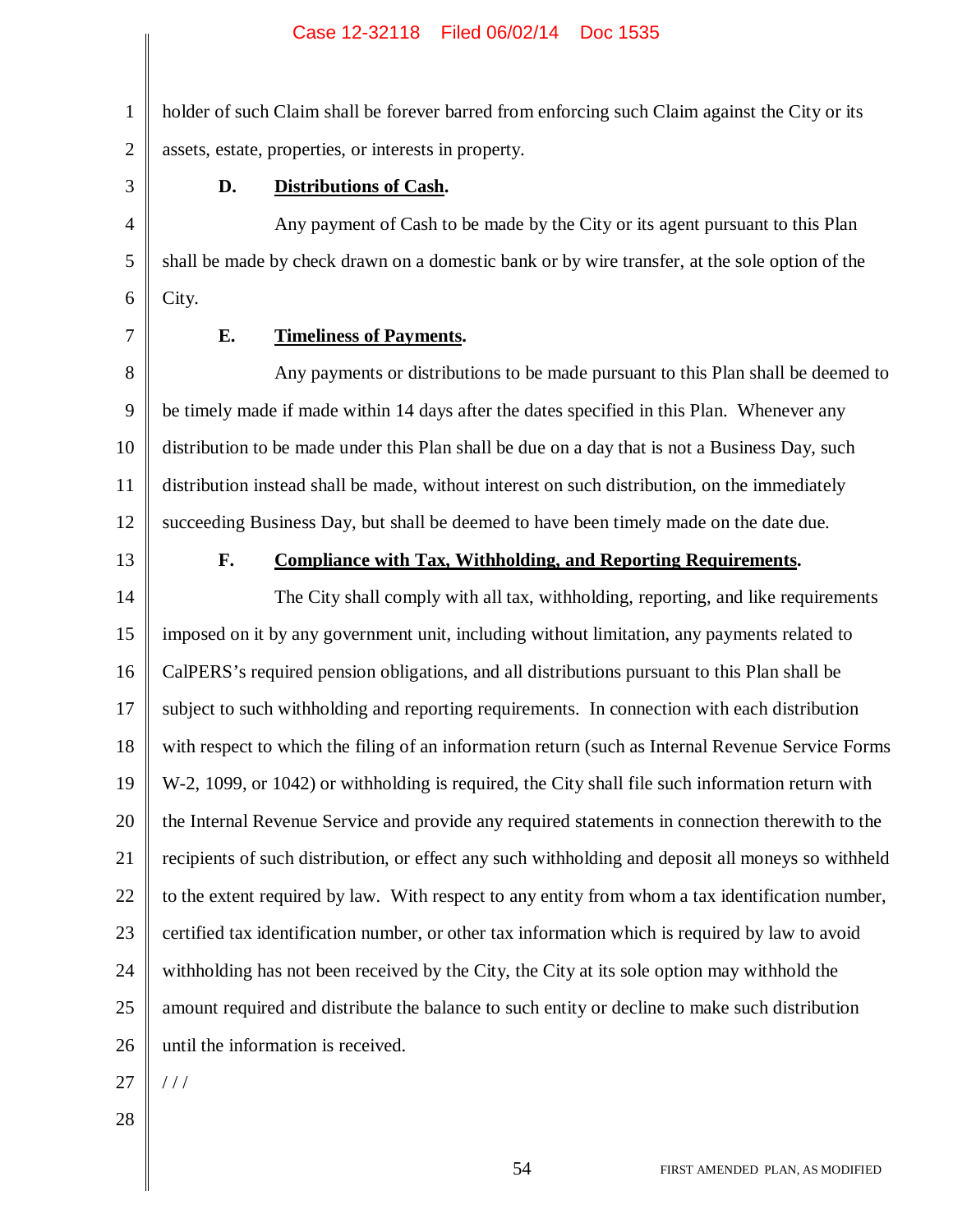1 2

#### **G. Time Bar to Cash Payments.**

3 4 5 6 7 8 Checks issued by the City on account of Allowed Claims shall be null and void if not negotiated within 91 days from and after the date of issuance thereof. Requests for reissuance of any check shall be made directly to the City by the holder of the Allowed Claim with respect to which such check originally was issued. Any claim in respect of such a voided check must be made on or before the second anniversary of the Effective Date. After such date, all Claims in respect of voided checks will be discharged and forever barred and the City will retain all moneys related thereto.

9

#### **H. No** *De Minimis* **Distributions.**

10 11 Notwithstanding any other provision of this Plan, no Cash payment of less than \$10 will be made by the City on account of any Allowed Claim.

12

#### **I. No Distributions on Account of Disputed Claims.**

13 14 15 16 17 Notwithstanding anything to the contrary in this Plan, no distributions shall be made on account of any part of any Disputed Claim until such Claim becomes Allowed (and then only to the extent so Allowed). Distributions made after the Effective Date in respect of Claims that were not Allowed as of the Effective Date (but which later became Allowed) shall be deemed to have been made as of the Effective Date.

18

#### **J. No Postpetition Accrual.**

19 20 21 22 23 24 25 26 27 28 Unless otherwise specifically provided in this Plan or Allowed by order of the Bankruptcy Court, the City will not be required to pay to any holder of a Claim any interest, penalty, or late charge accruing with respect to such claim on or after the Petition Date. This provision does not apply to holders of the 2003 Fire/Police/Library Certificates, the 2004 Arena Bonds, the 2004 Parking Bonds, the 2006 SEB Bonds, the 2007 Office Building Bonds, and the 2009 Golf Course/Park Bonds, which bonds are not themselves obligations of the City and therefore are not Claims. Therefore, the holders of such bonds and certificates will retain all of their rights to postpetition interest, penalties, and late charges. This provision also does not apply to Assured Guaranty, as the deemed holder of the Pension Obligation Bonds Claims, which shall receive interest on any payments required of the City by the Assured Guaranty Settlement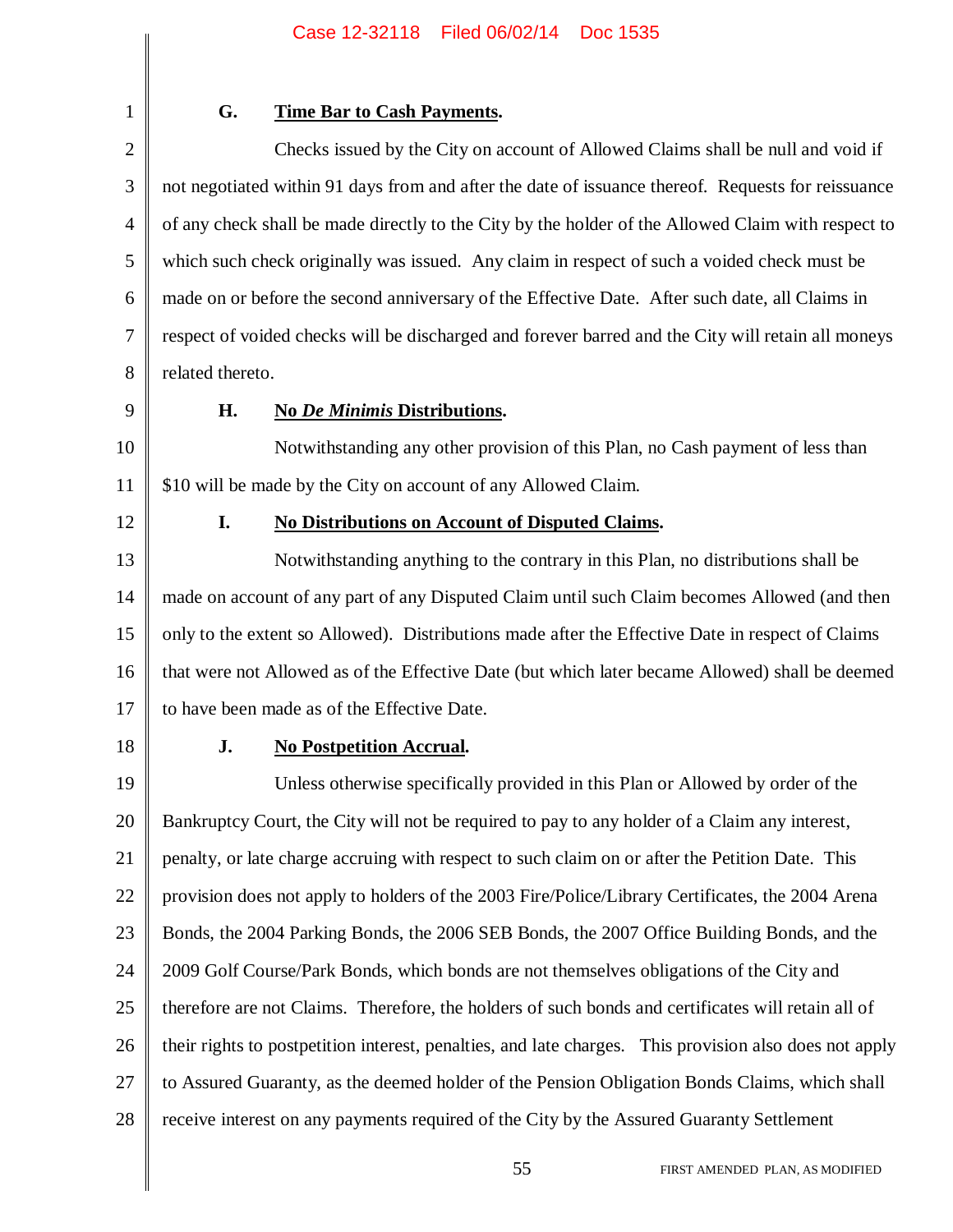1 2 3 Documents on account of such Pension Obligation Bonds Claims, which payments are delayed by a failure to satisfy or waive the conditions to the Effective Date. Any such delayed payments shall accrue interest at the rate specified in the Assured Guaranty Settlement Documents.

#### **K. CalPERS Pension Plan.**

Except as set forth in Section IX(F), this Section IX shall not apply to the CalPERS Pension Plan.

#### **X. DISPUTED CLAIMS; OBJECTIONS TO CLAIMS; PROSECUTION OF OBJECTIONS TO DISPUTED CLAIMS**

#### **A. Claims Objection Deadline; Prosecution of Objections.**

10 11 12 13 14 15 The City will have the right to object to the allowance of Claims filed with the Bankruptcy Court with respect to which liability or allowance is disputed in whole or in part. Unless otherwise ordered by the Bankruptcy Court, the City must file and serve any such objections to Claims by not later than 182 days after the Effective Date (or, in the case of Claims lawfully filed after the Effective Date, by not later than 182 days after the date of filing of such Claims).

16

4

5

6

7

8

9

#### **B. Payments and Distributions with Respect to Disputed Claims.**

17 18 19 20 21 22 23 24 After the Effective Date has occurred, at such time as a Disputed Claim becomes an Allowed Claim, in whole or in part, the City or its agent will distribute to the holder thereof the distributions, if any, to which such holder is then entitled under this Plan. Such distributions, if any, will be made as soon as practicable after the date that the order or judgment of the Bankruptcy Court allowing such Disputed Claim becomes a Final Order (or such other date as the Claim becomes an Allowed Claim), but in no event more than 63 days thereafter. Unless otherwise specifically provided in this Plan or Allowed by order of the Bankruptcy Court, no interest will be paid on Disputed Claims that later become Allowed Claims.

25

#### **XI. EFFECT OF CONFIRMATION**

26

#### **A. Discharge of the City.**

27 28 Pursuant to section 944, upon the Effective Date, the City will be discharged from all Debts of the City and Claims against the City other than (i) any Debt specifically and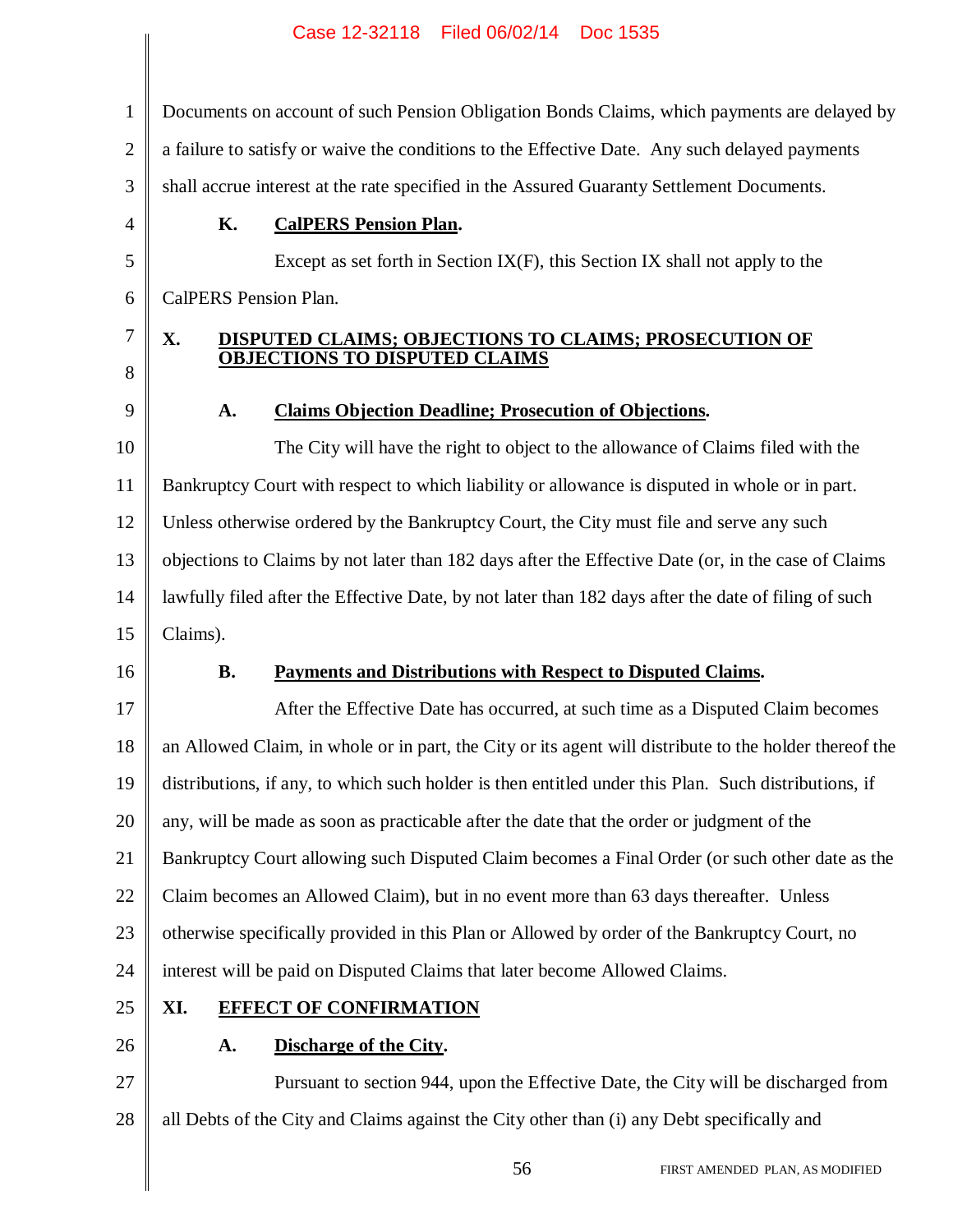1 2 3 4 5 6 7 8 9 10 11 12 expressly excepted from discharge by this Plan or the Confirmation Order, or (ii) any Debt owed to an entity that, before the Confirmation Date, had neither notice nor actual knowledge of the Chapter 9 Case. The rights afforded in the Plan and the treatment of all holders of Claims, whether such Claims are Impaired or Unimpaired under the Plan, will be in exchange for and in complete satisfaction, discharge, and release of all Claims of any nature whatsoever arising on or before the Effective Date, known or unknown, including any interest accrued or expenses incurred thereon from and after the Petition Date, whether against the City or any of its properties, assets, or interests in property. Except as otherwise provided herein, upon the Effective Date, all Pre-Confirmation Date Claims will be and shall be deemed to be satisfied, discharged, and released in full, be they Impaired or Unimpaired under this Plan. For the avoidance of doubt, nothing in the Plan discharges, releases, or impairs obligations of the City under the CalPERS Pension Plan.

13 14 15 16 17 Notwithstanding any other provision of this Plan or the Confirmation Order, the City's obligations pursuant to the Contracts For Loan Guarantee shall remain extant and enforceable and not subject to discharge pursuant to section 944; *provided, however*, that the City retains all defenses to the enforceability of any such obligations under applicable nonbankruptcy law.

18

#### **B. Injunction.**

19 20 21 22 23 24 25 26 27 28 Except as otherwise expressly provided in this Plan, all entities who have held, hold, or may hold Pre-Confirmation Date Claims shall be permanently enjoined from and after the Confirmation Date from: (i) commencing or continuing in any manner any action or other proceeding of any kind with respect to any such Pre-Confirmation Date Claim against the City or its property; (ii) enforcing, attaching, collecting, or recovering by any manner or means any judgment, award, decree, or order against the City or its property with respect to such Pre-Confirmation Date Claims; (iii) creating, perfecting, or enforcing any lien or encumbrance of any kind against the City or its property; and (iv) asserting any right of setoff, subrogation, or recoupment of any kind against any obligation due to the City with respect to any such Pre- / / /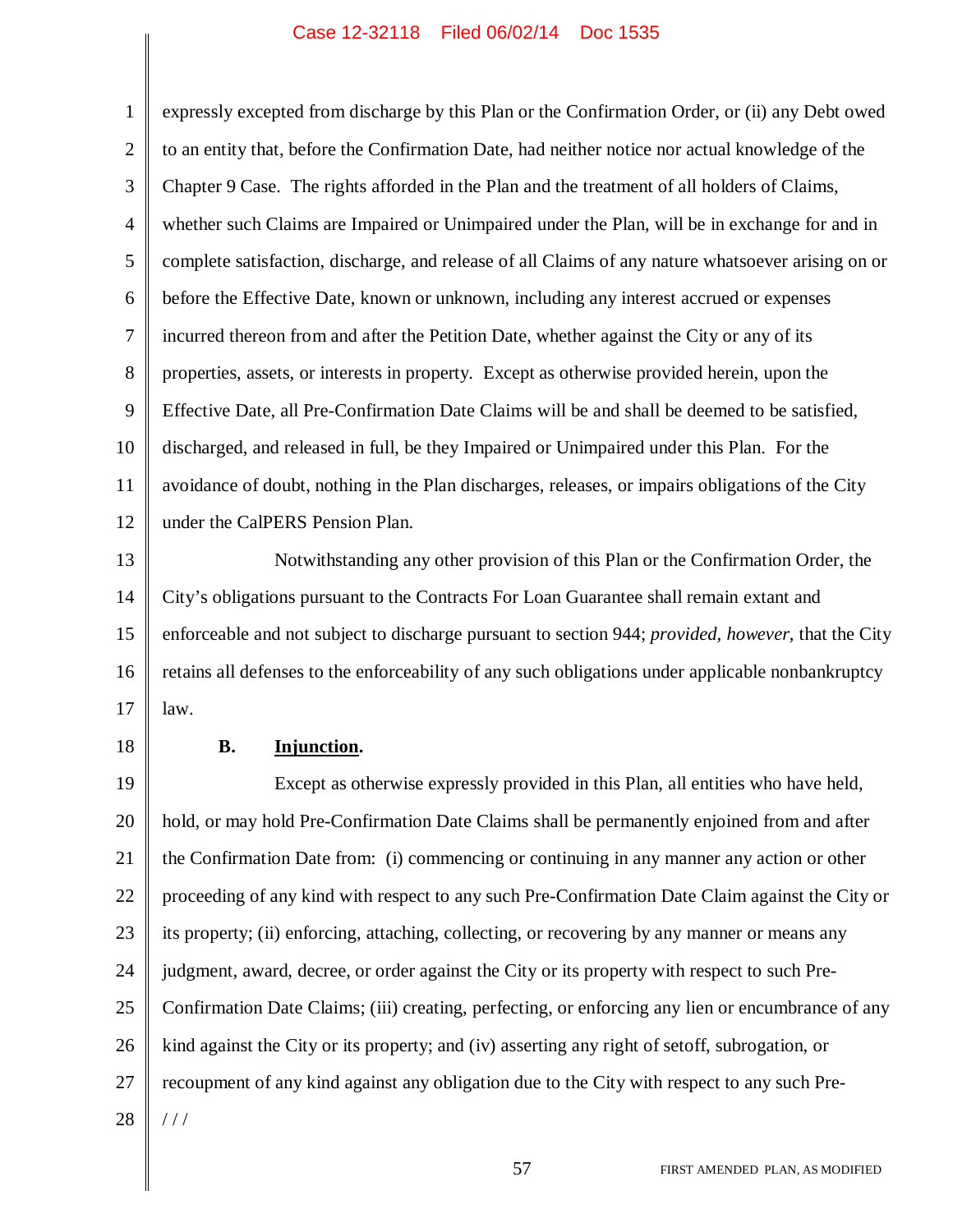1 2 Confirmation Date Claim, except as otherwise permitted by section 553. For the avoidance of doubt, nothing in the Plan enjoins CalPERS with respect to Pension Plan.

3

4

5

6

#### **C. Term of Existing Injunctions or Stays.**

Unless otherwise provided, all injunctions or stays provided for in the Chapter 9 Case pursuant to sections 105, 362, or 922, or otherwise, and in existence on the Confirmation Date, will remain in full force and effect until the Effective Date.

7

#### **D. Exculpation.**

8 9 10 11 12 13 14 15 16 17 18 19 20 21 Except with respect to obligations specifically arising pursuant to or preserved in this Plan, including but not limited to the Insurance Policies, no Exculpated Party shall have or incur, and each Exculpated Party is hereby released and exculpated from, any claim, obligation, cause of action or liability for any claim in connection with or arising prior to or on the Effective Date for any act taken or omitted to be taken in connection with, or related to, (i) the administration of the Chapter 9 Case, (ii) the negotiation, pursuit, confirmation, solicitation of votes for, consummation or implementation of the Plan, (iii) the administration of the Plan or property to be distributed under the Plan, (iv) the AB 506 process, (v) any document, release, contract, or other instrument entered into in connection with, or relating to, the Plan or the settlements referenced within the Plan or (vi) any other transaction contemplated by, or entered into, in connection with the Plan; *provided*, *however*, that nothing in this Section XI(D) shall be deemed to release or exculpate any Exculpated Party for its willful misconduct or gross negligence. In all respects, each Exculpated Party shall be entitled to reasonably rely upon the advice of counsel with respect to its duties and responsibilities pursuant to the Plan.

22

#### **E. Releases Among Releasing Parties and Released Parties.**

23 24 25 26 27 28 EFFECTIVE AS OF THE EFFECTIVE DATE, FOR GOOD AND VALUABLE CONSIDERATION PROVIDED BY EACH OF THE RELEASED PARTIES, THE ADEQUACY OF WHICH IS HEREBY CONFIRMED, TO THE FULLEST EXTENT PERMISSIBLE UNDER APPLICABLE LAW, (i) THE CITY AND EACH OF ITS RELATED PERSONS (COLLECTIVELY, THE "**CITY RELEASING PARTIES**") SHALL, AND SHALL BE DEEMED TO, COMPLETELY, CONCLUSIVELY, ABSOLUTELY,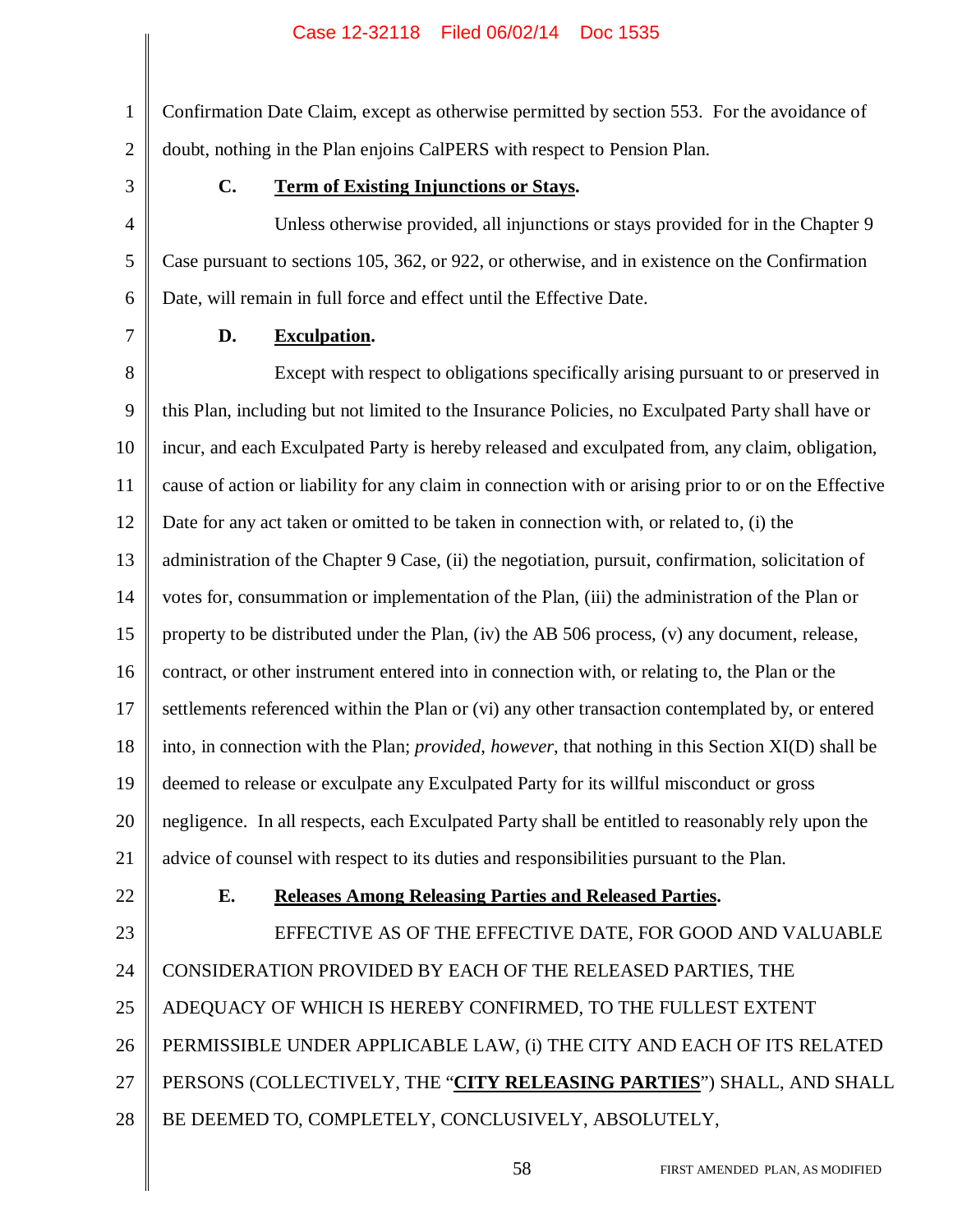1 2 3 4 5 6 7 8 9 10 11 12 13 14 15 16 17 18 19 20 21 22 23 24 25 26 27 28 UNCONDITIONALLY, IRREVOCABLY, AND FOREVER RELEASE, WAIVE, VOID, EXTINGUISH, AND DISCHARGE EACH AND ALL OF THE RELEASED PARTIES (AND EACH SUCH RELEASED PARTY SO RELEASED SHALL BE DEEMED FOREVER RELEASED, WAIVED AND DISCHARGED BY THE CITY RELEASING PARTIES) AND THEIR RESPECTIVE PROPERTIES AND RELATED PERSONS; AND (ii) EACH OF NPFG, ASSURED GUARANTY, AMBAC, THE INDENTURE TRUSTEE IN ALL ITS CAPACITIES (EXCEPT IN ITS CAPACITY AS THE 2009 GOLF COURSE/PARK BOND TRUSTEE) (COLLECTIVELY WITH THE CITY RELEASING PARTIES, THE "**RELEASING PARTIES**") SHALL, AND SHALL BE DEEMED TO, COMPLETELY, CONCLUSIVELY, ABSOLUTELY, UNCONDITIONALLY, IRREVOCABLY, AND FOREVER RELEASE, WAIVE, VOID, EXTINGUISH, AND DISCHARGE THE CITY (AND THE CITY SHALL BE DEEMED FOREVER RELEASED, WAIVED AND DISCHARGED BY SUCH RELEASING PARTIES), OF AND FROM ANY AND ALL OF THE FOLLOWING: CLAIMS, CAUSES OF ACTION, LITIGATION CLAIMS, AVOIDANCE ACTIONS AND ANY OTHER DEBTS, OBLIGATIONS, RIGHTS, SUITS, DAMAGES, ACTIONS, REMEDIES, JUDGMENTS, AND LIABILITIES WHATSOEVER (INCLUDING, WITHOUT LIMITATION, THE AB 506 PROCESS AND THE ELIGIBILITY CONTEST), WHETHER KNOWN OR UNKNOWN, FORESEEN OR UNFORESEEN, LIQUIDATED OR UNLIQUIDATED, FIXED OR CONTINGENT, MATURED OR UNMATURED, EXISTING AS OF THE EFFECTIVE DATE OR THEREAFTER ARISING, IN LAW, AT EQUITY, WHETHER FOR TORT, CONTRACT, OR OTHERWISE, BASED IN WHOLE OR IN PART UPON ANY ACT OR OMISSION, TRANSACTION, EVENT OR OTHER OCCURRENCE OR CIRCUMSTANCES EXISTING OR TAKING PLACE PRIOR TO OR ON THE EFFECTIVE DATE ARISING FROM OR RELATED IN ANY WAY IN WHOLE OR IN PART TO THE CITY OR ITS ASSETS AND PROPERTY, THE CHAPTER 9 CASE, THE DISCLOSURE STATEMENT, THIS PLAN OR THE SOLICITATION OF VOTES ON THIS PLAN THAT SUCH RELEASING PARTY WOULD HAVE BEEN LEGALLY ENTITLED TO ASSERT (WHETHER INDIVIDUALLY OR COLLECTIVELY) OR THAT ANY HOLDER OF A CLAIM OR EQUITY INTEREST OR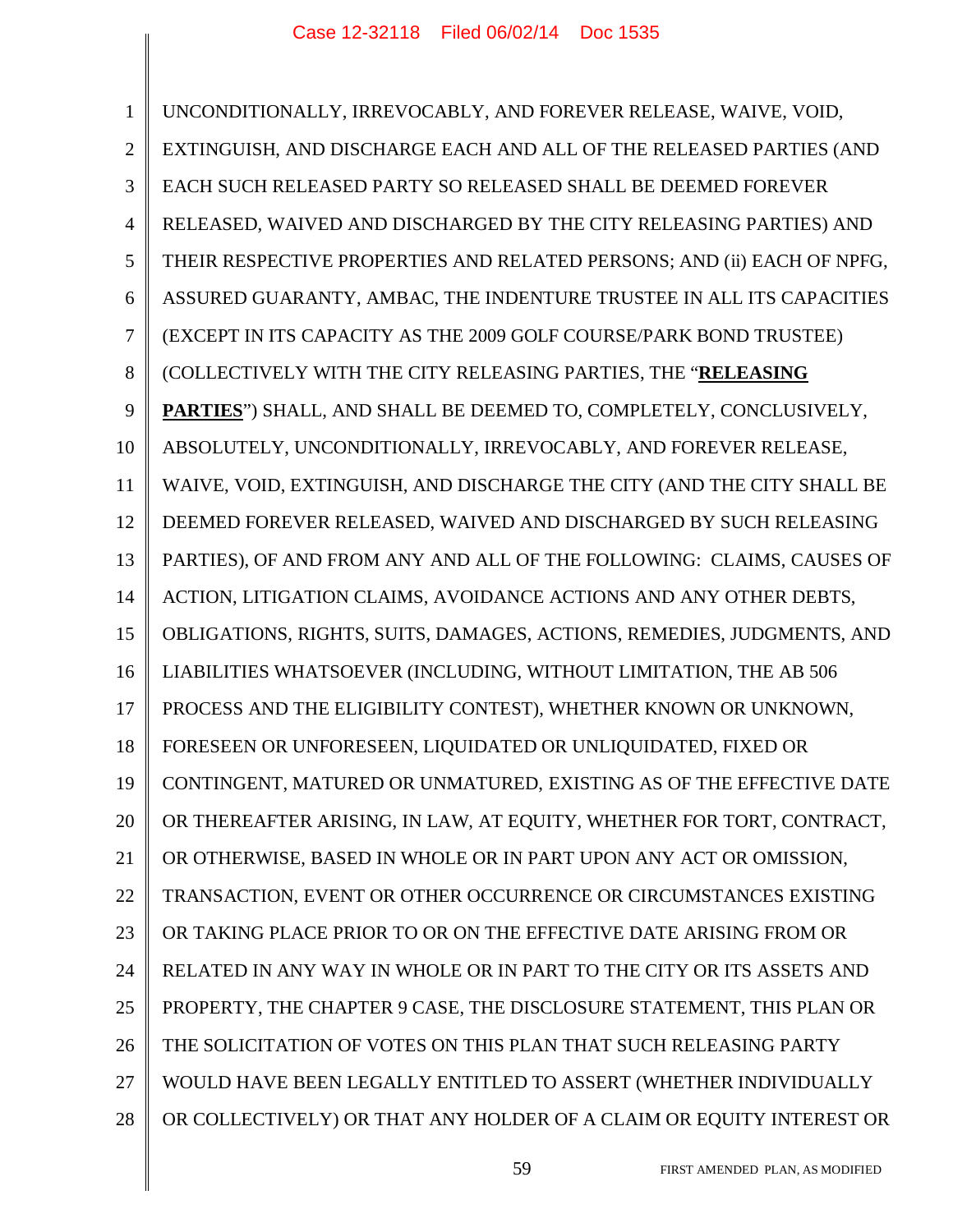1 2 3 4 5 6 7 8 9 10 11 12 13 14 15 16 OTHER ENTITY WOULD HAVE BEEN LEGALLY ENTITLED TO ASSERT FOR OR ON BEHALF OF SUCH RELEASING PARTY (WHETHER DIRECTLY OR DERIVATIVELY) AGAINST ANY OF THE RELEASED PARTIES OR THE CITY, AS APPLICABLE; *PROVIDED, HOWEVER*, THAT THE FOREGOING PROVISIONS OF THIS RELEASE SHALL NOT OPERATE TO WAIVE OR RELEASE (i) ANY CAUSES OF ACTION, CLAIMS OR AGREEMENTS EXPRESSLY SET FORTH IN AND/OR PRESERVED BY THIS PLAN OR ANY PLAN SUPPLEMENT, INCLUDING BUT NOT LIMITED TO THE INSURANCE POLICIES; AND/OR (ii) THE RIGHTS OF SUCH RELEASING PARTY TO ENFORCE THIS PLAN AND THE CONTRACTS, INSTRUMENTS, RELEASES, AND OTHER AGREEMENTS OR DOCUMENTS DELIVERED UNDER OR IN CONNECTION WITH THIS PLAN OR ASSUMED PURSUANT TO THIS PLAN OR ASSUMED PURSUANT TO FINAL ORDER OF THE BANKRUPTCY COURT. THE FOREGOING RELEASE SHALL BE EFFECTIVE AS OF THE EFFECTIVE DATE WITHOUT FURTHER NOTICE TO OR ORDER OF THE BANKRUPTCY COURT, ACT OR ACTION UNDER APPLICABLE LAW, REGULATION, ORDER, OR RULE OR THE VOTE, CONSENT, AUTHORIZATION OR APPROVAL OF ANY PERSON.

17

#### **F. Good Faith Compromise.**

18 19 20 21 22 23 24 25 26 27 28 Pursuant to Bankruptcy Rule 9019, to the extent applicable, and in consideration for the distributions and other benefits provided under this Plan, the provisions of this Plan, including the exculpation and release provisions contained in this Article XI, constitute a good faith compromise and settlement of all Claims, causes of action or controversies relating to the rights that a holder of a Claim may have with respect to any Claim against the City, any distribution to be made pursuant to the Plan on account of any such Claim and any and all Claims or causes of action of any party arising out of or relating to the AB 506 Process or the Eligibility Contest. The entry of the Confirmation Order constitutes the Bankruptcy Court's approval, as of the Effective Date, of the compromise or settlement of all such Claims or controversies and the Bankruptcy Court's finding that all such compromises or settlements are in the best interests of the City and the holders of Claims, and are fair, equitable, and reasonable.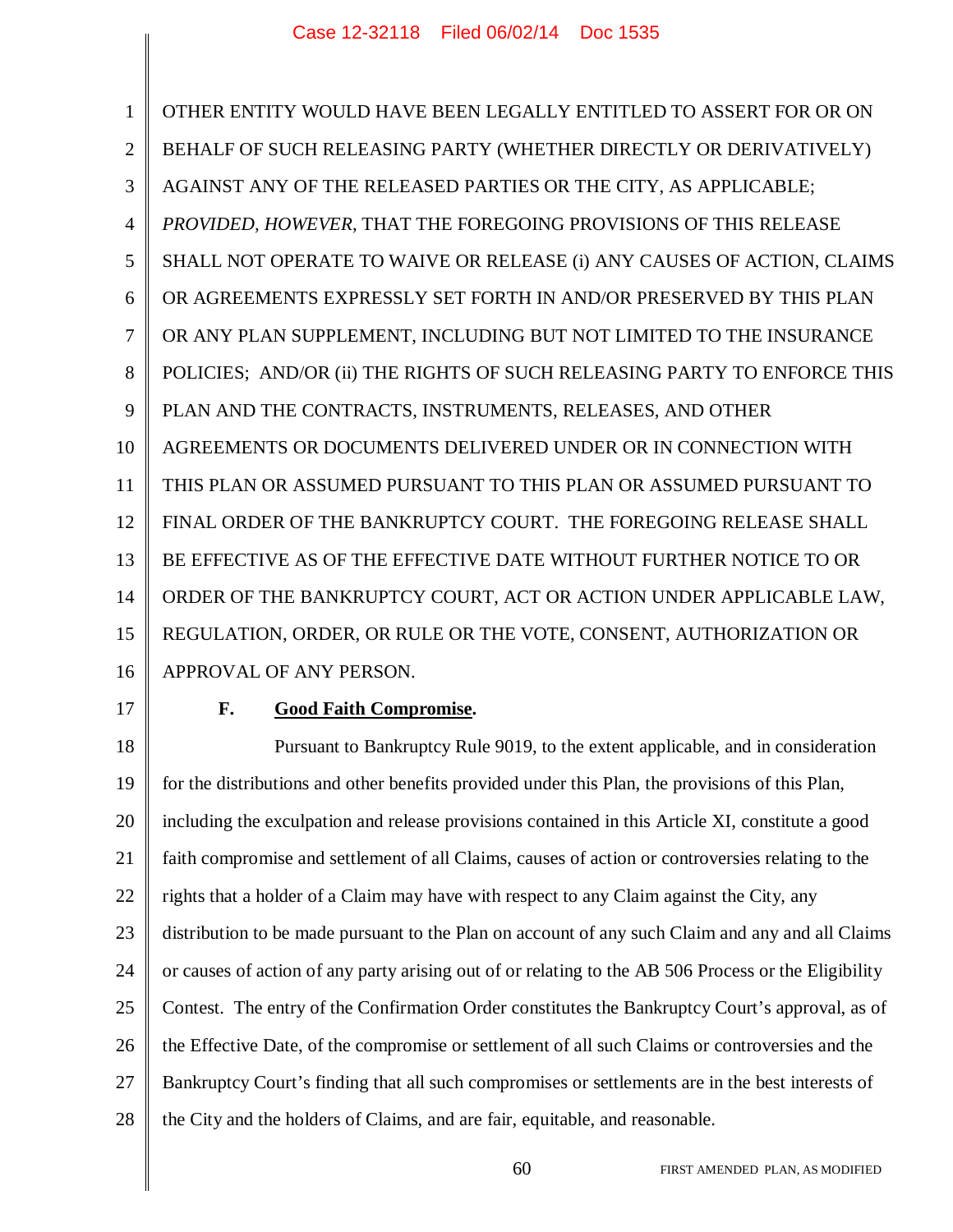1

#### **XII. RETENTION OF AND CONSENT TO JURISDICTION**

2 3 4 5 Following the Effective Date, the Bankruptcy Court shall retain and have exclusive jurisdiction over any matter (i) arising under the Bankruptcy Code and relating to the City, (ii) arising in or related to the Chapter 9 Case or this Plan, and (iii) otherwise for the following:

6 7 8 9 1. to resolve any matters related to the assumption, assumption and assignment, or rejection of any executory contract or unexpired lease to which the City is a party or with respect to which the City may be liable, and to hear, determine and, if necessary, liquidate any Claims arising therefrom;

- 10 11 12 2. to enter such orders as may be necessary or appropriate to implement or consummate the provisions of this Plan, and all other contracts, settlement agreements, instruments, releases, exculpations, and other agreements or documents related to this Plan;
- 13 14 15 16 17 18 3. to determine any and all motions, adversary proceedings, applications, and contested or litigated matters that may be pending on the Effective Date or that, pursuant to this Plan, may be instituted by the City after the Effective Date or that are instituted by any holder of a Claim before or after the Effective Date concerning any matter based upon, arising out of, or relating to the Chapter 9 Case, whether or not such action initially is filed in the Bankruptcy Court or any other court;
- 19 20 4. to ensure that distributions to holders of Allowed Claims are accomplished as provided herein;
- 21 22 23 24 5. to hear and determine any objections to Claims or to proofs of Claim filed, both before and after the Effective Date, including any objections to the classification of any Claim, and to allow, disallow, determine, liquidate, classify, estimate, or establish the priority of or secured or unsecured status of any Claim, in whole or in part;
- 25 26 6. to enter and implement such orders as may be appropriate in the event the Confirmation Order is for any reason stayed, revoked, modified, reversed, or vacated;
- 27 28 7. to issue such orders in aid of execution of this Plan, to the extent authorized by section  $1142(b)$ ;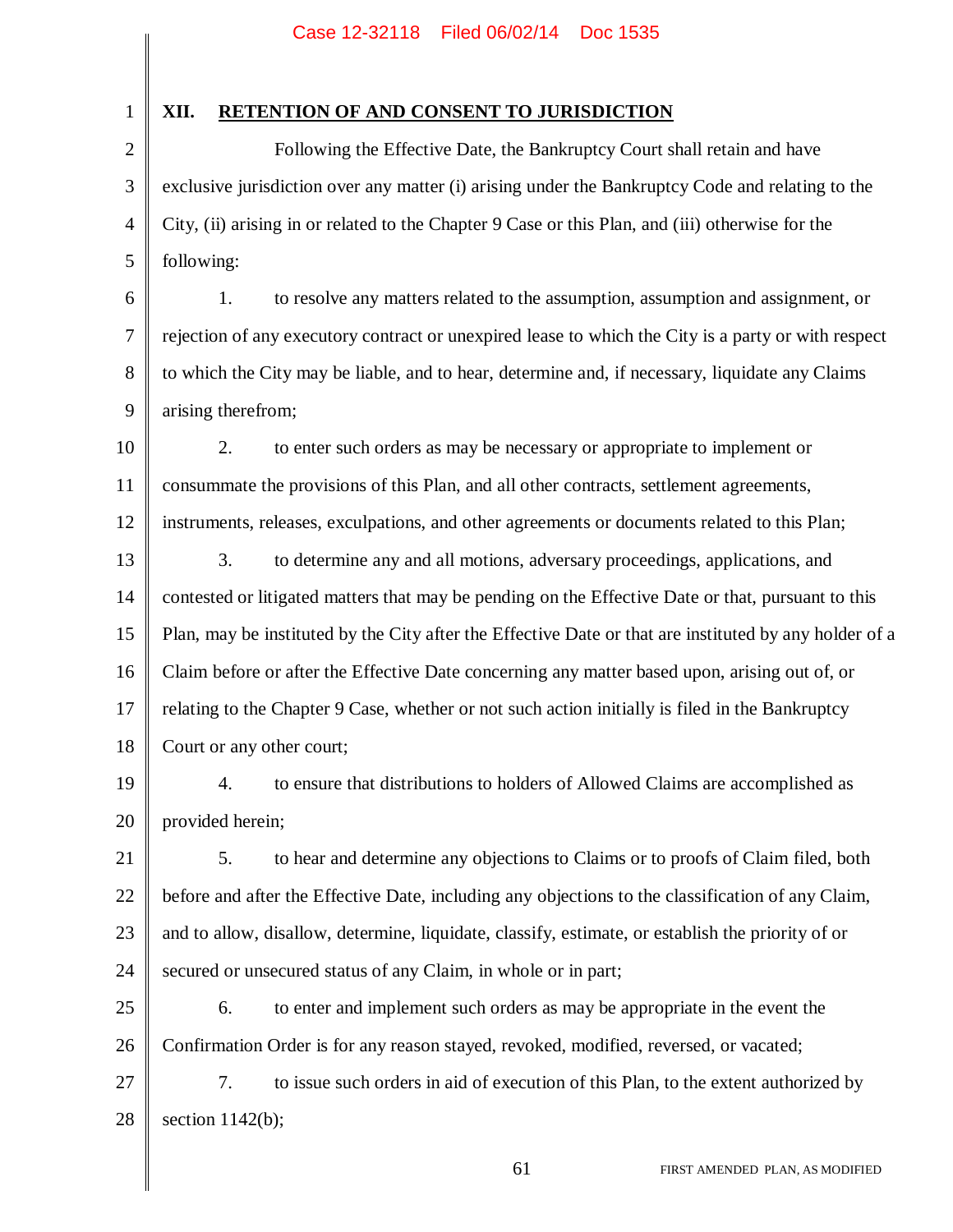| 1              | 8.<br>to consider any modifications of this Plan, to cure any defect or omission, or to            |
|----------------|----------------------------------------------------------------------------------------------------|
| $\overline{2}$ | reconcile any inconsistency in any order of the Bankruptcy Court, including the Confirmation       |
| 3              | Order;                                                                                             |
| $\overline{4}$ | 9.<br>to the extent that the City elects to bring such matters before the Bankruptcy Court,        |
| 5              | to hear and determine all applications for awards of compensation for services rendered and        |
| 6              | reimbursement of expenses incurred prior to the Effective Date;                                    |
| 7              | 10.<br>to hear and determine all disputes or controversies arising in connection with or           |
| 8              | relating to this Plan or the Confirmation Order or the interpretation, implementation, or          |
| 9              | enforcement of this Plan or the Confirmation Order or the extent of any Entity's obligations       |
| 10             | incurred in connection with, released, enjoined, or exculpated under this Plan or the Confirmation |
| 11             | Order;                                                                                             |
| 12             | 11.<br>to issue injunctions, enter and implement other orders, or take such other actions as       |
| 13             | may be necessary or appropriate to restrain interference by any entity with consummation or        |
| 14             | enforcement of this Plan;                                                                          |
| 15             | 12.<br>to determine any other matters that may arise in connection with or are related to          |
| 16             | this Plan, the Disclosure Statement, the Confirmation Order, or any contract, instrument, release  |
| 17             | or other agreement or document related to this Plan or the Disclosure Statement;                   |
| 18             | 13.<br>to hear any other matter for any purpose specified in the Confirmation Order that           |
| 19             | is not inconsistent with the Bankruptcy Code;                                                      |
| 20             | to hear and determine all disputes or controversies arising in connection with or<br>14.           |
| 21             | relating to the terms or enforcement of any relevant agreements; and                               |
| 22             | 15.<br>to enter a final decree closing the Chapter 9 Case.                                         |
| 23             | This Section XII shall not apply to any Claims, disputes, controversies, or other                  |
| 24             | matters arising under or in connection with the CalPERS Pension Plan.                              |
| 25             | XIII. CONDITIONS PRECEDENT                                                                         |
| 26             | <b>Conditions Precedent to Confirmation.</b><br>A.                                                 |
| 27             | The conditions precedent to confirmation of the Plan are: (i) the entry of the                     |
| 28             | Confirmation Order in form and substance satisfactory to the City, and which is reasonably         |
|                | 62<br>FIRST AMENDED PLAN, AS MODIFIED                                                              |
|                |                                                                                                    |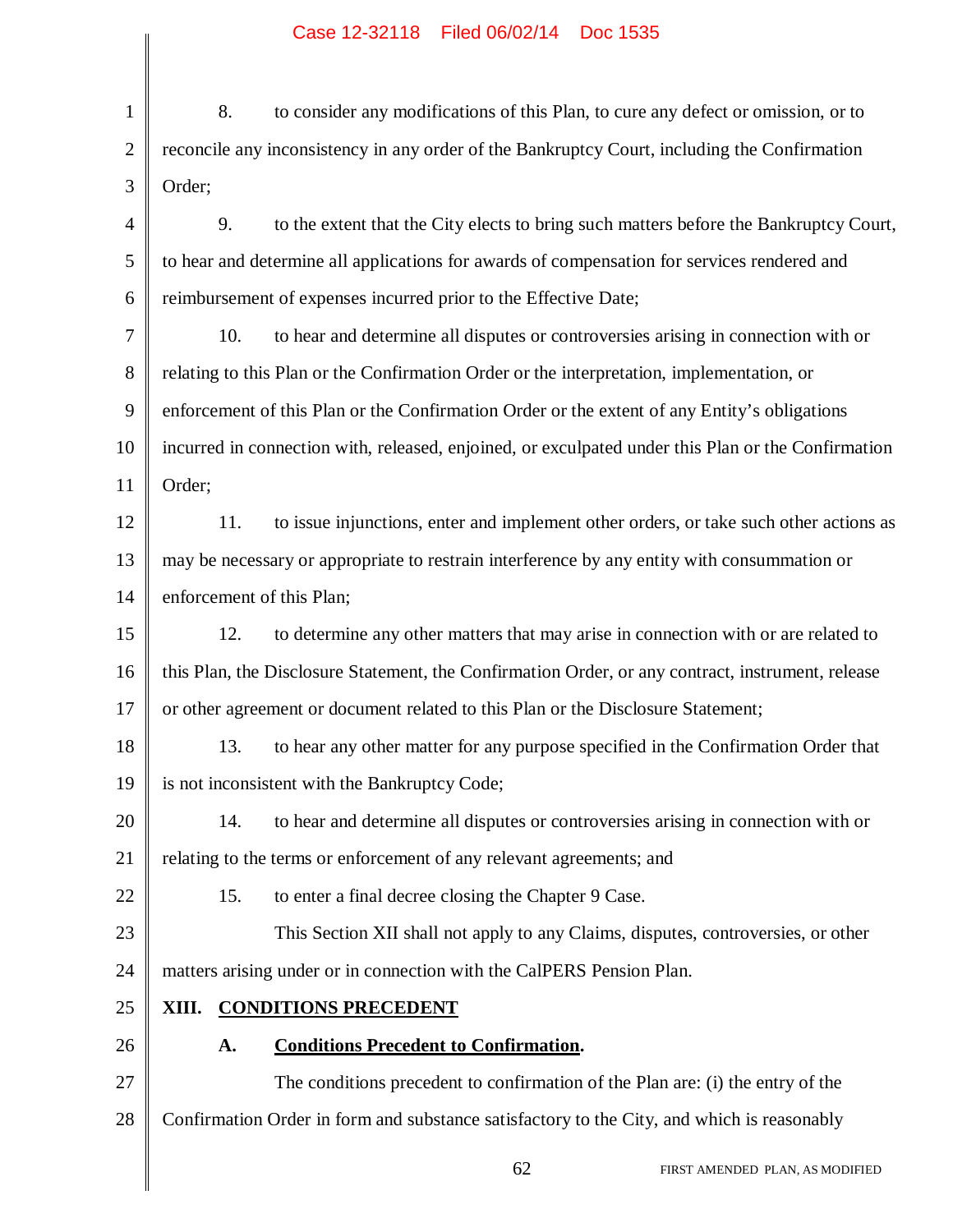1 2 3 4 5 6 7 8 9 10 11 12 13 14 15 16 17 18 19 20 21 22 23 24 25 26 27 28 satisfactory to Assured Guaranty, Ambac, NPFG, and the Indenture Trustee; and (ii) the approval of the State of California Department of Finance of the restructuring of the Arena Pledge Agreement as described in the NPFG Settlement. **B. Conditions Precedent to Effective Date.** The "effective date of the plan," as used in section 1129, shall not occur, and this Plan shall be of no force and effect, until the Effective Date. The occurrence of the Effective Date is subject to the satisfaction (or waiver as set forth in Section XIII(C)) of the following conditions precedent: **1. Confirmation Order**. The Confirmation Order shall have been entered, shall be in full force and effect, and shall be a Final Order (but the requirement that the Confirmation Order be a Final Order may be waived by the City at any time). **2. Order Fixing Allowed Amount of the Golf Course/Park Secured Claim.** The Bankruptcy Court shall have entered an order fixing the amount of the Allowed Golf Course/Park Secured Claim. **3. Plan Documents**. All agreements and instruments contemplated by, or to be entered into pursuant to, this Plan shall be in form and substance acceptable to the City (and in the case of all agreements and instruments between the City and Ambac, Assured Guaranty, NPFG, and the Indenture Trustee, acceptable to Ambac, Assured Guaranty, NPFG, and the Indenture Trustee, respectively); shall have been duly and validly executed and delivered (including, but not limited to, any documents necessary to be executed on or prior to the Effective Date so as to implement the Ambac Settlement, the Assured Guaranty Settlement, and the NPFG Settlement, respectively, and the satisfaction or waiver of the conditions precedent to the Ambac Settlement, the Assured Guaranty Settlement, and the NPFG Settlement, respectively), or deemed executed by the parties thereto; and all conditions to their effectiveness shall have been satisfied or waived.  $/ /$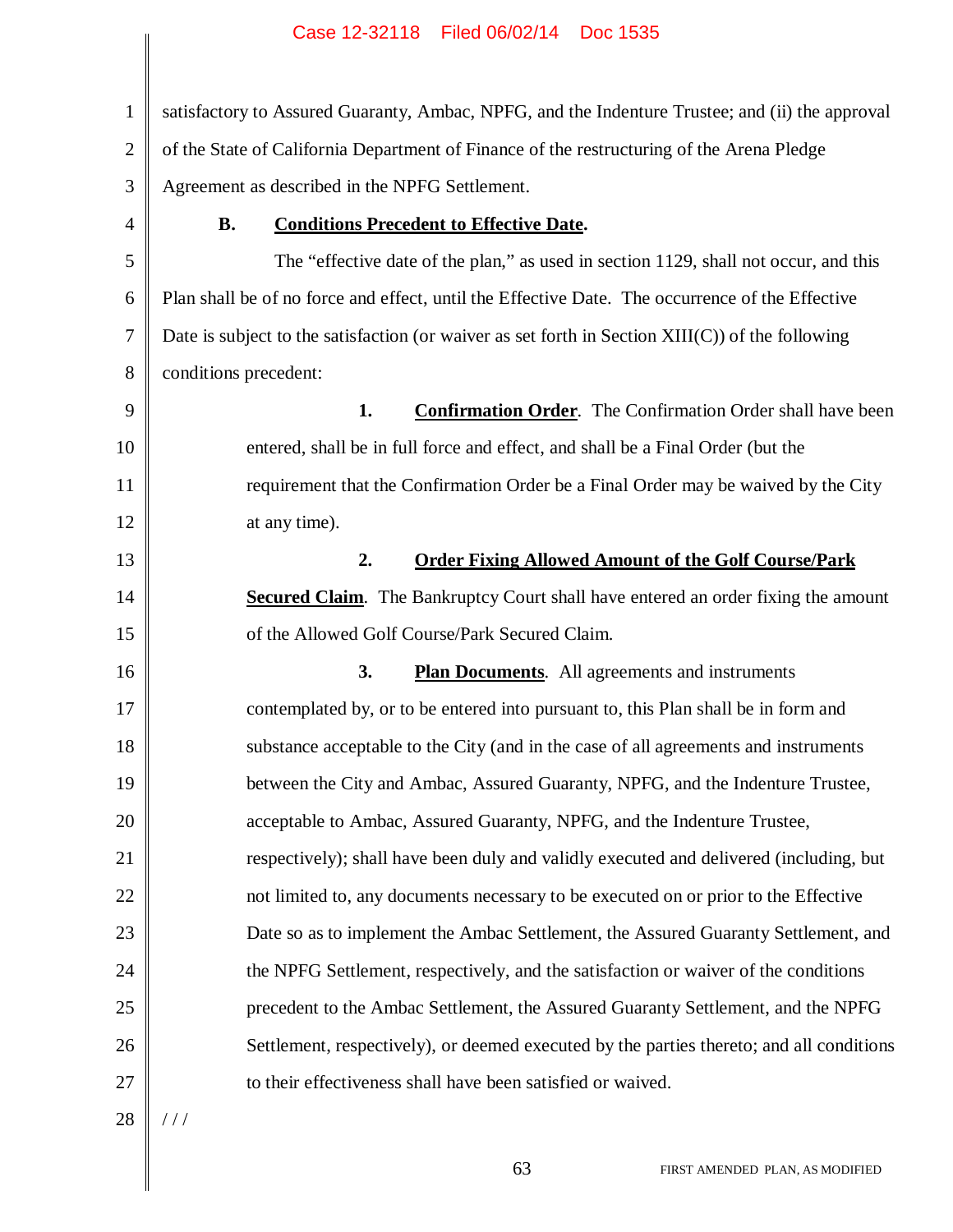**4. Authorizations, Consents, Etc.** The City shall have received any and all authorizations, consents, regulatory approvals, rulings, no-action letters, opinions, and documents that are necessary to implement the Plan and that are required by law, regulation or order.

**5. Timing**. The Effective Date shall occur on the first Business Day on which the conditions set forth in Section  $XIII(B)(1)$  and  $(B)(2)$  are satisfied or waived; *provided* that, unless otherwise ordered by the Bankruptcy Court, the Effective Date must occur by no later than 182 days after the Confirmation Date.

9

1

2

3

4

5

6

7

8

#### **C. Waiver of Conditions to Effective Date.**

10 11 12 13 14 15 16 The City may waive in whole or in part any condition to effectiveness of this Plan. If a condition to the occurrence of the Effective Date is the occurrence of the conditions to the effectiveness of the Ambac Settlement Agreement, the Assured Guaranty Settlement, or the NPFG Settlement, then such condition may not be waived without the prior written consent of Ambac, Assured Guaranty, of NPFG, as applicable. Any such waiver of a condition may be effected at any time, without notice or leave or order of the Bankruptcy Court and without any formal action, other than the filing of a notice of such waiver with the Bankruptcy Court.

17

#### **D. Effect of Failure of Conditions.**

18 19 20 21 22 23 24 25 26 In the event that the conditions to effectiveness of this Plan have not been timely satisfied or waived, and upon notification submitted by the City to the Bankruptcy Court, (i) the Confirmation Order shall be vacated, (ii) no distributions under this Plan shall be made, (iii) the City and all holders of Claims shall be restored to the status quo ante as of the day immediately preceding the Confirmation Date as though the Confirmation Date never occurred, and (iv) all of the City's obligations with respect to the Claims shall remain unchanged and nothing contained herein shall be deemed to constitute a waiver or release of any claims by or against the City or any other entity or to prejudice in any manner the rights, remedies, or claims of the City or any entity in any further proceedings involving the City.

- 27  $1/1$
- 28 / / /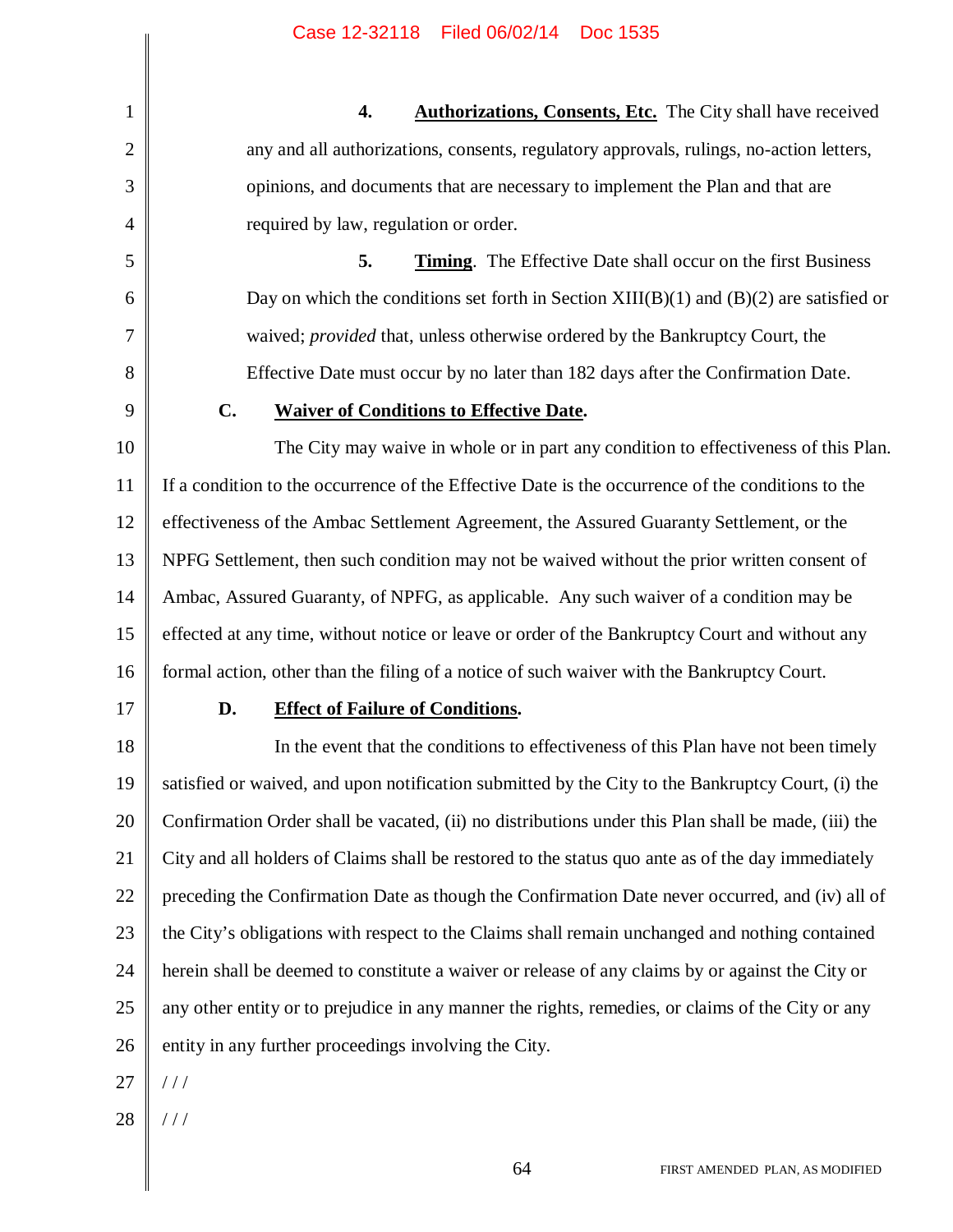2

3

4

1

#### **E. No Admission of Liability.**

The Plan constitutes a settlement and compromise between and among the City and various parties. The Plan shall not be deemed an admission or concession by any party with respect to any factual or legal contention, right, defense, or position taken by the City.

5

6

### **XIV. MISCELLANEOUS PROVISIONS**

#### **A. Dissolution of the Retirees Committee.**

7 8 9 10 On the Effective Date, the Retirees Committee shall be released and discharged of and from all further authority, duties, responsibilities, and obligations relating to and arising from and in connection with the Chapter 9 Case, and the Retirees Committee shall be deemed dissolved and its appointment terminated.

11

#### **B. Severability.**

12 13 14 15 16 17 18 19 20 21 22 23 If any term or provision of this Plan is held by the Bankruptcy Court or any other court having jurisdiction, including on appeal, if applicable, to be invalid, void, or unenforceable, the Bankruptcy Court, in each such case at the election of and with the consent of the City, shall have the power to alter and interpret such term or provision to make it valid or enforceable to the maximum extent practicable, consistent with the original purpose of the term or provision held to be invalid, void, or unenforceable, and such term or provision shall then be applicable as altered or interpreted. Notwithstanding any such holding, alteration, or interpretation, the remainder of the terms and provisions of this Plan shall remain in full force and effect and shall in no way be affected, impaired, or invalidated by such holding, alteration, or interpretation. The Confirmation Order shall constitute a judicial determination and shall provide that each term and provision of this Plan, as it may have been altered or interpreted in accordance with the foregoing, is valid and enforceable pursuant to its terms.

24

#### **C. Governing Law.**

25 26 27 28 Except to the extent that the Bankruptcy Code or other federal law is applicable, or to the extent that an exhibit hereto or Plan Document provides otherwise, the rights, duties, and obligations arising under this Plan shall be governed by, and construed and enforced in / / /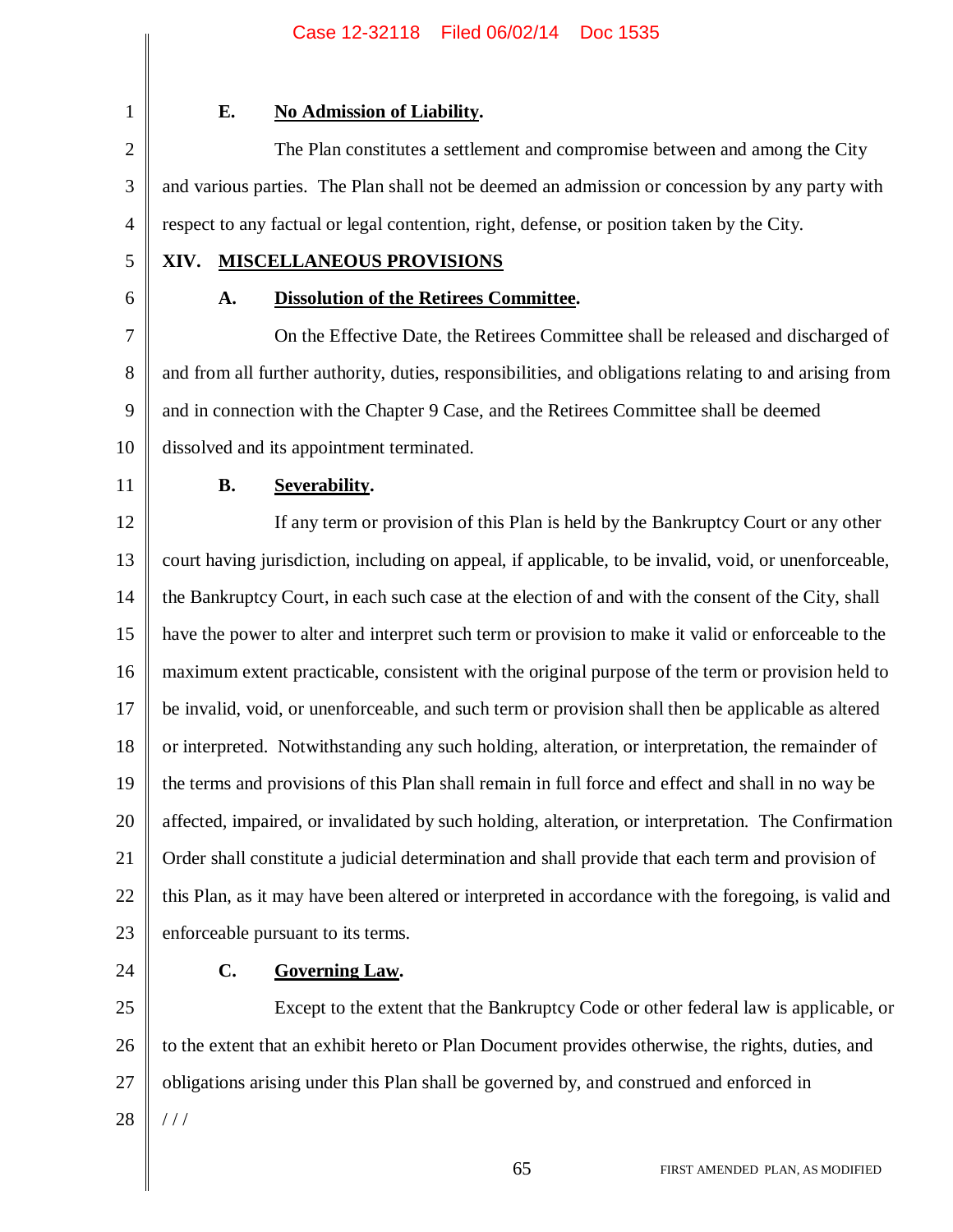$\mathbf{1}$ accordance with, the laws of the State of California, without giving effect to principles of  $\overline{2}$ conflicts of laws.

3

#### D. **Effectuating Documents and Further Transactions.**

 $\overline{4}$ Each of the officials and employees of the City is authorized to execute, deliver, 5 file, or record such contracts, instruments, releases, indentures, and other agreements or 6 documents and take such actions as may be necessary or appropriate to effectuate and further  $\overline{7}$ evidence the terms and provisions of this Plan.

8

E.

#### **Notice of Effective Date.**

9 On or before 14 days after occurrence of the Effective Date, the City or its agent shall mail or cause to be mailed to all holders of Claims the Notice of the Effective Date, which 10 11 will inform such holders of: (a) entry of the Confirmation Order; (b) the occurrence of the Effective Date: (c) the assumption and rejection of the City's executory contracts and unexpired 12 13 leases pursuant to this Plan, as well as the deadline for the filing of Claims arising from such rejection; (d) the deadline established under this Plan for the filing of Administrative Claims; (e) 14 the procedures for changing an address of record pursuant to Section IX; and (f) such other 15 matters as the City deems to be appropriate. 16

By:

DATED: June 2, 2014 18 19 20

17

21

23

Submitted By: 22

#### ORRICK, HERRINGTON & SUTCLIFFE LLP

- 24 /s/ Marc A. Levinson Bv: 25 Marc A. Levinson Jeffery D. Hermann 26 Norman C. Hile Patrick B. Bocash 27 John A. Farmer
- 28 Attorneys for the City of Stockton

CITY OF STOCKTON, CALIFORNIA

Kurt O. Wilson

City Manager

FIRST AMENDED PLAN, AS MODIFIED